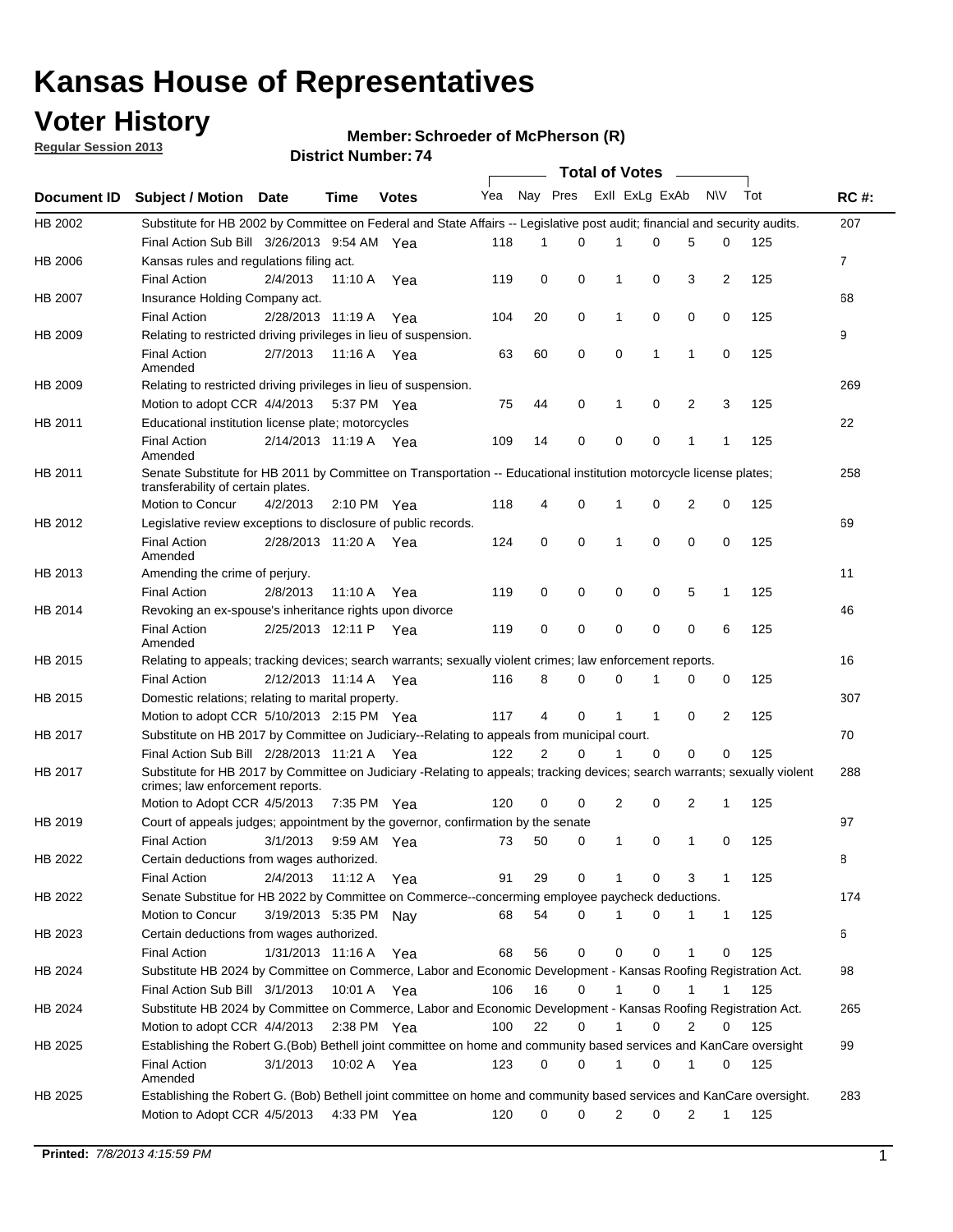## **Voter History**

**Regular Session 2013**

### **Member: Schroeder of McPherson (R)**

|             |                                                                                                                                                                                                                                                        |                       |             |              |     |                         | <b>Total of Votes</b> |                |                |                |           |     |             |
|-------------|--------------------------------------------------------------------------------------------------------------------------------------------------------------------------------------------------------------------------------------------------------|-----------------------|-------------|--------------|-----|-------------------------|-----------------------|----------------|----------------|----------------|-----------|-----|-------------|
| Document ID | <b>Subject / Motion</b>                                                                                                                                                                                                                                | Date                  | <b>Time</b> | <b>Votes</b> | Yea | Nay Pres Exll ExLg ExAb |                       |                |                |                | <b>NV</b> | Tot | <b>RC#:</b> |
| HB 2028     | Providing for venue in Shawnee County District Court in certain forfeiture proceedings                                                                                                                                                                 |                       |             |              |     |                         |                       |                |                |                |           |     | 12          |
|             | <b>Final Action</b><br>Amended                                                                                                                                                                                                                         | 2/8/2013              | 11:12 A Yea |              | 119 | 1                       | $\Omega$              | $\mathbf 0$    | 0              | 5              | 0         | 125 |             |
| HB 2028     | Providing for venue in Shawnee County District Court in certain forfeiture proceedings                                                                                                                                                                 |                       |             |              |     |                         |                       |                |                |                |           |     | 199         |
|             | Motion to Concur                                                                                                                                                                                                                                       | 3/25/2013 9:36 AM Yea |             |              | 120 | 0                       | 0                     | 2              | 0              | 2              | 1         | 125 |             |
| HB 2030     | Creating wounded warrior deer hunting permits for injured combat veterans.                                                                                                                                                                             |                       |             |              |     |                         |                       |                |                |                |           |     | 25          |
|             | <b>Final Action</b><br>Amended                                                                                                                                                                                                                         | 2/15/2013 11:16 A     |             | Yea          | 115 | 0                       | 0                     | 2              | $\overline{2}$ | 3              | 3         | 125 |             |
| HB 2033     | Concerning the regulation of knives                                                                                                                                                                                                                    |                       |             |              |     |                         |                       |                |                |                |           |     | 143         |
|             | <b>Final Action</b>                                                                                                                                                                                                                                    | 3/7/2013              | 12:12 P     | Yea          | 93  | 28                      | 0                     | 1              | 0              | 3              | 0         | 125 |             |
| HB 2033     | Concerning the regulation of knives.                                                                                                                                                                                                                   |                       |             |              |     |                         |                       |                |                |                |           |     | 270         |
|             | Motion to adopt CCR 4/4/2013                                                                                                                                                                                                                           |                       | 5:43 PM Yea |              | 95  | 26                      | 0                     | 1              | 0              | 3              | 0         | 125 |             |
| HB 2034     | Human trafficking; crimes of commercial sexual exploitation of a child, selling sexual relations, promoting the sale of sexual<br>relations and buying sexual relations; children in need of care; staff secure faciliies.                             |                       |             |              |     |                         |                       |                |                |                |           |     | 17          |
|             | <b>Final Action</b><br>Amended                                                                                                                                                                                                                         | 2/12/2013 11:16 A Yea |             |              | 124 | 0                       | $\Omega$              | 0              | 1              | 0              | 0         | 125 |             |
| HB 2034     | S Sub for HB 2034 by Committee on Judiciary - Human trafficking; crimes of commercial sexual exploitation of a child, selling<br>sexual relations, promoting the sale of sexual relations and buying sexual relations; children in need of care; staff |                       |             |              |     |                         |                       |                |                |                |           |     | 282         |
|             | Motion to Adopt CCR 4/5/2013 4:18 PM Yea                                                                                                                                                                                                               |                       |             |              | 120 | 0                       | $\Omega$              | $\overline{2}$ | 0              | $\overline{2}$ | 1         | 125 |             |
| HB 2035     | Cities; experience requirements for plumbers, electricians and certain mechanical contractors.                                                                                                                                                         |                       |             |              |     |                         |                       |                |                |                |           |     | 29          |
|             | <b>Final Action</b>                                                                                                                                                                                                                                    | 2/18/2013 11:16 A     |             | Yea          | 117 | 2                       | 0                     | 2              | 0              | 4              | 0         | 125 |             |
| HB 2037     | Public property; religious displays; other displays.                                                                                                                                                                                                   |                       |             |              |     |                         |                       |                |                |                |           |     | 176         |
|             | <b>Final Action</b>                                                                                                                                                                                                                                    | 3/20/2013 10:27 A     |             | Yea          | 120 | 3                       | 0                     | 1              | 0              | 1              | 0         | 125 |             |
| HB 2041     | Criminal history record information; definition; municipal court reporting; district court reporting.                                                                                                                                                  |                       |             |              |     |                         |                       |                |                |                |           |     | 19          |
|             | <b>Final Action</b>                                                                                                                                                                                                                                    | 2/13/2013 11:23 A     |             | Yea          | 119 | 3                       | 0                     | 0              | 0              | 3              | 0         | 125 |             |
| HB 2042     | Appraisal of property for taxation purposes; appeals; changes.                                                                                                                                                                                         |                       |             |              |     |                         |                       |                |                |                |           |     | 158         |
|             | <b>Final Action</b><br>Amended                                                                                                                                                                                                                         | 3/18/2013 11:19 A Yea |             |              | 109 | 12                      | 0                     | 2              | 0              | 2              | 0         | 125 |             |
| HB 2043     | Aggravated battery; driving under the influence.                                                                                                                                                                                                       |                       |             |              |     |                         |                       |                |                |                |           |     | 100         |
|             | <b>Final Action</b><br>Amended                                                                                                                                                                                                                         | 3/1/2013              | 10:03 A Yea |              | 123 | 0                       | 0                     | 1              | 0              | 1              | 0         | 125 |             |
| HB 2043     | Senate Substitute for HB 2043 by Committee on Judiciary - Attorney general; duties and responsibilities; notice of intent to<br>seek the death penalty.                                                                                                |                       |             |              |     |                         |                       |                |                |                |           |     | 271         |
|             | Motion to adopt CCR 4/4/2013                                                                                                                                                                                                                           |                       | 5:48 PM     | Yea          | 121 | 0                       | $\Omega$              |                | 0              | 3              | 0         | 125 |             |
| HB 2044     | Increasing the penalty for a person who distributes a controlled substance that causes great bodily harm or death.                                                                                                                                     |                       |             |              |     |                         |                       |                |                |                |           |     | 101         |
|             | <b>Final Action</b><br>Amended                                                                                                                                                                                                                         | 3/1/2013              | 10:05 A     | Yea          | 112 | 11                      | $\Omega$              | 1              | 0              | 1              | 0         | 125 |             |
| HB 2047     | Requiring certain municipalities to vote to increase property tax revenues over previous year when such increase exceeds<br>inflation; publication.                                                                                                    |                       |             |              |     |                         |                       |                |                |                |           |     | 186         |
|             | <b>Final Action</b><br>Amended                                                                                                                                                                                                                         | 3/21/2013 11:29 A     |             | Nay          | 68  | 53                      | 0                     | 1              | 0              | 3              | 0         | 125 |             |
| HB 2049     | Kansas department of agriculture; increasing certain fees and eliminating sunsets on various program fees.                                                                                                                                             |                       |             |              |     |                         |                       |                |                |                |           |     | 59          |
|             | <b>Final Action</b><br>Amended                                                                                                                                                                                                                         | 2/27/2013 12:23 P     |             | Yea          | 77  | 46                      | 0                     | 1              | 0              | 1              | 0         | 125 |             |
| HB 2049     | Kansas department of agriculture; increasing certain fees; concerning sunsets on various program fees.                                                                                                                                                 |                       |             |              |     |                         |                       |                |                |                |           |     | 324         |
|             | Motion to adopt CCR 6/2/2013                                                                                                                                                                                                                           |                       | 12:28 A     | Nav          | 45  | 64                      | 0                     | 1              | 0              | 6              | 9         | 125 |             |
| HB 2050     | Agriculture; agricultural chemical registration; pesticide business liablity insurance; repeal of the Kansas agricultural liming<br>materials act.                                                                                                     |                       |             |              |     |                         |                       |                |                |                |           |     | 60          |
|             | <b>Final Action</b><br>Amended                                                                                                                                                                                                                         | 2/27/2013 12:25 P     |             | Yea          | 103 | 20                      | 0                     | 1              | 0              | 1              | 0         | 125 |             |
| HB 2051     | Substitute for HB 2051 by Committee on Agriculture and Natural Resources--Amending provisions relating to dams,<br>obstructions, sstreams and water flex accounts and transfer permits.                                                                |                       |             |              |     |                         |                       |                |                |                |           |     | 50          |
|             | Final Action Sub Bill 2/26/2013 2:12 PM Yea                                                                                                                                                                                                            |                       |             |              | 117 | 2                       | 0                     | 0              | 0              | 0              | 6         | 125 |             |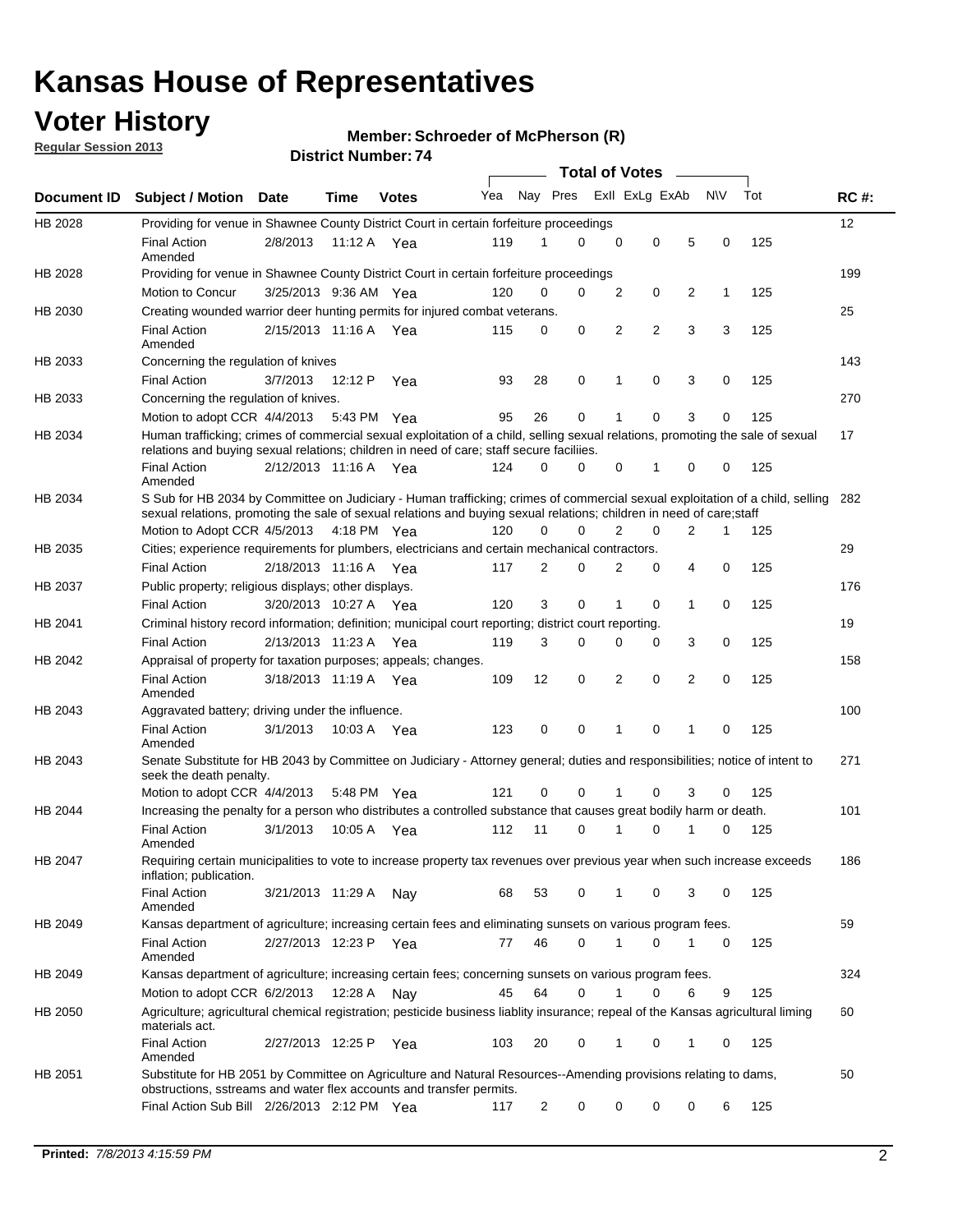## **Voter History**

**Member: Schroeder of McPherson (R)** 

**Regular Session 2013**

|                    |                                                                                                                                                                                                                                          |                       |             | ו . וסעווואדו אטווסוע |     |                |              |   | Total of Votes – |   |                |                |     |             |
|--------------------|------------------------------------------------------------------------------------------------------------------------------------------------------------------------------------------------------------------------------------------|-----------------------|-------------|-----------------------|-----|----------------|--------------|---|------------------|---|----------------|----------------|-----|-------------|
| <b>Document ID</b> | <b>Subject / Motion</b>                                                                                                                                                                                                                  | <b>Date</b>           | <b>Time</b> | <b>Votes</b>          |     |                | Yea Nay Pres |   | Exll ExLg ExAb   |   |                | <b>NV</b>      | Tot | <b>RC#:</b> |
| HB 2052            | Discharging a firearm inside or into a city; unlawful acts; exceptions.                                                                                                                                                                  |                       |             |                       |     |                |              |   |                  |   |                |                |     | 155         |
|                    | <b>Final Action</b><br>Amended                                                                                                                                                                                                           | 3/14/2013 11:20 A Yea |             |                       | 121 | 2              |              | 0 | 0                | 0 | 2              | 0              | 125 |             |
| HB 2052            | Senate Substitute for HB 2052 by Committee on Federal and State Affairs - Concerning firearms; personal and family<br>protection act; concealed handguns in public building; other changes; unlawful discharge of a firearm inside city. |                       |             |                       |     |                |              |   |                  |   |                |                |     | 300         |
|                    | Motion to Adopt CCR 4/5/2013                                                                                                                                                                                                             |                       |             | 10:24 P Yea           | 104 | 16             | $\Omega$     |   | 2                | 0 | 2              | 1              | 125 |             |
| HB 2055            | Personal and Familly Protection Act; public buildings; adequate security.                                                                                                                                                                |                       |             |                       |     |                |              |   |                  |   |                |                |     | 156         |
|                    | <b>Final Action</b><br>Amended                                                                                                                                                                                                           | 3/14/2013 11:26 A     |             | <b>NV</b>             | 84  | 38             | 0            |   | $\mathbf 0$      | 0 | 2              | 1              | 125 |             |
| HB 2057            | Concerning property taxation; relating to county appraisers; appointing interim appraiser.                                                                                                                                               |                       |             |                       |     |                |              |   |                  |   |                |                |     | 208         |
|                    | <b>Final Action</b>                                                                                                                                                                                                                      | 3/26/2013 9:55 AM Yea |             |                       | 119 | 0              |              | 0 | 1                | 0 | 5              | 0              | 125 |             |
| HB 2058            | Taxation of helium and certain other gases under mineral severance tax, and prohibition of certain refunds related thereto.                                                                                                              |                       |             |                       |     |                |              |   |                  |   |                |                |     | 159         |
|                    | <b>Final Action</b>                                                                                                                                                                                                                      | 3/18/2013 11:21 A Yea |             |                       | 119 | 2              |              | 0 | 2                | 0 | 2              | $\Omega$       | 125 |             |
| HB 2059            | Income tax deductions and modifications and severance tax exemptions; basis of partner's interest and shareholder's stock;<br>statutory clarification.                                                                                   |                       |             |                       |     |                |              |   |                  |   |                |                |     | 14          |
|                    | <b>Final Action</b><br>Amended                                                                                                                                                                                                           | 2/11/2013 11:42 A     |             | Yea                   | 122 | $\overline{2}$ |              | 0 | 0                | 0 | 1              | 0              | 125 |             |
| HB 2059            | Income tax deductions and modifications and severance tax exemptions; basis of partner's interest and shareholder's stock;<br>statutory clarification.                                                                                   |                       |             |                       |     |                |              |   |                  |   |                |                |     | 293         |
|                    | Motion to Concur                                                                                                                                                                                                                         | 4/5/2013              |             | 8:14 PM Nay           | 0   | 120            |              | 0 | $\overline{2}$   | 0 | $\overline{2}$ | 1              | 125 |             |
| HB 2059            | Income tax rates, deductions and credits; rural opportunity zones; sales tax rates and distribution of revenue; severance tax;<br>and property tax exemptions for IRB property and property damaged by natural disaster.                 |                       |             |                       |     |                |              |   |                  |   |                |                |     | 322         |
|                    | Motion to adopt CCR 6/2/2013                                                                                                                                                                                                             |                       |             | 12:11 A Yea           | 69  | 45             |              | 0 | $\mathbf{1}$     | 0 | 6              | 4              | 125 |             |
| <b>HB 2060</b>     | Prohibiting certain confined persons from receiving food sales tax refunds and homestead property tax refunds.                                                                                                                           |                       |             |                       |     |                |              |   |                  |   |                |                |     | 10          |
|                    | <b>Final Action</b><br>Amended                                                                                                                                                                                                           | 2/7/2013              | 11:18 A     | Yea                   | 123 | 0              | 0            |   | $\Omega$         | 1 | 1              | 0              | 125 |             |
| HB 2065            | Creating the crime of home improvement fraud.                                                                                                                                                                                            |                       |             |                       |     |                |              |   |                  |   |                |                |     | 20          |
|                    | <b>Final Action</b><br>Amended                                                                                                                                                                                                           | 2/13/2013 11:26 A Yea |             |                       | 106 | 16             | 0            |   | $\mathbf 0$      | 0 | 3              | 0              | 125 |             |
| HB 2066            | Physical therapists; evaluation and treatment of patients.                                                                                                                                                                               |                       |             |                       |     |                |              |   |                  |   |                |                |     | 26          |
|                    | <b>Final Action</b><br>Amended                                                                                                                                                                                                           | 2/15/2013 11:18 A Yea |             |                       | 98  | 16             | 0            |   | 2                | 2 | 3              | 4              | 125 |             |
| HB 2067            | Board of nursing; assistant attorneys general.                                                                                                                                                                                           |                       |             |                       |     |                |              |   |                  |   |                |                |     | 15          |
|                    | <b>Final Action</b>                                                                                                                                                                                                                      | 2/11/2013 11:44 A Yea |             |                       | 123 | $\mathbf{1}$   | 0            |   | 0                | 0 | 1              | 0              | 125 |             |
| HB 2069            | Public policy; certain city ordinances and county resolutions declared void.                                                                                                                                                             |                       |             |                       |     |                |              |   |                  |   |                |                |     | 102         |
|                    | <b>Final Action</b><br>Amended                                                                                                                                                                                                           | 3/1/2013              |             | 10:06 A Yea           | 92  | 31             | $\Omega$     |   | 1                | 0 | 1              | 0              | 125 |             |
| HB 2069            | Public policy; certain city ordinances and county resolutions declared void.                                                                                                                                                             |                       |             |                       |     |                |              |   |                  |   |                |                |     | 292         |
|                    | Motion to Concur                                                                                                                                                                                                                         | 4/5/2013              |             | 8:04 PM Yea           | 88  | 32             | 0            |   | 2                | 0 | $\overline{2}$ | 1              | 125 |             |
| HB 2070            | Appearance bond conditions; surety and bounty hunter regulation.                                                                                                                                                                         |                       |             |                       |     |                |              |   |                  |   |                |                |     | 103         |
|                    | <b>Final Action</b><br>Amended                                                                                                                                                                                                           | 3/1/2013              |             | 10:08 A Yea           | 122 | $\mathbf{1}$   | 0            |   | $\mathbf{1}$     | 0 | $\mathbf 1$    | 0              | 125 |             |
| HB 2074            | Cities and counties; solid waste disposal areas; restrictions.                                                                                                                                                                           |                       |             |                       |     |                |              |   |                  |   |                |                |     | 139         |
|                    | <b>Emergency Final</b><br><b>Action Amend</b>                                                                                                                                                                                            | 3/1/2013              |             | 1:11 PM Nay           | 102 | 19             | 0            |   | 1                | 0 | 1              | $\overline{2}$ | 125 |             |
| HB 2075            | Cities; qualifications and rehabilitation of abandoned property.                                                                                                                                                                         |                       |             |                       |     |                |              |   |                  |   |                |                |     | 61          |
|                    | <b>Final Action</b><br>Amended                                                                                                                                                                                                           | 2/27/2013 12:27 P     |             | Nav                   | 72  | 51             | 0            |   | 1                | 0 | 1              | 0              | 125 |             |
| HB 2077            | Granting professional licenses to military service members.<br><b>Final Action</b><br>Amended                                                                                                                                            | 2/26/2013 2:13 PM Yea |             |                       | 119 | 0              | 0            |   | $\overline{2}$   | 0 | $\overline{2}$ | 2              | 125 | 51          |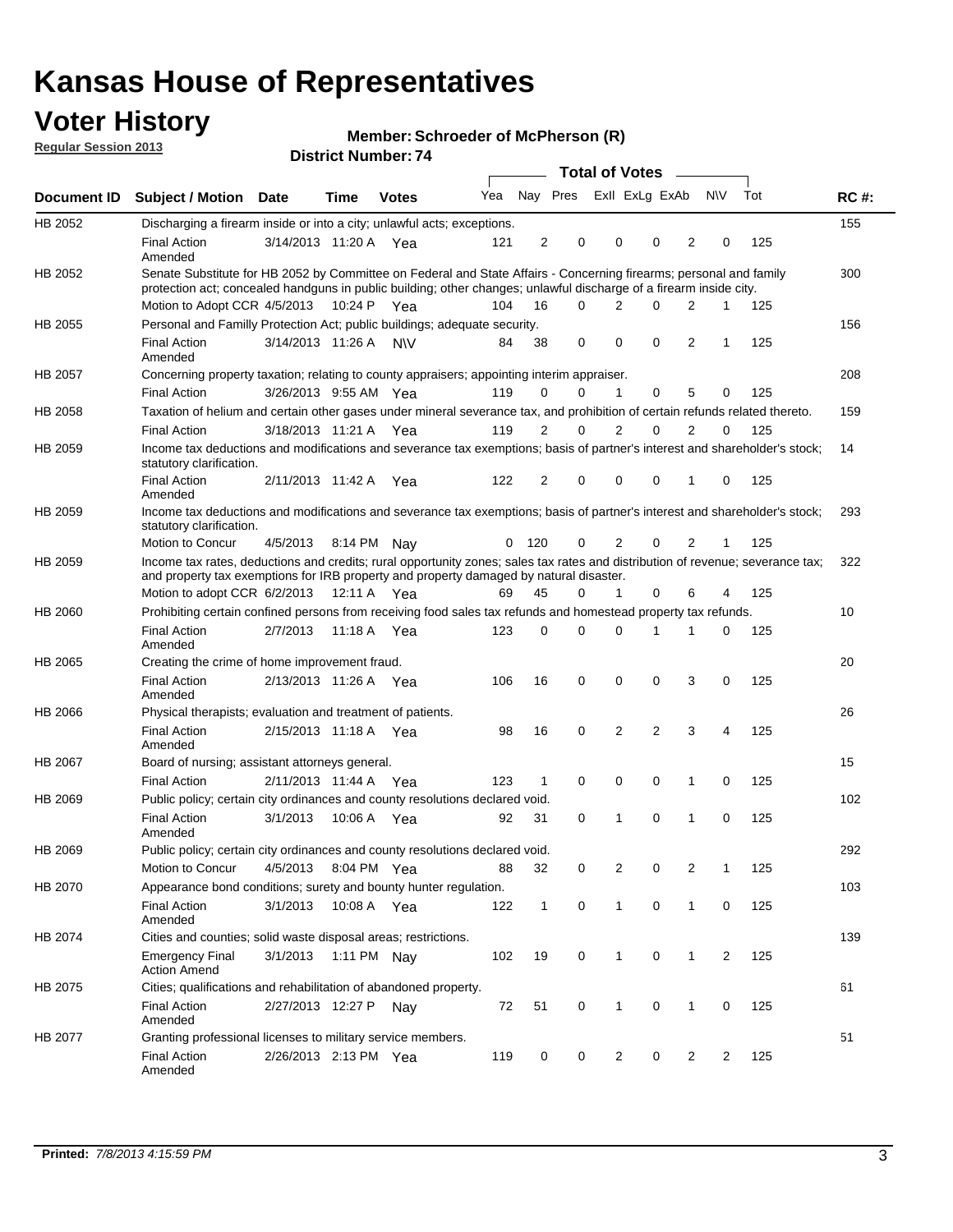## **Voter History**

**Member: Schroeder of McPherson (R)** 

**Regular Session 2013**

| Exll ExLg ExAb<br>Nay Pres<br><b>NV</b><br>Tot<br>Yea<br>Document ID<br><b>Subject / Motion Date</b><br><b>Time</b><br><b>Votes</b><br>HB 2078<br>Authorizing certain licensing boards to accept education, training or experience completed in the military towards licensure in<br>this state.<br><b>Final Action</b><br>2/26/2013 2:14 PM Yea<br>119<br>0<br>0<br>2<br>0<br>2<br>2<br>125<br>Amended<br>HB 2078<br>Authorizing certain licensing boards to accept education, training or experience of military service members towards obtaining 275<br>licensure in this state.<br>0<br>$\mathbf 0$<br>$\overline{2}$<br>0<br>3<br>0<br>125<br>120<br>Motion to adopt CCR 4/5/2013<br>11:42 A<br>Yea<br>HB 2081<br>Forfeiture of property related to violations of certain criminal acts.<br><b>Final Action</b><br>0<br>0<br>$\Omega$<br>1<br>0<br>0<br>125<br>2/12/2013 11:17 A Yea<br>124<br>Amended<br>HB 2081<br>Forfeiture of property related to violations of certain criminal acts.<br>0<br>0<br>2<br>0<br>125<br>Motion to adopt CCR 5/10/2013 10:38 A<br>121<br>1<br>1<br>Yea<br>Public employees relations boards; assessment of certain costs.<br>HB 2083<br>0<br>0<br><b>Final Action</b><br>0<br>1<br>125<br>3/1/2013<br>10:09 A<br>87<br>36<br>1<br>Yea<br>Amended<br>HB 2084<br>Tax credits for community services contributions; youth apprenticeship and entrepreneurship.<br><b>Final Action</b><br>3/1/2013<br>3<br>0<br>$\mathbf{1}$<br>125<br>10:11 A<br>120<br>$\Omega$<br>0<br>Yea<br>Amended<br>HB 2084<br>Tax credits for community services contributions; youth apprenticeship and entrepreneurship.<br>Sub Motion to Concur 5/24/2013 9:33 AM Nav<br>5<br>- 109<br>$\Omega$<br>$\Omega$<br>9<br>125<br>1<br>1<br>Eligible infrastructure costs for tax increment financing and community improvement districts; bond repayment tax revenue<br>HB 2086<br>pledge requirements.<br>2<br>125<br>60<br>0<br>2<br>0<br>0<br><b>Final Action</b><br>3/18/2013 11:24 A<br>61<br>Nay<br>HB 2086<br>Eligible infrastructure costs for tax increment financing and community improvement districts; bond repayment tax revenue<br>pledge requirements.<br>0<br><b>Final Action</b><br>3/19/2013 5:25 PM<br>81<br>41<br>1<br>0<br>1<br>1<br>125<br>Nav<br>HB 2091<br>Publication of delinguent personal property tax statements.<br>0<br>$\overline{2}$<br><b>Final Action</b><br>3/18/2013 11:25 A<br>40<br>0<br>2<br>0<br>125<br>Yea<br>81<br>Amended<br>HB 2093<br>Amending the crime of identity theft.<br><b>Final Action</b><br>3/1/2013<br>123<br>0<br>$\Omega$<br>0<br>125<br>10:12 A<br>Yea<br>1<br>1<br>0<br>Amended<br>Senate Substitute for HB 2093 by Committee on Judiciary - Identity theft and identity fraud; unlawful acts concerning<br>HB 2093<br>computers; DNA testing and exculpatory evidence; murder in the first degree.<br>Motion to Adopt CCR 4/5/2013 7:49 PM Yea<br>2<br>2<br>2<br>125<br>118<br>0<br>0<br>1<br>HB 2094<br>Student electronic privacy at public and private postsecondary educational institutions.<br>0<br><b>Final Action</b><br>3/19/2013 10:33 A<br>123<br>0<br>0<br>125<br>1<br>0<br>Yea<br>1<br>Amended<br>HB 2096<br>Local governmental entities and investment of public moneys.<br>2/14/2013 11:21 A<br><b>Final Action</b><br>123<br>0<br>0<br>0<br>0<br>125<br>Yea<br>1<br>1<br>HB 2099<br>Insurance- updating certain statutory references.<br>0<br>0<br>0<br>0<br>0<br>125<br>124<br><b>Final Action</b><br>2/28/2013 11:23 A<br>1<br>Yea<br>Amended<br>HB 2101<br>Interstate transmission siting compact.<br>5<br>125<br><b>Final Action</b><br>3/26/2013 9:56 AM Yea<br>118<br>$\mathbf{1}$<br>0<br>1<br>0<br>0<br>Amended<br>HB 2105<br>Substitute HB 2105 by Committee on Commerce, Labor and Economic Development - Employment security law.<br>Final Action Sub Bill 3/1/2013<br>10:13 A Yea<br>35<br>0<br>0<br>88<br>1<br>0<br>125<br>Substitute HB 2105 by Committee on Commerce, Labor and Economic Development - Employment security law.<br>HB 2105<br>Motion to adopt CCR 4/5/2013<br>31<br>9:46 PM Yea<br>89<br>0<br>2<br>0<br>2<br>125<br>1<br>Portable electronics insurance act.<br>HB 2106<br>1:03 PM Yea |                        |          | ו . וסעווואדו אטווסוע |     |   |   | <b>Total of Votes</b> |   | $\sim$       |   |     |             |
|---------------------------------------------------------------------------------------------------------------------------------------------------------------------------------------------------------------------------------------------------------------------------------------------------------------------------------------------------------------------------------------------------------------------------------------------------------------------------------------------------------------------------------------------------------------------------------------------------------------------------------------------------------------------------------------------------------------------------------------------------------------------------------------------------------------------------------------------------------------------------------------------------------------------------------------------------------------------------------------------------------------------------------------------------------------------------------------------------------------------------------------------------------------------------------------------------------------------------------------------------------------------------------------------------------------------------------------------------------------------------------------------------------------------------------------------------------------------------------------------------------------------------------------------------------------------------------------------------------------------------------------------------------------------------------------------------------------------------------------------------------------------------------------------------------------------------------------------------------------------------------------------------------------------------------------------------------------------------------------------------------------------------------------------------------------------------------------------------------------------------------------------------------------------------------------------------------------------------------------------------------------------------------------------------------------------------------------------------------------------------------------------------------------------------------------------------------------------------------------------------------------------------------------------------------------------------------------------------------------------------------------------------------------------------------------------------------------------------------------------------------------------------------------------------------------------------------------------------------------------------------------------------------------------------------------------------------------------------------------------------------------------------------------------------------------------------------------------------------------------------------------------------------------------------------------------------------------------------------------------------------------------------------------------------------------------------------------------------------------------------------------------------------------------------------------------------------------------------------------------------------------------------------------------------------------------------------------------------------------------------------------------------------------------------------------------------------------------------------------------------------------------------------------------------------------------------------------------------------------------------------------------------------------------------------------------------------------------------------------------------------------------------------------------------------------------------------------------------------------------------------------------------------------------------------------------------------------|------------------------|----------|-----------------------|-----|---|---|-----------------------|---|--------------|---|-----|-------------|
|                                                                                                                                                                                                                                                                                                                                                                                                                                                                                                                                                                                                                                                                                                                                                                                                                                                                                                                                                                                                                                                                                                                                                                                                                                                                                                                                                                                                                                                                                                                                                                                                                                                                                                                                                                                                                                                                                                                                                                                                                                                                                                                                                                                                                                                                                                                                                                                                                                                                                                                                                                                                                                                                                                                                                                                                                                                                                                                                                                                                                                                                                                                                                                                                                                                                                                                                                                                                                                                                                                                                                                                                                                                                                                                                                                                                                                                                                                                                                                                                                                                                                                                                                                                                               |                        |          |                       |     |   |   |                       |   |              |   |     | <b>RC#:</b> |
|                                                                                                                                                                                                                                                                                                                                                                                                                                                                                                                                                                                                                                                                                                                                                                                                                                                                                                                                                                                                                                                                                                                                                                                                                                                                                                                                                                                                                                                                                                                                                                                                                                                                                                                                                                                                                                                                                                                                                                                                                                                                                                                                                                                                                                                                                                                                                                                                                                                                                                                                                                                                                                                                                                                                                                                                                                                                                                                                                                                                                                                                                                                                                                                                                                                                                                                                                                                                                                                                                                                                                                                                                                                                                                                                                                                                                                                                                                                                                                                                                                                                                                                                                                                                               |                        |          |                       |     |   |   |                       |   |              |   |     | 52          |
|                                                                                                                                                                                                                                                                                                                                                                                                                                                                                                                                                                                                                                                                                                                                                                                                                                                                                                                                                                                                                                                                                                                                                                                                                                                                                                                                                                                                                                                                                                                                                                                                                                                                                                                                                                                                                                                                                                                                                                                                                                                                                                                                                                                                                                                                                                                                                                                                                                                                                                                                                                                                                                                                                                                                                                                                                                                                                                                                                                                                                                                                                                                                                                                                                                                                                                                                                                                                                                                                                                                                                                                                                                                                                                                                                                                                                                                                                                                                                                                                                                                                                                                                                                                                               |                        |          |                       |     |   |   |                       |   |              |   |     |             |
|                                                                                                                                                                                                                                                                                                                                                                                                                                                                                                                                                                                                                                                                                                                                                                                                                                                                                                                                                                                                                                                                                                                                                                                                                                                                                                                                                                                                                                                                                                                                                                                                                                                                                                                                                                                                                                                                                                                                                                                                                                                                                                                                                                                                                                                                                                                                                                                                                                                                                                                                                                                                                                                                                                                                                                                                                                                                                                                                                                                                                                                                                                                                                                                                                                                                                                                                                                                                                                                                                                                                                                                                                                                                                                                                                                                                                                                                                                                                                                                                                                                                                                                                                                                                               |                        |          |                       |     |   |   |                       |   |              |   |     |             |
|                                                                                                                                                                                                                                                                                                                                                                                                                                                                                                                                                                                                                                                                                                                                                                                                                                                                                                                                                                                                                                                                                                                                                                                                                                                                                                                                                                                                                                                                                                                                                                                                                                                                                                                                                                                                                                                                                                                                                                                                                                                                                                                                                                                                                                                                                                                                                                                                                                                                                                                                                                                                                                                                                                                                                                                                                                                                                                                                                                                                                                                                                                                                                                                                                                                                                                                                                                                                                                                                                                                                                                                                                                                                                                                                                                                                                                                                                                                                                                                                                                                                                                                                                                                                               |                        |          |                       |     |   |   |                       |   |              |   |     |             |
|                                                                                                                                                                                                                                                                                                                                                                                                                                                                                                                                                                                                                                                                                                                                                                                                                                                                                                                                                                                                                                                                                                                                                                                                                                                                                                                                                                                                                                                                                                                                                                                                                                                                                                                                                                                                                                                                                                                                                                                                                                                                                                                                                                                                                                                                                                                                                                                                                                                                                                                                                                                                                                                                                                                                                                                                                                                                                                                                                                                                                                                                                                                                                                                                                                                                                                                                                                                                                                                                                                                                                                                                                                                                                                                                                                                                                                                                                                                                                                                                                                                                                                                                                                                                               |                        |          |                       |     |   |   |                       |   |              |   |     | 18          |
|                                                                                                                                                                                                                                                                                                                                                                                                                                                                                                                                                                                                                                                                                                                                                                                                                                                                                                                                                                                                                                                                                                                                                                                                                                                                                                                                                                                                                                                                                                                                                                                                                                                                                                                                                                                                                                                                                                                                                                                                                                                                                                                                                                                                                                                                                                                                                                                                                                                                                                                                                                                                                                                                                                                                                                                                                                                                                                                                                                                                                                                                                                                                                                                                                                                                                                                                                                                                                                                                                                                                                                                                                                                                                                                                                                                                                                                                                                                                                                                                                                                                                                                                                                                                               |                        |          |                       |     |   |   |                       |   |              |   |     |             |
|                                                                                                                                                                                                                                                                                                                                                                                                                                                                                                                                                                                                                                                                                                                                                                                                                                                                                                                                                                                                                                                                                                                                                                                                                                                                                                                                                                                                                                                                                                                                                                                                                                                                                                                                                                                                                                                                                                                                                                                                                                                                                                                                                                                                                                                                                                                                                                                                                                                                                                                                                                                                                                                                                                                                                                                                                                                                                                                                                                                                                                                                                                                                                                                                                                                                                                                                                                                                                                                                                                                                                                                                                                                                                                                                                                                                                                                                                                                                                                                                                                                                                                                                                                                                               |                        |          |                       |     |   |   |                       |   |              |   |     | 306         |
|                                                                                                                                                                                                                                                                                                                                                                                                                                                                                                                                                                                                                                                                                                                                                                                                                                                                                                                                                                                                                                                                                                                                                                                                                                                                                                                                                                                                                                                                                                                                                                                                                                                                                                                                                                                                                                                                                                                                                                                                                                                                                                                                                                                                                                                                                                                                                                                                                                                                                                                                                                                                                                                                                                                                                                                                                                                                                                                                                                                                                                                                                                                                                                                                                                                                                                                                                                                                                                                                                                                                                                                                                                                                                                                                                                                                                                                                                                                                                                                                                                                                                                                                                                                                               |                        |          |                       |     |   |   |                       |   |              |   |     |             |
|                                                                                                                                                                                                                                                                                                                                                                                                                                                                                                                                                                                                                                                                                                                                                                                                                                                                                                                                                                                                                                                                                                                                                                                                                                                                                                                                                                                                                                                                                                                                                                                                                                                                                                                                                                                                                                                                                                                                                                                                                                                                                                                                                                                                                                                                                                                                                                                                                                                                                                                                                                                                                                                                                                                                                                                                                                                                                                                                                                                                                                                                                                                                                                                                                                                                                                                                                                                                                                                                                                                                                                                                                                                                                                                                                                                                                                                                                                                                                                                                                                                                                                                                                                                                               |                        |          |                       |     |   |   |                       |   |              |   |     | 104         |
|                                                                                                                                                                                                                                                                                                                                                                                                                                                                                                                                                                                                                                                                                                                                                                                                                                                                                                                                                                                                                                                                                                                                                                                                                                                                                                                                                                                                                                                                                                                                                                                                                                                                                                                                                                                                                                                                                                                                                                                                                                                                                                                                                                                                                                                                                                                                                                                                                                                                                                                                                                                                                                                                                                                                                                                                                                                                                                                                                                                                                                                                                                                                                                                                                                                                                                                                                                                                                                                                                                                                                                                                                                                                                                                                                                                                                                                                                                                                                                                                                                                                                                                                                                                                               |                        |          |                       |     |   |   |                       |   |              |   |     |             |
|                                                                                                                                                                                                                                                                                                                                                                                                                                                                                                                                                                                                                                                                                                                                                                                                                                                                                                                                                                                                                                                                                                                                                                                                                                                                                                                                                                                                                                                                                                                                                                                                                                                                                                                                                                                                                                                                                                                                                                                                                                                                                                                                                                                                                                                                                                                                                                                                                                                                                                                                                                                                                                                                                                                                                                                                                                                                                                                                                                                                                                                                                                                                                                                                                                                                                                                                                                                                                                                                                                                                                                                                                                                                                                                                                                                                                                                                                                                                                                                                                                                                                                                                                                                                               |                        |          |                       |     |   |   |                       |   |              |   |     | 105         |
|                                                                                                                                                                                                                                                                                                                                                                                                                                                                                                                                                                                                                                                                                                                                                                                                                                                                                                                                                                                                                                                                                                                                                                                                                                                                                                                                                                                                                                                                                                                                                                                                                                                                                                                                                                                                                                                                                                                                                                                                                                                                                                                                                                                                                                                                                                                                                                                                                                                                                                                                                                                                                                                                                                                                                                                                                                                                                                                                                                                                                                                                                                                                                                                                                                                                                                                                                                                                                                                                                                                                                                                                                                                                                                                                                                                                                                                                                                                                                                                                                                                                                                                                                                                                               |                        |          |                       |     |   |   |                       |   |              |   |     |             |
|                                                                                                                                                                                                                                                                                                                                                                                                                                                                                                                                                                                                                                                                                                                                                                                                                                                                                                                                                                                                                                                                                                                                                                                                                                                                                                                                                                                                                                                                                                                                                                                                                                                                                                                                                                                                                                                                                                                                                                                                                                                                                                                                                                                                                                                                                                                                                                                                                                                                                                                                                                                                                                                                                                                                                                                                                                                                                                                                                                                                                                                                                                                                                                                                                                                                                                                                                                                                                                                                                                                                                                                                                                                                                                                                                                                                                                                                                                                                                                                                                                                                                                                                                                                                               |                        |          |                       |     |   |   |                       |   |              |   |     | 316         |
|                                                                                                                                                                                                                                                                                                                                                                                                                                                                                                                                                                                                                                                                                                                                                                                                                                                                                                                                                                                                                                                                                                                                                                                                                                                                                                                                                                                                                                                                                                                                                                                                                                                                                                                                                                                                                                                                                                                                                                                                                                                                                                                                                                                                                                                                                                                                                                                                                                                                                                                                                                                                                                                                                                                                                                                                                                                                                                                                                                                                                                                                                                                                                                                                                                                                                                                                                                                                                                                                                                                                                                                                                                                                                                                                                                                                                                                                                                                                                                                                                                                                                                                                                                                                               |                        |          |                       |     |   |   |                       |   |              |   |     |             |
|                                                                                                                                                                                                                                                                                                                                                                                                                                                                                                                                                                                                                                                                                                                                                                                                                                                                                                                                                                                                                                                                                                                                                                                                                                                                                                                                                                                                                                                                                                                                                                                                                                                                                                                                                                                                                                                                                                                                                                                                                                                                                                                                                                                                                                                                                                                                                                                                                                                                                                                                                                                                                                                                                                                                                                                                                                                                                                                                                                                                                                                                                                                                                                                                                                                                                                                                                                                                                                                                                                                                                                                                                                                                                                                                                                                                                                                                                                                                                                                                                                                                                                                                                                                                               |                        |          |                       |     |   |   |                       |   |              |   |     | 160         |
|                                                                                                                                                                                                                                                                                                                                                                                                                                                                                                                                                                                                                                                                                                                                                                                                                                                                                                                                                                                                                                                                                                                                                                                                                                                                                                                                                                                                                                                                                                                                                                                                                                                                                                                                                                                                                                                                                                                                                                                                                                                                                                                                                                                                                                                                                                                                                                                                                                                                                                                                                                                                                                                                                                                                                                                                                                                                                                                                                                                                                                                                                                                                                                                                                                                                                                                                                                                                                                                                                                                                                                                                                                                                                                                                                                                                                                                                                                                                                                                                                                                                                                                                                                                                               |                        |          |                       |     |   |   |                       |   |              |   |     |             |
|                                                                                                                                                                                                                                                                                                                                                                                                                                                                                                                                                                                                                                                                                                                                                                                                                                                                                                                                                                                                                                                                                                                                                                                                                                                                                                                                                                                                                                                                                                                                                                                                                                                                                                                                                                                                                                                                                                                                                                                                                                                                                                                                                                                                                                                                                                                                                                                                                                                                                                                                                                                                                                                                                                                                                                                                                                                                                                                                                                                                                                                                                                                                                                                                                                                                                                                                                                                                                                                                                                                                                                                                                                                                                                                                                                                                                                                                                                                                                                                                                                                                                                                                                                                                               |                        |          |                       |     |   |   |                       |   |              |   |     | 173         |
|                                                                                                                                                                                                                                                                                                                                                                                                                                                                                                                                                                                                                                                                                                                                                                                                                                                                                                                                                                                                                                                                                                                                                                                                                                                                                                                                                                                                                                                                                                                                                                                                                                                                                                                                                                                                                                                                                                                                                                                                                                                                                                                                                                                                                                                                                                                                                                                                                                                                                                                                                                                                                                                                                                                                                                                                                                                                                                                                                                                                                                                                                                                                                                                                                                                                                                                                                                                                                                                                                                                                                                                                                                                                                                                                                                                                                                                                                                                                                                                                                                                                                                                                                                                                               |                        |          |                       |     |   |   |                       |   |              |   |     |             |
|                                                                                                                                                                                                                                                                                                                                                                                                                                                                                                                                                                                                                                                                                                                                                                                                                                                                                                                                                                                                                                                                                                                                                                                                                                                                                                                                                                                                                                                                                                                                                                                                                                                                                                                                                                                                                                                                                                                                                                                                                                                                                                                                                                                                                                                                                                                                                                                                                                                                                                                                                                                                                                                                                                                                                                                                                                                                                                                                                                                                                                                                                                                                                                                                                                                                                                                                                                                                                                                                                                                                                                                                                                                                                                                                                                                                                                                                                                                                                                                                                                                                                                                                                                                                               |                        |          |                       |     |   |   |                       |   |              |   |     | 161         |
|                                                                                                                                                                                                                                                                                                                                                                                                                                                                                                                                                                                                                                                                                                                                                                                                                                                                                                                                                                                                                                                                                                                                                                                                                                                                                                                                                                                                                                                                                                                                                                                                                                                                                                                                                                                                                                                                                                                                                                                                                                                                                                                                                                                                                                                                                                                                                                                                                                                                                                                                                                                                                                                                                                                                                                                                                                                                                                                                                                                                                                                                                                                                                                                                                                                                                                                                                                                                                                                                                                                                                                                                                                                                                                                                                                                                                                                                                                                                                                                                                                                                                                                                                                                                               |                        |          |                       |     |   |   |                       |   |              |   |     |             |
|                                                                                                                                                                                                                                                                                                                                                                                                                                                                                                                                                                                                                                                                                                                                                                                                                                                                                                                                                                                                                                                                                                                                                                                                                                                                                                                                                                                                                                                                                                                                                                                                                                                                                                                                                                                                                                                                                                                                                                                                                                                                                                                                                                                                                                                                                                                                                                                                                                                                                                                                                                                                                                                                                                                                                                                                                                                                                                                                                                                                                                                                                                                                                                                                                                                                                                                                                                                                                                                                                                                                                                                                                                                                                                                                                                                                                                                                                                                                                                                                                                                                                                                                                                                                               |                        |          |                       |     |   |   |                       |   |              |   |     | 106         |
|                                                                                                                                                                                                                                                                                                                                                                                                                                                                                                                                                                                                                                                                                                                                                                                                                                                                                                                                                                                                                                                                                                                                                                                                                                                                                                                                                                                                                                                                                                                                                                                                                                                                                                                                                                                                                                                                                                                                                                                                                                                                                                                                                                                                                                                                                                                                                                                                                                                                                                                                                                                                                                                                                                                                                                                                                                                                                                                                                                                                                                                                                                                                                                                                                                                                                                                                                                                                                                                                                                                                                                                                                                                                                                                                                                                                                                                                                                                                                                                                                                                                                                                                                                                                               |                        |          |                       |     |   |   |                       |   |              |   |     |             |
|                                                                                                                                                                                                                                                                                                                                                                                                                                                                                                                                                                                                                                                                                                                                                                                                                                                                                                                                                                                                                                                                                                                                                                                                                                                                                                                                                                                                                                                                                                                                                                                                                                                                                                                                                                                                                                                                                                                                                                                                                                                                                                                                                                                                                                                                                                                                                                                                                                                                                                                                                                                                                                                                                                                                                                                                                                                                                                                                                                                                                                                                                                                                                                                                                                                                                                                                                                                                                                                                                                                                                                                                                                                                                                                                                                                                                                                                                                                                                                                                                                                                                                                                                                                                               |                        |          |                       |     |   |   |                       |   |              |   |     | 289         |
|                                                                                                                                                                                                                                                                                                                                                                                                                                                                                                                                                                                                                                                                                                                                                                                                                                                                                                                                                                                                                                                                                                                                                                                                                                                                                                                                                                                                                                                                                                                                                                                                                                                                                                                                                                                                                                                                                                                                                                                                                                                                                                                                                                                                                                                                                                                                                                                                                                                                                                                                                                                                                                                                                                                                                                                                                                                                                                                                                                                                                                                                                                                                                                                                                                                                                                                                                                                                                                                                                                                                                                                                                                                                                                                                                                                                                                                                                                                                                                                                                                                                                                                                                                                                               |                        |          |                       |     |   |   |                       |   |              |   |     |             |
|                                                                                                                                                                                                                                                                                                                                                                                                                                                                                                                                                                                                                                                                                                                                                                                                                                                                                                                                                                                                                                                                                                                                                                                                                                                                                                                                                                                                                                                                                                                                                                                                                                                                                                                                                                                                                                                                                                                                                                                                                                                                                                                                                                                                                                                                                                                                                                                                                                                                                                                                                                                                                                                                                                                                                                                                                                                                                                                                                                                                                                                                                                                                                                                                                                                                                                                                                                                                                                                                                                                                                                                                                                                                                                                                                                                                                                                                                                                                                                                                                                                                                                                                                                                                               |                        |          |                       |     |   |   |                       |   |              |   |     | 164         |
|                                                                                                                                                                                                                                                                                                                                                                                                                                                                                                                                                                                                                                                                                                                                                                                                                                                                                                                                                                                                                                                                                                                                                                                                                                                                                                                                                                                                                                                                                                                                                                                                                                                                                                                                                                                                                                                                                                                                                                                                                                                                                                                                                                                                                                                                                                                                                                                                                                                                                                                                                                                                                                                                                                                                                                                                                                                                                                                                                                                                                                                                                                                                                                                                                                                                                                                                                                                                                                                                                                                                                                                                                                                                                                                                                                                                                                                                                                                                                                                                                                                                                                                                                                                                               |                        |          |                       |     |   |   |                       |   |              |   |     |             |
|                                                                                                                                                                                                                                                                                                                                                                                                                                                                                                                                                                                                                                                                                                                                                                                                                                                                                                                                                                                                                                                                                                                                                                                                                                                                                                                                                                                                                                                                                                                                                                                                                                                                                                                                                                                                                                                                                                                                                                                                                                                                                                                                                                                                                                                                                                                                                                                                                                                                                                                                                                                                                                                                                                                                                                                                                                                                                                                                                                                                                                                                                                                                                                                                                                                                                                                                                                                                                                                                                                                                                                                                                                                                                                                                                                                                                                                                                                                                                                                                                                                                                                                                                                                                               |                        |          |                       |     |   |   |                       |   |              |   |     | 23          |
|                                                                                                                                                                                                                                                                                                                                                                                                                                                                                                                                                                                                                                                                                                                                                                                                                                                                                                                                                                                                                                                                                                                                                                                                                                                                                                                                                                                                                                                                                                                                                                                                                                                                                                                                                                                                                                                                                                                                                                                                                                                                                                                                                                                                                                                                                                                                                                                                                                                                                                                                                                                                                                                                                                                                                                                                                                                                                                                                                                                                                                                                                                                                                                                                                                                                                                                                                                                                                                                                                                                                                                                                                                                                                                                                                                                                                                                                                                                                                                                                                                                                                                                                                                                                               |                        |          |                       |     |   |   |                       |   |              |   |     |             |
|                                                                                                                                                                                                                                                                                                                                                                                                                                                                                                                                                                                                                                                                                                                                                                                                                                                                                                                                                                                                                                                                                                                                                                                                                                                                                                                                                                                                                                                                                                                                                                                                                                                                                                                                                                                                                                                                                                                                                                                                                                                                                                                                                                                                                                                                                                                                                                                                                                                                                                                                                                                                                                                                                                                                                                                                                                                                                                                                                                                                                                                                                                                                                                                                                                                                                                                                                                                                                                                                                                                                                                                                                                                                                                                                                                                                                                                                                                                                                                                                                                                                                                                                                                                                               |                        |          |                       |     |   |   |                       |   |              |   |     | 71          |
|                                                                                                                                                                                                                                                                                                                                                                                                                                                                                                                                                                                                                                                                                                                                                                                                                                                                                                                                                                                                                                                                                                                                                                                                                                                                                                                                                                                                                                                                                                                                                                                                                                                                                                                                                                                                                                                                                                                                                                                                                                                                                                                                                                                                                                                                                                                                                                                                                                                                                                                                                                                                                                                                                                                                                                                                                                                                                                                                                                                                                                                                                                                                                                                                                                                                                                                                                                                                                                                                                                                                                                                                                                                                                                                                                                                                                                                                                                                                                                                                                                                                                                                                                                                                               |                        |          |                       |     |   |   |                       |   |              |   |     |             |
|                                                                                                                                                                                                                                                                                                                                                                                                                                                                                                                                                                                                                                                                                                                                                                                                                                                                                                                                                                                                                                                                                                                                                                                                                                                                                                                                                                                                                                                                                                                                                                                                                                                                                                                                                                                                                                                                                                                                                                                                                                                                                                                                                                                                                                                                                                                                                                                                                                                                                                                                                                                                                                                                                                                                                                                                                                                                                                                                                                                                                                                                                                                                                                                                                                                                                                                                                                                                                                                                                                                                                                                                                                                                                                                                                                                                                                                                                                                                                                                                                                                                                                                                                                                                               |                        |          |                       |     |   |   |                       |   |              |   |     | 209         |
|                                                                                                                                                                                                                                                                                                                                                                                                                                                                                                                                                                                                                                                                                                                                                                                                                                                                                                                                                                                                                                                                                                                                                                                                                                                                                                                                                                                                                                                                                                                                                                                                                                                                                                                                                                                                                                                                                                                                                                                                                                                                                                                                                                                                                                                                                                                                                                                                                                                                                                                                                                                                                                                                                                                                                                                                                                                                                                                                                                                                                                                                                                                                                                                                                                                                                                                                                                                                                                                                                                                                                                                                                                                                                                                                                                                                                                                                                                                                                                                                                                                                                                                                                                                                               |                        |          |                       |     |   |   |                       |   |              |   |     |             |
|                                                                                                                                                                                                                                                                                                                                                                                                                                                                                                                                                                                                                                                                                                                                                                                                                                                                                                                                                                                                                                                                                                                                                                                                                                                                                                                                                                                                                                                                                                                                                                                                                                                                                                                                                                                                                                                                                                                                                                                                                                                                                                                                                                                                                                                                                                                                                                                                                                                                                                                                                                                                                                                                                                                                                                                                                                                                                                                                                                                                                                                                                                                                                                                                                                                                                                                                                                                                                                                                                                                                                                                                                                                                                                                                                                                                                                                                                                                                                                                                                                                                                                                                                                                                               |                        |          |                       |     |   |   |                       |   |              |   |     | 107         |
|                                                                                                                                                                                                                                                                                                                                                                                                                                                                                                                                                                                                                                                                                                                                                                                                                                                                                                                                                                                                                                                                                                                                                                                                                                                                                                                                                                                                                                                                                                                                                                                                                                                                                                                                                                                                                                                                                                                                                                                                                                                                                                                                                                                                                                                                                                                                                                                                                                                                                                                                                                                                                                                                                                                                                                                                                                                                                                                                                                                                                                                                                                                                                                                                                                                                                                                                                                                                                                                                                                                                                                                                                                                                                                                                                                                                                                                                                                                                                                                                                                                                                                                                                                                                               |                        |          |                       |     |   |   |                       |   |              |   |     |             |
|                                                                                                                                                                                                                                                                                                                                                                                                                                                                                                                                                                                                                                                                                                                                                                                                                                                                                                                                                                                                                                                                                                                                                                                                                                                                                                                                                                                                                                                                                                                                                                                                                                                                                                                                                                                                                                                                                                                                                                                                                                                                                                                                                                                                                                                                                                                                                                                                                                                                                                                                                                                                                                                                                                                                                                                                                                                                                                                                                                                                                                                                                                                                                                                                                                                                                                                                                                                                                                                                                                                                                                                                                                                                                                                                                                                                                                                                                                                                                                                                                                                                                                                                                                                                               |                        |          |                       |     |   |   |                       |   |              |   |     | 298         |
|                                                                                                                                                                                                                                                                                                                                                                                                                                                                                                                                                                                                                                                                                                                                                                                                                                                                                                                                                                                                                                                                                                                                                                                                                                                                                                                                                                                                                                                                                                                                                                                                                                                                                                                                                                                                                                                                                                                                                                                                                                                                                                                                                                                                                                                                                                                                                                                                                                                                                                                                                                                                                                                                                                                                                                                                                                                                                                                                                                                                                                                                                                                                                                                                                                                                                                                                                                                                                                                                                                                                                                                                                                                                                                                                                                                                                                                                                                                                                                                                                                                                                                                                                                                                               |                        |          |                       |     |   |   |                       |   |              |   |     |             |
|                                                                                                                                                                                                                                                                                                                                                                                                                                                                                                                                                                                                                                                                                                                                                                                                                                                                                                                                                                                                                                                                                                                                                                                                                                                                                                                                                                                                                                                                                                                                                                                                                                                                                                                                                                                                                                                                                                                                                                                                                                                                                                                                                                                                                                                                                                                                                                                                                                                                                                                                                                                                                                                                                                                                                                                                                                                                                                                                                                                                                                                                                                                                                                                                                                                                                                                                                                                                                                                                                                                                                                                                                                                                                                                                                                                                                                                                                                                                                                                                                                                                                                                                                                                                               |                        |          |                       |     |   |   |                       |   |              |   |     | 133         |
| Action                                                                                                                                                                                                                                                                                                                                                                                                                                                                                                                                                                                                                                                                                                                                                                                                                                                                                                                                                                                                                                                                                                                                                                                                                                                                                                                                                                                                                                                                                                                                                                                                                                                                                                                                                                                                                                                                                                                                                                                                                                                                                                                                                                                                                                                                                                                                                                                                                                                                                                                                                                                                                                                                                                                                                                                                                                                                                                                                                                                                                                                                                                                                                                                                                                                                                                                                                                                                                                                                                                                                                                                                                                                                                                                                                                                                                                                                                                                                                                                                                                                                                                                                                                                                        | <b>Emergency Final</b> | 3/1/2013 |                       | 117 | 4 | 0 | $\mathbf{1}$          | 0 | $\mathbf{1}$ | 2 | 125 |             |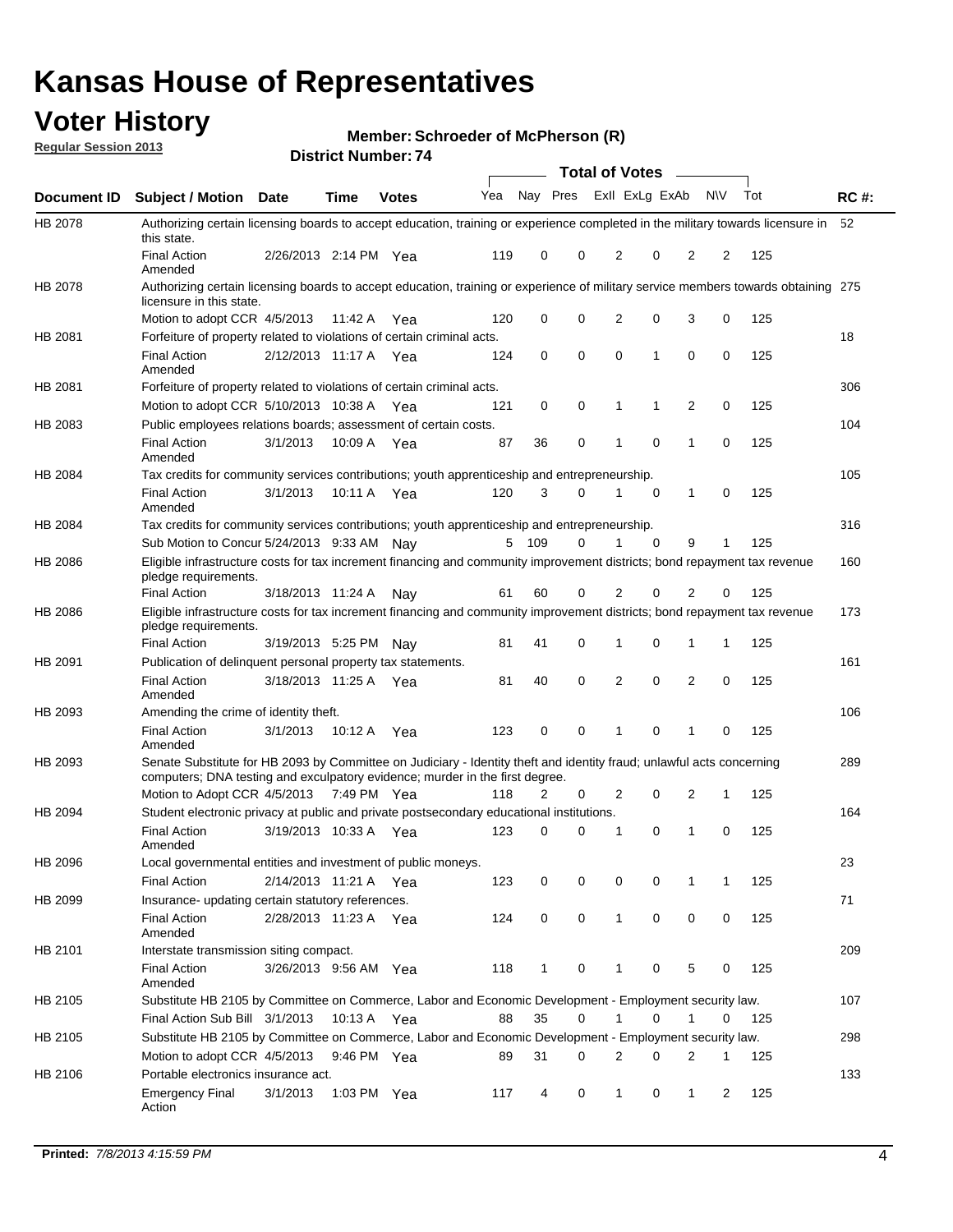## **Voter History**

**Member: Schroeder of McPherson (R)** 

**Regular Session 2013**

|             |                                                                                                                                                                                                                                                                      |                       | ו וסעוווטנ וישוווט <i>י</i> ם |              |     |                |             | <b>Total of Votes</b> |   | $\sim$         |                |     |             |
|-------------|----------------------------------------------------------------------------------------------------------------------------------------------------------------------------------------------------------------------------------------------------------------------|-----------------------|-------------------------------|--------------|-----|----------------|-------------|-----------------------|---|----------------|----------------|-----|-------------|
| Document ID | <b>Subject / Motion Date</b>                                                                                                                                                                                                                                         |                       | <b>Time</b>                   | <b>Votes</b> | Yea | Nay Pres       |             | Exll ExLg ExAb        |   |                | <b>NV</b>      | Tot | <b>RC#:</b> |
| HB 2107     | Insurance; enacting the electronic notice and document act.                                                                                                                                                                                                          |                       |                               |              |     |                |             |                       |   |                |                |     | 134         |
|             | <b>Emergency Final</b><br><b>Action Amend</b>                                                                                                                                                                                                                        | 3/1/2013              | 1:04 PM Yea                   |              | 121 | 0              | 0           | 1                     | 0 | 1              | 2              | 125 |             |
| HB 2107     | Insurance; enacting the electronic notice and document act, return of premiums separate from the notice of adverse<br>underwriting decision, statutory updates, uninsurable health plan increase in lifetime limit, mandate lite, certain company<br>dividend plans. |                       |                               |              |     |                |             |                       |   |                |                |     | 281         |
|             | Motion to Adopt CCR 4/5/2013                                                                                                                                                                                                                                         |                       | 4:06 PM                       | Nav          | 69  | 50             | 0           | 2                     | 0 | 3              | $\mathbf{1}$   | 125 |             |
| HB 2109     | School finance; military pupil count.                                                                                                                                                                                                                                |                       |                               |              |     |                |             |                       |   |                |                |     | 108         |
|             | <b>Final Action</b>                                                                                                                                                                                                                                                  | 3/1/2013              | 10:15A                        | Yea          | 104 | 19             | 0           | 1                     | 0 | $\mathbf{1}$   | 0              | 125 |             |
| HB 2109     | Enacting the Kansas children's protection act.                                                                                                                                                                                                                       |                       |                               |              |     |                |             |                       |   |                |                |     | 277         |
|             | Motion to Adopt CCR 4/5/2013                                                                                                                                                                                                                                         |                       | 12:31 P                       | Yea          | 116 | $\overline{2}$ | 0           | 2                     | 0 | 3              | $\overline{2}$ | 125 |             |
| HB 2112     | Campaign finance; transfer of campaign money to another candidacy.                                                                                                                                                                                                   |                       |                               |              |     |                |             |                       |   |                |                |     | 72          |
|             | <b>Final Action</b><br>Amended                                                                                                                                                                                                                                       | 2/28/2013 11:25 A Yea |                               |              | 95  | 29             | 0           | 1                     | 0 | 0              | 0              | 125 |             |
| HB 2114     | Debt setoff; collection assistance fee.                                                                                                                                                                                                                              |                       |                               |              |     |                |             |                       |   |                |                |     | 21          |
|             | <b>Final Action</b>                                                                                                                                                                                                                                                  | 2/13/2013 11:34 A     |                               | Yea          | 90  | 32             | 0           | 0                     | 0 | 3              | 0              | 125 |             |
| HB 2115     | Relating to the employment of retired judges and justices.                                                                                                                                                                                                           |                       |                               |              |     |                |             |                       |   |                |                |     | 73          |
|             | <b>Final Action</b>                                                                                                                                                                                                                                                  | 2/28/2013 11:27 A     |                               | Yea          | 124 | 0              | $\mathbf 0$ | 1                     | 0 | 0              | 0              | 125 |             |
| HB 2115     | Courts; employment of retired judges and justices; court debt setoff.                                                                                                                                                                                                |                       |                               |              |     |                |             |                       |   |                |                |     | 309         |
|             | Motion to Adopt CCR 5/14/2013 2:14 PM Yea                                                                                                                                                                                                                            |                       |                               |              | 100 | 13             | 0           | 1                     | 0 | 9              | $\overline{2}$ | 125 |             |
| HB 2118     | Preservation of historic property; environs authority deleted.                                                                                                                                                                                                       |                       |                               |              |     |                |             |                       |   |                |                |     | 62          |
|             | <b>Final Action</b>                                                                                                                                                                                                                                                  | 2/27/2013 12:30 P     |                               | Yea          | 99  | 24             | 0           | 1                     | 0 | $\mathbf{1}$   | 0              | 125 |             |
| HB 2120     | Updating provisions relating to the Kansas bureau of investigations DNA database.                                                                                                                                                                                    |                       |                               |              |     |                |             |                       |   |                |                |     | 109         |
|             | <b>Final Action</b><br>Amended                                                                                                                                                                                                                                       | 3/1/2013              | 10:16 A                       | Yea          | 121 | 2              | 0           | 1                     | 0 | 1              | 0              | 125 |             |
| HB 2120     | Updating provisions relating to DNA collection and DNA evidence; amending the definition of a bet for purposes of the Kansas 302<br>criminal code; sentencing for possession of a firearm during a drug felony                                                       |                       |                               |              |     |                |             |                       |   |                |                |     |             |
|             | Motion to adopt CCR 5/9/2013 11:32 A Nay                                                                                                                                                                                                                             |                       |                               |              | 74  | 49             | 0           |                       | 0 | 1              | 0              | 125 |             |
| HB 2122     | Real estate brokers and salespersons; licensing requirements; sales transaction requirements.                                                                                                                                                                        |                       |                               |              |     |                |             |                       |   |                |                |     | 37          |
|             | <b>Final Action</b><br>Amended                                                                                                                                                                                                                                       | 2/20/2013 11:13 A Yea |                               |              | 121 | 1              | $\Omega$    |                       | 0 | 2              | 0              | 125 |             |
| HB 2125     | Increasing real estate broker's and salesperson's license fees.                                                                                                                                                                                                      |                       |                               |              |     |                |             |                       |   |                |                |     | 38          |
|             | <b>Final Action</b>                                                                                                                                                                                                                                                  | 2/20/2013 12:16 P     |                               | Nav          | 71  | 50             | 1           | 0                     | 0 | 0              | 3              | 125 |             |
| HB 2128     | Open records act; exceptions.                                                                                                                                                                                                                                        |                       |                               |              |     |                |             |                       |   |                |                |     | 74          |
|             | <b>Final Action</b><br>Amended                                                                                                                                                                                                                                       | 2/28/2013 11:28 A     |                               | Yea          | 124 | 0              | 0           | 1                     | 0 | 0              | 0              | 125 |             |
| HB 2128     | Open records act; exceptions.                                                                                                                                                                                                                                        |                       |                               |              |     |                |             |                       |   |                |                |     | 259         |
|             | Motion to Concur                                                                                                                                                                                                                                                     | 4/3/2013              | 10:29 A                       | Yea          | 119 | 0              | 0           | 1                     | 0 | 3              | $\overline{2}$ | 125 |             |
| HB 2130     | Elections; petition circulators.                                                                                                                                                                                                                                     |                       |                               |              |     |                |             |                       |   |                |                |     | 30          |
|             | <b>Final Action</b>                                                                                                                                                                                                                                                  | 2/18/2013 11:17 A     |                               | Yea          | 118 | $\mathbf{1}$   | 0           | $\overline{c}$        | 0 | 4              | 0              | 125 |             |
| HB 2135     | Property tax exemption; military housing.                                                                                                                                                                                                                            |                       |                               |              |     |                |             |                       |   |                |                |     | 162         |
|             | <b>Final Action</b>                                                                                                                                                                                                                                                  | 3/18/2013 11:27 A     |                               | Yea          | 117 | 4              | 0           | $\overline{c}$        | 0 | $\overline{2}$ | 0              | 125 |             |
| HB 2138     | Repealing statutes related to oil and gas.                                                                                                                                                                                                                           |                       |                               |              |     |                |             |                       |   |                |                |     | 53          |
|             | <b>Final Action</b><br>Amended                                                                                                                                                                                                                                       | 2/26/2013 2:16 PM Yea |                               |              | 119 | 0              | 0           | 2                     | 0 | $\overline{2}$ | 2              | 125 |             |
| HB 2139     | Canceled warrants.                                                                                                                                                                                                                                                   |                       |                               |              |     |                |             |                       |   |                |                |     | 75          |
|             | <b>Final Action</b><br>Amended                                                                                                                                                                                                                                       | 2/28/2013 11:30 A     |                               | Yea          | 99  | 25             | 0           | 1                     | 0 | 0              | 0              | 125 |             |
| HB 2139     | Canceled warrants.                                                                                                                                                                                                                                                   |                       |                               |              |     |                |             |                       |   |                |                |     | 266         |
|             | Motion to Concur                                                                                                                                                                                                                                                     | 4/4/2013              | 2:40 PM                       | Yea          | 114 | 8              | 0           | 1                     | 0 | 2              | 0              | 125 |             |
| HB 2140     | Repealing K.S.A. 72-60b03                                                                                                                                                                                                                                            |                       |                               |              |     |                |             |                       |   |                |                |     | 39          |
|             | <b>Final Action</b>                                                                                                                                                                                                                                                  | 2/20/2013 12:17 P     |                               | Yea          | 122 | 0              | 0           | 0                     | 0 | 0              | 3              | 125 |             |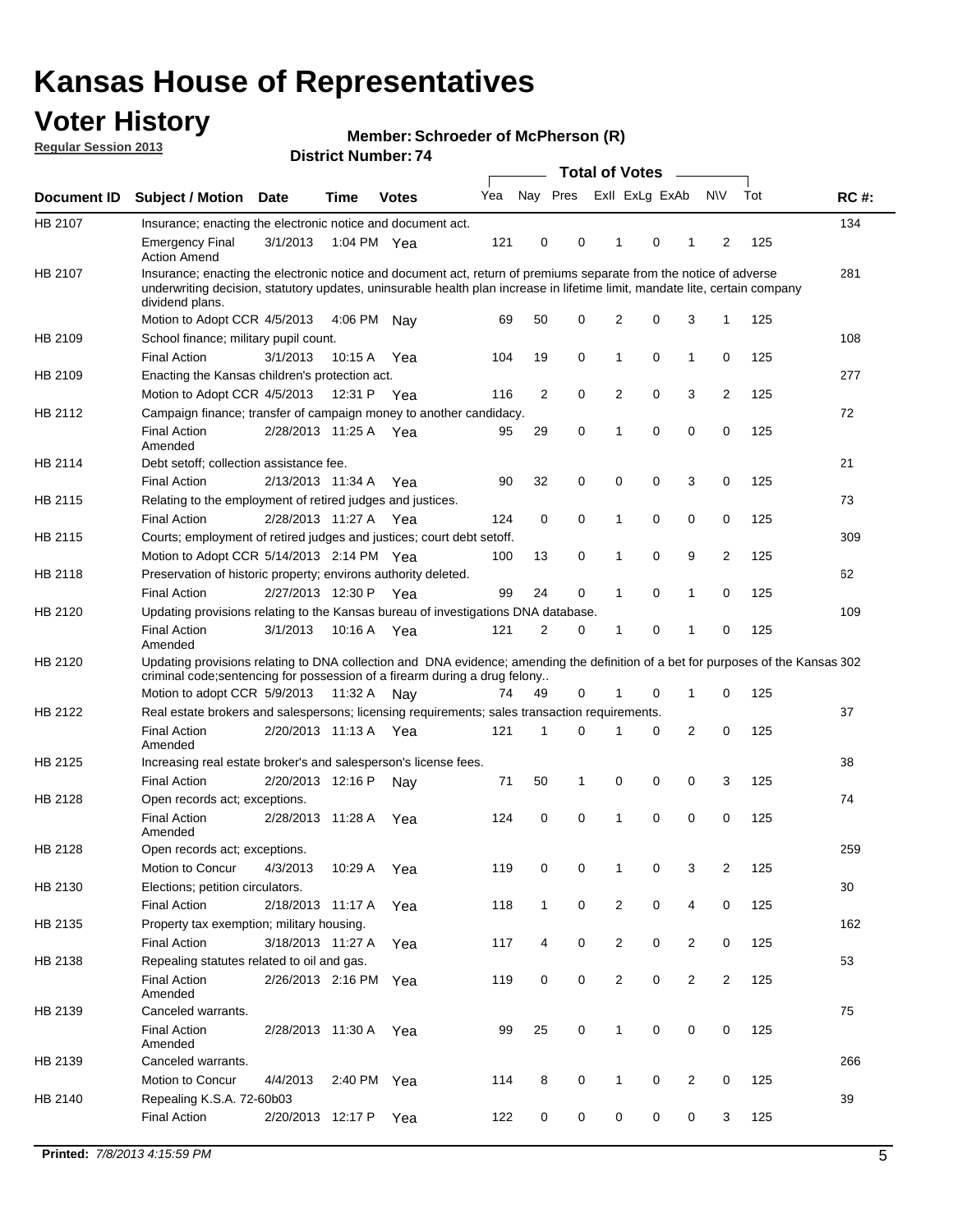**Voter History** 

**Member: Schroeder of McPherson (R)** 

**Regular Session 2013**

| Nay Pres Exll ExLg ExAb<br>N\V<br>Tot<br><b>RC#:</b><br>Yea<br>Document ID<br><b>Subject / Motion Date</b><br>Time<br><b>Votes</b><br>HB 2141<br>24<br>Repealer; elections process for certain unified school districts.<br>2/14/2013 11:23 A<br>123<br>0<br>0<br>0<br>125<br><b>Final Action</b><br>0<br>1<br>1<br>Yea<br>HB 2142<br>Certain educational statutes concerning USD land transfers and higher education loan and grant programs.<br>40<br>2/20/2013 12:19 P<br>122<br>0<br>0<br>0<br>0<br>0<br>3<br>125<br><b>Final Action</b><br>Yea<br>Repealing outdated provisions relating to the purchase of certain real estate by the department of corrections.<br>34<br>HB 2143<br>2/20/2013 11:09 A<br>122<br>0<br>0<br>2<br>0<br>125<br><b>Final Action</b><br>Yea<br>0<br>76<br>HB 2144<br>Repealing unnecessary statutes relating to juveniles.<br>0<br>125<br>2/28/2013 11:32 A Yea<br>124<br>0<br>0<br>0<br>0<br><b>Final Action</b><br>Repealing K.S.A. 75-5028; concerning the sale of real estate by the secretary of transportation.<br>35<br>HB 2145<br>2<br><b>Final Action</b><br>2/20/2013 11:11 A Yea<br>122<br>0<br>0<br>0<br>0<br>125<br>Repealing the cancer drug repository program K.S.A. 2012 Supp. 65-1664 through 65-1667 and amending K.S.A. 2012 Supp. 77<br>HB 2146<br>65-1636.<br>124<br>125<br><b>Final Action</b><br>2/28/2013 11:33 A<br>0<br>0<br>0<br>0<br>Yea<br>0<br>Repealer; use of metric system on certain road signs and markers, moving of heavy vehicles on bridges or culverts, interstate 94<br>HB 2147<br>bridges.<br>0<br>0<br>0<br>0<br>125<br><b>Final Action</b><br>3/1/2013<br>9:52 AM Yea<br>123<br>1<br>1<br>41<br>HB 2148<br>Repealers; postsecondary education scholarship provisions.<br>2/20/2013 12:21 P Yea<br>16<br>0<br>0<br>0<br>0<br>3<br>125<br><b>Final Action</b><br>106<br>42<br>HB 2149<br>Repealers; postsecondary education student loans and tuition grants.<br>2/20/2013 12:22 P<br>14<br>0<br>0<br>$\Omega$<br>3<br>125<br><b>Final Action</b><br>Yea<br>108<br>0<br>314<br>HB 2149<br>Repealing a \$500,000 transfer from highway patrol training center fund to the state general fund.<br>3<br>Motion to Concur<br>5/23/2013 10:22 A Yea<br>113<br>0<br>0<br>0<br>8<br>125<br>78<br>HB 2150<br>Repealers; workforce development loan program act.<br>30<br>0<br>0<br>0<br>0<br>125<br><b>Final Action</b><br>2/28/2013 11:34 A Yea<br>94<br>1<br>Senate Substitute for HB 2150 by Committee on Commerce--Concerning the Kansas employment first oversight commission.<br>HB 2150<br>267<br>12<br>2<br>0<br>125<br>Motion to Concur<br>4/4/2013<br>2:44 PM Yea<br>110<br>0<br>0<br>1<br>HB 2151<br>Repealers; report on medically underserved areas of the state.<br>63<br>2/27/2013 12:31 P<br>0<br>0<br>0<br><b>Final Action</b><br>123<br>0<br>1<br>1<br>125<br>Yea<br>HB 2152<br>Repealer: uniform land sales practices act.<br>36<br>2/20/2013 11:12 A<br>0<br>0<br>0<br>2<br>0<br>125<br><b>Final Action</b><br>122<br>1<br>Yea<br>64<br>HB 2153<br>Unused medications act; dontating entities.<br>2/27/2013 12:33 P<br>123<br>0<br>0<br>0<br>125<br><b>Final Action</b><br>1<br>0<br>Yea<br>1<br>Amended<br>HB 2154<br>Senate Substitute for HB 2154 by Committee on Public Health and Welfare--Cosmetology; relating to licensure and renewal of 31<br>persons, salons and clinics.<br>119<br>2<br>125<br><b>Final Action</b><br>2/18/2013 11:19 A<br>0<br>0<br>0<br>0<br>4<br>Yea<br>Amended<br>32<br>HB 2155<br>Cosmetology; relating to licensure and renewal.<br><b>Final Action</b><br>119<br>125<br>2/18/2013 11:21 A Yea<br>0<br>0<br>2<br>0<br>0<br>4<br>Amended<br>Repealers; school finance; area vocational school fund; local effort as applied to U.S.D. No. 450<br>43<br>HB 2156<br>2/20/2013 12:23 P Yea<br>122<br>0<br>$\Omega$<br>0<br>0<br>125<br><b>Final Action</b><br>0<br>3<br>Quality care assessment on skilled nursing care facilities.<br>144<br>HB 2160<br>3/7/2013<br>12:13 P Yea<br>21<br>0<br>0<br>3<br>125<br><b>Final Action</b><br>100<br>$\mathbf 1$<br>0<br>Prohibition on use of state appropriated moneys to lobby relating to gun control at federal, state and local ogvernment level.<br>HB 2162<br>79<br>120<br>4<br>0<br>0<br>0<br><b>Final Action</b><br>2/28/2013 11:36 A Yea<br>1<br>0<br>125<br>Amended<br>HB 2162<br>Prohibition on use of state appropriated moneys to lobby at federal, state and local government levels relating to gun control.<br>312<br>Motion to adopt CCR 5/21/2013 2:52 PM Yea<br>28<br>0<br>0<br>13<br>83<br>0<br>125<br>1<br>Relating to garnishment proceedings.<br>80<br>HB 2163<br><b>Final Action</b><br>2/28/2013 11:37 A Yea<br>0<br>0<br>0<br>0<br>125<br>124<br>$\mathbf{1}$<br>0 |  |  |  | <b>Total of Votes</b> |  | $\overline{\phantom{0}}$ |  |  |
|---------------------------------------------------------------------------------------------------------------------------------------------------------------------------------------------------------------------------------------------------------------------------------------------------------------------------------------------------------------------------------------------------------------------------------------------------------------------------------------------------------------------------------------------------------------------------------------------------------------------------------------------------------------------------------------------------------------------------------------------------------------------------------------------------------------------------------------------------------------------------------------------------------------------------------------------------------------------------------------------------------------------------------------------------------------------------------------------------------------------------------------------------------------------------------------------------------------------------------------------------------------------------------------------------------------------------------------------------------------------------------------------------------------------------------------------------------------------------------------------------------------------------------------------------------------------------------------------------------------------------------------------------------------------------------------------------------------------------------------------------------------------------------------------------------------------------------------------------------------------------------------------------------------------------------------------------------------------------------------------------------------------------------------------------------------------------------------------------------------------------------------------------------------------------------------------------------------------------------------------------------------------------------------------------------------------------------------------------------------------------------------------------------------------------------------------------------------------------------------------------------------------------------------------------------------------------------------------------------------------------------------------------------------------------------------------------------------------------------------------------------------------------------------------------------------------------------------------------------------------------------------------------------------------------------------------------------------------------------------------------------------------------------------------------------------------------------------------------------------------------------------------------------------------------------------------------------------------------------------------------------------------------------------------------------------------------------------------------------------------------------------------------------------------------------------------------------------------------------------------------------------------------------------------------------------------------------------------------------------------------------------------------------------------------------------------------------------------------------------------------------------------------------------------------------------------------------------------------------------------------------------------------------------------------------------------------------------------------------------------------------------------------------------------------------------------------------------------------------------------------------------------------------------------------------------------------------------------------------------------------------------------------------------------------------------------------------------------------------------------------------------------------------------------------------------------------------------------------------------------------------------------------------------------------------------------------------------------------------------------------------------------------------------------------------------------------------------------------------------------------------------|--|--|--|-----------------------|--|--------------------------|--|--|
|                                                                                                                                                                                                                                                                                                                                                                                                                                                                                                                                                                                                                                                                                                                                                                                                                                                                                                                                                                                                                                                                                                                                                                                                                                                                                                                                                                                                                                                                                                                                                                                                                                                                                                                                                                                                                                                                                                                                                                                                                                                                                                                                                                                                                                                                                                                                                                                                                                                                                                                                                                                                                                                                                                                                                                                                                                                                                                                                                                                                                                                                                                                                                                                                                                                                                                                                                                                                                                                                                                                                                                                                                                                                                                                                                                                                                                                                                                                                                                                                                                                                                                                                                                                                                                                                                                                                                                                                                                                                                                                                                                                                                                                                                                                                                               |  |  |  |                       |  |                          |  |  |
|                                                                                                                                                                                                                                                                                                                                                                                                                                                                                                                                                                                                                                                                                                                                                                                                                                                                                                                                                                                                                                                                                                                                                                                                                                                                                                                                                                                                                                                                                                                                                                                                                                                                                                                                                                                                                                                                                                                                                                                                                                                                                                                                                                                                                                                                                                                                                                                                                                                                                                                                                                                                                                                                                                                                                                                                                                                                                                                                                                                                                                                                                                                                                                                                                                                                                                                                                                                                                                                                                                                                                                                                                                                                                                                                                                                                                                                                                                                                                                                                                                                                                                                                                                                                                                                                                                                                                                                                                                                                                                                                                                                                                                                                                                                                                               |  |  |  |                       |  |                          |  |  |
|                                                                                                                                                                                                                                                                                                                                                                                                                                                                                                                                                                                                                                                                                                                                                                                                                                                                                                                                                                                                                                                                                                                                                                                                                                                                                                                                                                                                                                                                                                                                                                                                                                                                                                                                                                                                                                                                                                                                                                                                                                                                                                                                                                                                                                                                                                                                                                                                                                                                                                                                                                                                                                                                                                                                                                                                                                                                                                                                                                                                                                                                                                                                                                                                                                                                                                                                                                                                                                                                                                                                                                                                                                                                                                                                                                                                                                                                                                                                                                                                                                                                                                                                                                                                                                                                                                                                                                                                                                                                                                                                                                                                                                                                                                                                                               |  |  |  |                       |  |                          |  |  |
|                                                                                                                                                                                                                                                                                                                                                                                                                                                                                                                                                                                                                                                                                                                                                                                                                                                                                                                                                                                                                                                                                                                                                                                                                                                                                                                                                                                                                                                                                                                                                                                                                                                                                                                                                                                                                                                                                                                                                                                                                                                                                                                                                                                                                                                                                                                                                                                                                                                                                                                                                                                                                                                                                                                                                                                                                                                                                                                                                                                                                                                                                                                                                                                                                                                                                                                                                                                                                                                                                                                                                                                                                                                                                                                                                                                                                                                                                                                                                                                                                                                                                                                                                                                                                                                                                                                                                                                                                                                                                                                                                                                                                                                                                                                                                               |  |  |  |                       |  |                          |  |  |
|                                                                                                                                                                                                                                                                                                                                                                                                                                                                                                                                                                                                                                                                                                                                                                                                                                                                                                                                                                                                                                                                                                                                                                                                                                                                                                                                                                                                                                                                                                                                                                                                                                                                                                                                                                                                                                                                                                                                                                                                                                                                                                                                                                                                                                                                                                                                                                                                                                                                                                                                                                                                                                                                                                                                                                                                                                                                                                                                                                                                                                                                                                                                                                                                                                                                                                                                                                                                                                                                                                                                                                                                                                                                                                                                                                                                                                                                                                                                                                                                                                                                                                                                                                                                                                                                                                                                                                                                                                                                                                                                                                                                                                                                                                                                                               |  |  |  |                       |  |                          |  |  |
|                                                                                                                                                                                                                                                                                                                                                                                                                                                                                                                                                                                                                                                                                                                                                                                                                                                                                                                                                                                                                                                                                                                                                                                                                                                                                                                                                                                                                                                                                                                                                                                                                                                                                                                                                                                                                                                                                                                                                                                                                                                                                                                                                                                                                                                                                                                                                                                                                                                                                                                                                                                                                                                                                                                                                                                                                                                                                                                                                                                                                                                                                                                                                                                                                                                                                                                                                                                                                                                                                                                                                                                                                                                                                                                                                                                                                                                                                                                                                                                                                                                                                                                                                                                                                                                                                                                                                                                                                                                                                                                                                                                                                                                                                                                                                               |  |  |  |                       |  |                          |  |  |
|                                                                                                                                                                                                                                                                                                                                                                                                                                                                                                                                                                                                                                                                                                                                                                                                                                                                                                                                                                                                                                                                                                                                                                                                                                                                                                                                                                                                                                                                                                                                                                                                                                                                                                                                                                                                                                                                                                                                                                                                                                                                                                                                                                                                                                                                                                                                                                                                                                                                                                                                                                                                                                                                                                                                                                                                                                                                                                                                                                                                                                                                                                                                                                                                                                                                                                                                                                                                                                                                                                                                                                                                                                                                                                                                                                                                                                                                                                                                                                                                                                                                                                                                                                                                                                                                                                                                                                                                                                                                                                                                                                                                                                                                                                                                                               |  |  |  |                       |  |                          |  |  |
|                                                                                                                                                                                                                                                                                                                                                                                                                                                                                                                                                                                                                                                                                                                                                                                                                                                                                                                                                                                                                                                                                                                                                                                                                                                                                                                                                                                                                                                                                                                                                                                                                                                                                                                                                                                                                                                                                                                                                                                                                                                                                                                                                                                                                                                                                                                                                                                                                                                                                                                                                                                                                                                                                                                                                                                                                                                                                                                                                                                                                                                                                                                                                                                                                                                                                                                                                                                                                                                                                                                                                                                                                                                                                                                                                                                                                                                                                                                                                                                                                                                                                                                                                                                                                                                                                                                                                                                                                                                                                                                                                                                                                                                                                                                                                               |  |  |  |                       |  |                          |  |  |
|                                                                                                                                                                                                                                                                                                                                                                                                                                                                                                                                                                                                                                                                                                                                                                                                                                                                                                                                                                                                                                                                                                                                                                                                                                                                                                                                                                                                                                                                                                                                                                                                                                                                                                                                                                                                                                                                                                                                                                                                                                                                                                                                                                                                                                                                                                                                                                                                                                                                                                                                                                                                                                                                                                                                                                                                                                                                                                                                                                                                                                                                                                                                                                                                                                                                                                                                                                                                                                                                                                                                                                                                                                                                                                                                                                                                                                                                                                                                                                                                                                                                                                                                                                                                                                                                                                                                                                                                                                                                                                                                                                                                                                                                                                                                                               |  |  |  |                       |  |                          |  |  |
|                                                                                                                                                                                                                                                                                                                                                                                                                                                                                                                                                                                                                                                                                                                                                                                                                                                                                                                                                                                                                                                                                                                                                                                                                                                                                                                                                                                                                                                                                                                                                                                                                                                                                                                                                                                                                                                                                                                                                                                                                                                                                                                                                                                                                                                                                                                                                                                                                                                                                                                                                                                                                                                                                                                                                                                                                                                                                                                                                                                                                                                                                                                                                                                                                                                                                                                                                                                                                                                                                                                                                                                                                                                                                                                                                                                                                                                                                                                                                                                                                                                                                                                                                                                                                                                                                                                                                                                                                                                                                                                                                                                                                                                                                                                                                               |  |  |  |                       |  |                          |  |  |
|                                                                                                                                                                                                                                                                                                                                                                                                                                                                                                                                                                                                                                                                                                                                                                                                                                                                                                                                                                                                                                                                                                                                                                                                                                                                                                                                                                                                                                                                                                                                                                                                                                                                                                                                                                                                                                                                                                                                                                                                                                                                                                                                                                                                                                                                                                                                                                                                                                                                                                                                                                                                                                                                                                                                                                                                                                                                                                                                                                                                                                                                                                                                                                                                                                                                                                                                                                                                                                                                                                                                                                                                                                                                                                                                                                                                                                                                                                                                                                                                                                                                                                                                                                                                                                                                                                                                                                                                                                                                                                                                                                                                                                                                                                                                                               |  |  |  |                       |  |                          |  |  |
|                                                                                                                                                                                                                                                                                                                                                                                                                                                                                                                                                                                                                                                                                                                                                                                                                                                                                                                                                                                                                                                                                                                                                                                                                                                                                                                                                                                                                                                                                                                                                                                                                                                                                                                                                                                                                                                                                                                                                                                                                                                                                                                                                                                                                                                                                                                                                                                                                                                                                                                                                                                                                                                                                                                                                                                                                                                                                                                                                                                                                                                                                                                                                                                                                                                                                                                                                                                                                                                                                                                                                                                                                                                                                                                                                                                                                                                                                                                                                                                                                                                                                                                                                                                                                                                                                                                                                                                                                                                                                                                                                                                                                                                                                                                                                               |  |  |  |                       |  |                          |  |  |
|                                                                                                                                                                                                                                                                                                                                                                                                                                                                                                                                                                                                                                                                                                                                                                                                                                                                                                                                                                                                                                                                                                                                                                                                                                                                                                                                                                                                                                                                                                                                                                                                                                                                                                                                                                                                                                                                                                                                                                                                                                                                                                                                                                                                                                                                                                                                                                                                                                                                                                                                                                                                                                                                                                                                                                                                                                                                                                                                                                                                                                                                                                                                                                                                                                                                                                                                                                                                                                                                                                                                                                                                                                                                                                                                                                                                                                                                                                                                                                                                                                                                                                                                                                                                                                                                                                                                                                                                                                                                                                                                                                                                                                                                                                                                                               |  |  |  |                       |  |                          |  |  |
|                                                                                                                                                                                                                                                                                                                                                                                                                                                                                                                                                                                                                                                                                                                                                                                                                                                                                                                                                                                                                                                                                                                                                                                                                                                                                                                                                                                                                                                                                                                                                                                                                                                                                                                                                                                                                                                                                                                                                                                                                                                                                                                                                                                                                                                                                                                                                                                                                                                                                                                                                                                                                                                                                                                                                                                                                                                                                                                                                                                                                                                                                                                                                                                                                                                                                                                                                                                                                                                                                                                                                                                                                                                                                                                                                                                                                                                                                                                                                                                                                                                                                                                                                                                                                                                                                                                                                                                                                                                                                                                                                                                                                                                                                                                                                               |  |  |  |                       |  |                          |  |  |
|                                                                                                                                                                                                                                                                                                                                                                                                                                                                                                                                                                                                                                                                                                                                                                                                                                                                                                                                                                                                                                                                                                                                                                                                                                                                                                                                                                                                                                                                                                                                                                                                                                                                                                                                                                                                                                                                                                                                                                                                                                                                                                                                                                                                                                                                                                                                                                                                                                                                                                                                                                                                                                                                                                                                                                                                                                                                                                                                                                                                                                                                                                                                                                                                                                                                                                                                                                                                                                                                                                                                                                                                                                                                                                                                                                                                                                                                                                                                                                                                                                                                                                                                                                                                                                                                                                                                                                                                                                                                                                                                                                                                                                                                                                                                                               |  |  |  |                       |  |                          |  |  |
|                                                                                                                                                                                                                                                                                                                                                                                                                                                                                                                                                                                                                                                                                                                                                                                                                                                                                                                                                                                                                                                                                                                                                                                                                                                                                                                                                                                                                                                                                                                                                                                                                                                                                                                                                                                                                                                                                                                                                                                                                                                                                                                                                                                                                                                                                                                                                                                                                                                                                                                                                                                                                                                                                                                                                                                                                                                                                                                                                                                                                                                                                                                                                                                                                                                                                                                                                                                                                                                                                                                                                                                                                                                                                                                                                                                                                                                                                                                                                                                                                                                                                                                                                                                                                                                                                                                                                                                                                                                                                                                                                                                                                                                                                                                                                               |  |  |  |                       |  |                          |  |  |
|                                                                                                                                                                                                                                                                                                                                                                                                                                                                                                                                                                                                                                                                                                                                                                                                                                                                                                                                                                                                                                                                                                                                                                                                                                                                                                                                                                                                                                                                                                                                                                                                                                                                                                                                                                                                                                                                                                                                                                                                                                                                                                                                                                                                                                                                                                                                                                                                                                                                                                                                                                                                                                                                                                                                                                                                                                                                                                                                                                                                                                                                                                                                                                                                                                                                                                                                                                                                                                                                                                                                                                                                                                                                                                                                                                                                                                                                                                                                                                                                                                                                                                                                                                                                                                                                                                                                                                                                                                                                                                                                                                                                                                                                                                                                                               |  |  |  |                       |  |                          |  |  |
|                                                                                                                                                                                                                                                                                                                                                                                                                                                                                                                                                                                                                                                                                                                                                                                                                                                                                                                                                                                                                                                                                                                                                                                                                                                                                                                                                                                                                                                                                                                                                                                                                                                                                                                                                                                                                                                                                                                                                                                                                                                                                                                                                                                                                                                                                                                                                                                                                                                                                                                                                                                                                                                                                                                                                                                                                                                                                                                                                                                                                                                                                                                                                                                                                                                                                                                                                                                                                                                                                                                                                                                                                                                                                                                                                                                                                                                                                                                                                                                                                                                                                                                                                                                                                                                                                                                                                                                                                                                                                                                                                                                                                                                                                                                                                               |  |  |  |                       |  |                          |  |  |
|                                                                                                                                                                                                                                                                                                                                                                                                                                                                                                                                                                                                                                                                                                                                                                                                                                                                                                                                                                                                                                                                                                                                                                                                                                                                                                                                                                                                                                                                                                                                                                                                                                                                                                                                                                                                                                                                                                                                                                                                                                                                                                                                                                                                                                                                                                                                                                                                                                                                                                                                                                                                                                                                                                                                                                                                                                                                                                                                                                                                                                                                                                                                                                                                                                                                                                                                                                                                                                                                                                                                                                                                                                                                                                                                                                                                                                                                                                                                                                                                                                                                                                                                                                                                                                                                                                                                                                                                                                                                                                                                                                                                                                                                                                                                                               |  |  |  |                       |  |                          |  |  |
|                                                                                                                                                                                                                                                                                                                                                                                                                                                                                                                                                                                                                                                                                                                                                                                                                                                                                                                                                                                                                                                                                                                                                                                                                                                                                                                                                                                                                                                                                                                                                                                                                                                                                                                                                                                                                                                                                                                                                                                                                                                                                                                                                                                                                                                                                                                                                                                                                                                                                                                                                                                                                                                                                                                                                                                                                                                                                                                                                                                                                                                                                                                                                                                                                                                                                                                                                                                                                                                                                                                                                                                                                                                                                                                                                                                                                                                                                                                                                                                                                                                                                                                                                                                                                                                                                                                                                                                                                                                                                                                                                                                                                                                                                                                                                               |  |  |  |                       |  |                          |  |  |
|                                                                                                                                                                                                                                                                                                                                                                                                                                                                                                                                                                                                                                                                                                                                                                                                                                                                                                                                                                                                                                                                                                                                                                                                                                                                                                                                                                                                                                                                                                                                                                                                                                                                                                                                                                                                                                                                                                                                                                                                                                                                                                                                                                                                                                                                                                                                                                                                                                                                                                                                                                                                                                                                                                                                                                                                                                                                                                                                                                                                                                                                                                                                                                                                                                                                                                                                                                                                                                                                                                                                                                                                                                                                                                                                                                                                                                                                                                                                                                                                                                                                                                                                                                                                                                                                                                                                                                                                                                                                                                                                                                                                                                                                                                                                                               |  |  |  |                       |  |                          |  |  |
|                                                                                                                                                                                                                                                                                                                                                                                                                                                                                                                                                                                                                                                                                                                                                                                                                                                                                                                                                                                                                                                                                                                                                                                                                                                                                                                                                                                                                                                                                                                                                                                                                                                                                                                                                                                                                                                                                                                                                                                                                                                                                                                                                                                                                                                                                                                                                                                                                                                                                                                                                                                                                                                                                                                                                                                                                                                                                                                                                                                                                                                                                                                                                                                                                                                                                                                                                                                                                                                                                                                                                                                                                                                                                                                                                                                                                                                                                                                                                                                                                                                                                                                                                                                                                                                                                                                                                                                                                                                                                                                                                                                                                                                                                                                                                               |  |  |  |                       |  |                          |  |  |
|                                                                                                                                                                                                                                                                                                                                                                                                                                                                                                                                                                                                                                                                                                                                                                                                                                                                                                                                                                                                                                                                                                                                                                                                                                                                                                                                                                                                                                                                                                                                                                                                                                                                                                                                                                                                                                                                                                                                                                                                                                                                                                                                                                                                                                                                                                                                                                                                                                                                                                                                                                                                                                                                                                                                                                                                                                                                                                                                                                                                                                                                                                                                                                                                                                                                                                                                                                                                                                                                                                                                                                                                                                                                                                                                                                                                                                                                                                                                                                                                                                                                                                                                                                                                                                                                                                                                                                                                                                                                                                                                                                                                                                                                                                                                                               |  |  |  |                       |  |                          |  |  |
|                                                                                                                                                                                                                                                                                                                                                                                                                                                                                                                                                                                                                                                                                                                                                                                                                                                                                                                                                                                                                                                                                                                                                                                                                                                                                                                                                                                                                                                                                                                                                                                                                                                                                                                                                                                                                                                                                                                                                                                                                                                                                                                                                                                                                                                                                                                                                                                                                                                                                                                                                                                                                                                                                                                                                                                                                                                                                                                                                                                                                                                                                                                                                                                                                                                                                                                                                                                                                                                                                                                                                                                                                                                                                                                                                                                                                                                                                                                                                                                                                                                                                                                                                                                                                                                                                                                                                                                                                                                                                                                                                                                                                                                                                                                                                               |  |  |  |                       |  |                          |  |  |
|                                                                                                                                                                                                                                                                                                                                                                                                                                                                                                                                                                                                                                                                                                                                                                                                                                                                                                                                                                                                                                                                                                                                                                                                                                                                                                                                                                                                                                                                                                                                                                                                                                                                                                                                                                                                                                                                                                                                                                                                                                                                                                                                                                                                                                                                                                                                                                                                                                                                                                                                                                                                                                                                                                                                                                                                                                                                                                                                                                                                                                                                                                                                                                                                                                                                                                                                                                                                                                                                                                                                                                                                                                                                                                                                                                                                                                                                                                                                                                                                                                                                                                                                                                                                                                                                                                                                                                                                                                                                                                                                                                                                                                                                                                                                                               |  |  |  |                       |  |                          |  |  |
|                                                                                                                                                                                                                                                                                                                                                                                                                                                                                                                                                                                                                                                                                                                                                                                                                                                                                                                                                                                                                                                                                                                                                                                                                                                                                                                                                                                                                                                                                                                                                                                                                                                                                                                                                                                                                                                                                                                                                                                                                                                                                                                                                                                                                                                                                                                                                                                                                                                                                                                                                                                                                                                                                                                                                                                                                                                                                                                                                                                                                                                                                                                                                                                                                                                                                                                                                                                                                                                                                                                                                                                                                                                                                                                                                                                                                                                                                                                                                                                                                                                                                                                                                                                                                                                                                                                                                                                                                                                                                                                                                                                                                                                                                                                                                               |  |  |  |                       |  |                          |  |  |
|                                                                                                                                                                                                                                                                                                                                                                                                                                                                                                                                                                                                                                                                                                                                                                                                                                                                                                                                                                                                                                                                                                                                                                                                                                                                                                                                                                                                                                                                                                                                                                                                                                                                                                                                                                                                                                                                                                                                                                                                                                                                                                                                                                                                                                                                                                                                                                                                                                                                                                                                                                                                                                                                                                                                                                                                                                                                                                                                                                                                                                                                                                                                                                                                                                                                                                                                                                                                                                                                                                                                                                                                                                                                                                                                                                                                                                                                                                                                                                                                                                                                                                                                                                                                                                                                                                                                                                                                                                                                                                                                                                                                                                                                                                                                                               |  |  |  |                       |  |                          |  |  |
|                                                                                                                                                                                                                                                                                                                                                                                                                                                                                                                                                                                                                                                                                                                                                                                                                                                                                                                                                                                                                                                                                                                                                                                                                                                                                                                                                                                                                                                                                                                                                                                                                                                                                                                                                                                                                                                                                                                                                                                                                                                                                                                                                                                                                                                                                                                                                                                                                                                                                                                                                                                                                                                                                                                                                                                                                                                                                                                                                                                                                                                                                                                                                                                                                                                                                                                                                                                                                                                                                                                                                                                                                                                                                                                                                                                                                                                                                                                                                                                                                                                                                                                                                                                                                                                                                                                                                                                                                                                                                                                                                                                                                                                                                                                                                               |  |  |  |                       |  |                          |  |  |
|                                                                                                                                                                                                                                                                                                                                                                                                                                                                                                                                                                                                                                                                                                                                                                                                                                                                                                                                                                                                                                                                                                                                                                                                                                                                                                                                                                                                                                                                                                                                                                                                                                                                                                                                                                                                                                                                                                                                                                                                                                                                                                                                                                                                                                                                                                                                                                                                                                                                                                                                                                                                                                                                                                                                                                                                                                                                                                                                                                                                                                                                                                                                                                                                                                                                                                                                                                                                                                                                                                                                                                                                                                                                                                                                                                                                                                                                                                                                                                                                                                                                                                                                                                                                                                                                                                                                                                                                                                                                                                                                                                                                                                                                                                                                                               |  |  |  |                       |  |                          |  |  |
|                                                                                                                                                                                                                                                                                                                                                                                                                                                                                                                                                                                                                                                                                                                                                                                                                                                                                                                                                                                                                                                                                                                                                                                                                                                                                                                                                                                                                                                                                                                                                                                                                                                                                                                                                                                                                                                                                                                                                                                                                                                                                                                                                                                                                                                                                                                                                                                                                                                                                                                                                                                                                                                                                                                                                                                                                                                                                                                                                                                                                                                                                                                                                                                                                                                                                                                                                                                                                                                                                                                                                                                                                                                                                                                                                                                                                                                                                                                                                                                                                                                                                                                                                                                                                                                                                                                                                                                                                                                                                                                                                                                                                                                                                                                                                               |  |  |  |                       |  |                          |  |  |
|                                                                                                                                                                                                                                                                                                                                                                                                                                                                                                                                                                                                                                                                                                                                                                                                                                                                                                                                                                                                                                                                                                                                                                                                                                                                                                                                                                                                                                                                                                                                                                                                                                                                                                                                                                                                                                                                                                                                                                                                                                                                                                                                                                                                                                                                                                                                                                                                                                                                                                                                                                                                                                                                                                                                                                                                                                                                                                                                                                                                                                                                                                                                                                                                                                                                                                                                                                                                                                                                                                                                                                                                                                                                                                                                                                                                                                                                                                                                                                                                                                                                                                                                                                                                                                                                                                                                                                                                                                                                                                                                                                                                                                                                                                                                                               |  |  |  |                       |  |                          |  |  |
|                                                                                                                                                                                                                                                                                                                                                                                                                                                                                                                                                                                                                                                                                                                                                                                                                                                                                                                                                                                                                                                                                                                                                                                                                                                                                                                                                                                                                                                                                                                                                                                                                                                                                                                                                                                                                                                                                                                                                                                                                                                                                                                                                                                                                                                                                                                                                                                                                                                                                                                                                                                                                                                                                                                                                                                                                                                                                                                                                                                                                                                                                                                                                                                                                                                                                                                                                                                                                                                                                                                                                                                                                                                                                                                                                                                                                                                                                                                                                                                                                                                                                                                                                                                                                                                                                                                                                                                                                                                                                                                                                                                                                                                                                                                                                               |  |  |  |                       |  |                          |  |  |
|                                                                                                                                                                                                                                                                                                                                                                                                                                                                                                                                                                                                                                                                                                                                                                                                                                                                                                                                                                                                                                                                                                                                                                                                                                                                                                                                                                                                                                                                                                                                                                                                                                                                                                                                                                                                                                                                                                                                                                                                                                                                                                                                                                                                                                                                                                                                                                                                                                                                                                                                                                                                                                                                                                                                                                                                                                                                                                                                                                                                                                                                                                                                                                                                                                                                                                                                                                                                                                                                                                                                                                                                                                                                                                                                                                                                                                                                                                                                                                                                                                                                                                                                                                                                                                                                                                                                                                                                                                                                                                                                                                                                                                                                                                                                                               |  |  |  |                       |  |                          |  |  |
|                                                                                                                                                                                                                                                                                                                                                                                                                                                                                                                                                                                                                                                                                                                                                                                                                                                                                                                                                                                                                                                                                                                                                                                                                                                                                                                                                                                                                                                                                                                                                                                                                                                                                                                                                                                                                                                                                                                                                                                                                                                                                                                                                                                                                                                                                                                                                                                                                                                                                                                                                                                                                                                                                                                                                                                                                                                                                                                                                                                                                                                                                                                                                                                                                                                                                                                                                                                                                                                                                                                                                                                                                                                                                                                                                                                                                                                                                                                                                                                                                                                                                                                                                                                                                                                                                                                                                                                                                                                                                                                                                                                                                                                                                                                                                               |  |  |  |                       |  |                          |  |  |
|                                                                                                                                                                                                                                                                                                                                                                                                                                                                                                                                                                                                                                                                                                                                                                                                                                                                                                                                                                                                                                                                                                                                                                                                                                                                                                                                                                                                                                                                                                                                                                                                                                                                                                                                                                                                                                                                                                                                                                                                                                                                                                                                                                                                                                                                                                                                                                                                                                                                                                                                                                                                                                                                                                                                                                                                                                                                                                                                                                                                                                                                                                                                                                                                                                                                                                                                                                                                                                                                                                                                                                                                                                                                                                                                                                                                                                                                                                                                                                                                                                                                                                                                                                                                                                                                                                                                                                                                                                                                                                                                                                                                                                                                                                                                                               |  |  |  |                       |  |                          |  |  |
|                                                                                                                                                                                                                                                                                                                                                                                                                                                                                                                                                                                                                                                                                                                                                                                                                                                                                                                                                                                                                                                                                                                                                                                                                                                                                                                                                                                                                                                                                                                                                                                                                                                                                                                                                                                                                                                                                                                                                                                                                                                                                                                                                                                                                                                                                                                                                                                                                                                                                                                                                                                                                                                                                                                                                                                                                                                                                                                                                                                                                                                                                                                                                                                                                                                                                                                                                                                                                                                                                                                                                                                                                                                                                                                                                                                                                                                                                                                                                                                                                                                                                                                                                                                                                                                                                                                                                                                                                                                                                                                                                                                                                                                                                                                                                               |  |  |  |                       |  |                          |  |  |
|                                                                                                                                                                                                                                                                                                                                                                                                                                                                                                                                                                                                                                                                                                                                                                                                                                                                                                                                                                                                                                                                                                                                                                                                                                                                                                                                                                                                                                                                                                                                                                                                                                                                                                                                                                                                                                                                                                                                                                                                                                                                                                                                                                                                                                                                                                                                                                                                                                                                                                                                                                                                                                                                                                                                                                                                                                                                                                                                                                                                                                                                                                                                                                                                                                                                                                                                                                                                                                                                                                                                                                                                                                                                                                                                                                                                                                                                                                                                                                                                                                                                                                                                                                                                                                                                                                                                                                                                                                                                                                                                                                                                                                                                                                                                                               |  |  |  |                       |  |                          |  |  |
|                                                                                                                                                                                                                                                                                                                                                                                                                                                                                                                                                                                                                                                                                                                                                                                                                                                                                                                                                                                                                                                                                                                                                                                                                                                                                                                                                                                                                                                                                                                                                                                                                                                                                                                                                                                                                                                                                                                                                                                                                                                                                                                                                                                                                                                                                                                                                                                                                                                                                                                                                                                                                                                                                                                                                                                                                                                                                                                                                                                                                                                                                                                                                                                                                                                                                                                                                                                                                                                                                                                                                                                                                                                                                                                                                                                                                                                                                                                                                                                                                                                                                                                                                                                                                                                                                                                                                                                                                                                                                                                                                                                                                                                                                                                                                               |  |  |  |                       |  |                          |  |  |
|                                                                                                                                                                                                                                                                                                                                                                                                                                                                                                                                                                                                                                                                                                                                                                                                                                                                                                                                                                                                                                                                                                                                                                                                                                                                                                                                                                                                                                                                                                                                                                                                                                                                                                                                                                                                                                                                                                                                                                                                                                                                                                                                                                                                                                                                                                                                                                                                                                                                                                                                                                                                                                                                                                                                                                                                                                                                                                                                                                                                                                                                                                                                                                                                                                                                                                                                                                                                                                                                                                                                                                                                                                                                                                                                                                                                                                                                                                                                                                                                                                                                                                                                                                                                                                                                                                                                                                                                                                                                                                                                                                                                                                                                                                                                                               |  |  |  |                       |  |                          |  |  |
|                                                                                                                                                                                                                                                                                                                                                                                                                                                                                                                                                                                                                                                                                                                                                                                                                                                                                                                                                                                                                                                                                                                                                                                                                                                                                                                                                                                                                                                                                                                                                                                                                                                                                                                                                                                                                                                                                                                                                                                                                                                                                                                                                                                                                                                                                                                                                                                                                                                                                                                                                                                                                                                                                                                                                                                                                                                                                                                                                                                                                                                                                                                                                                                                                                                                                                                                                                                                                                                                                                                                                                                                                                                                                                                                                                                                                                                                                                                                                                                                                                                                                                                                                                                                                                                                                                                                                                                                                                                                                                                                                                                                                                                                                                                                                               |  |  |  |                       |  |                          |  |  |
|                                                                                                                                                                                                                                                                                                                                                                                                                                                                                                                                                                                                                                                                                                                                                                                                                                                                                                                                                                                                                                                                                                                                                                                                                                                                                                                                                                                                                                                                                                                                                                                                                                                                                                                                                                                                                                                                                                                                                                                                                                                                                                                                                                                                                                                                                                                                                                                                                                                                                                                                                                                                                                                                                                                                                                                                                                                                                                                                                                                                                                                                                                                                                                                                                                                                                                                                                                                                                                                                                                                                                                                                                                                                                                                                                                                                                                                                                                                                                                                                                                                                                                                                                                                                                                                                                                                                                                                                                                                                                                                                                                                                                                                                                                                                                               |  |  |  |                       |  |                          |  |  |
|                                                                                                                                                                                                                                                                                                                                                                                                                                                                                                                                                                                                                                                                                                                                                                                                                                                                                                                                                                                                                                                                                                                                                                                                                                                                                                                                                                                                                                                                                                                                                                                                                                                                                                                                                                                                                                                                                                                                                                                                                                                                                                                                                                                                                                                                                                                                                                                                                                                                                                                                                                                                                                                                                                                                                                                                                                                                                                                                                                                                                                                                                                                                                                                                                                                                                                                                                                                                                                                                                                                                                                                                                                                                                                                                                                                                                                                                                                                                                                                                                                                                                                                                                                                                                                                                                                                                                                                                                                                                                                                                                                                                                                                                                                                                                               |  |  |  |                       |  |                          |  |  |
|                                                                                                                                                                                                                                                                                                                                                                                                                                                                                                                                                                                                                                                                                                                                                                                                                                                                                                                                                                                                                                                                                                                                                                                                                                                                                                                                                                                                                                                                                                                                                                                                                                                                                                                                                                                                                                                                                                                                                                                                                                                                                                                                                                                                                                                                                                                                                                                                                                                                                                                                                                                                                                                                                                                                                                                                                                                                                                                                                                                                                                                                                                                                                                                                                                                                                                                                                                                                                                                                                                                                                                                                                                                                                                                                                                                                                                                                                                                                                                                                                                                                                                                                                                                                                                                                                                                                                                                                                                                                                                                                                                                                                                                                                                                                                               |  |  |  |                       |  |                          |  |  |
|                                                                                                                                                                                                                                                                                                                                                                                                                                                                                                                                                                                                                                                                                                                                                                                                                                                                                                                                                                                                                                                                                                                                                                                                                                                                                                                                                                                                                                                                                                                                                                                                                                                                                                                                                                                                                                                                                                                                                                                                                                                                                                                                                                                                                                                                                                                                                                                                                                                                                                                                                                                                                                                                                                                                                                                                                                                                                                                                                                                                                                                                                                                                                                                                                                                                                                                                                                                                                                                                                                                                                                                                                                                                                                                                                                                                                                                                                                                                                                                                                                                                                                                                                                                                                                                                                                                                                                                                                                                                                                                                                                                                                                                                                                                                                               |  |  |  |                       |  |                          |  |  |
|                                                                                                                                                                                                                                                                                                                                                                                                                                                                                                                                                                                                                                                                                                                                                                                                                                                                                                                                                                                                                                                                                                                                                                                                                                                                                                                                                                                                                                                                                                                                                                                                                                                                                                                                                                                                                                                                                                                                                                                                                                                                                                                                                                                                                                                                                                                                                                                                                                                                                                                                                                                                                                                                                                                                                                                                                                                                                                                                                                                                                                                                                                                                                                                                                                                                                                                                                                                                                                                                                                                                                                                                                                                                                                                                                                                                                                                                                                                                                                                                                                                                                                                                                                                                                                                                                                                                                                                                                                                                                                                                                                                                                                                                                                                                                               |  |  |  |                       |  |                          |  |  |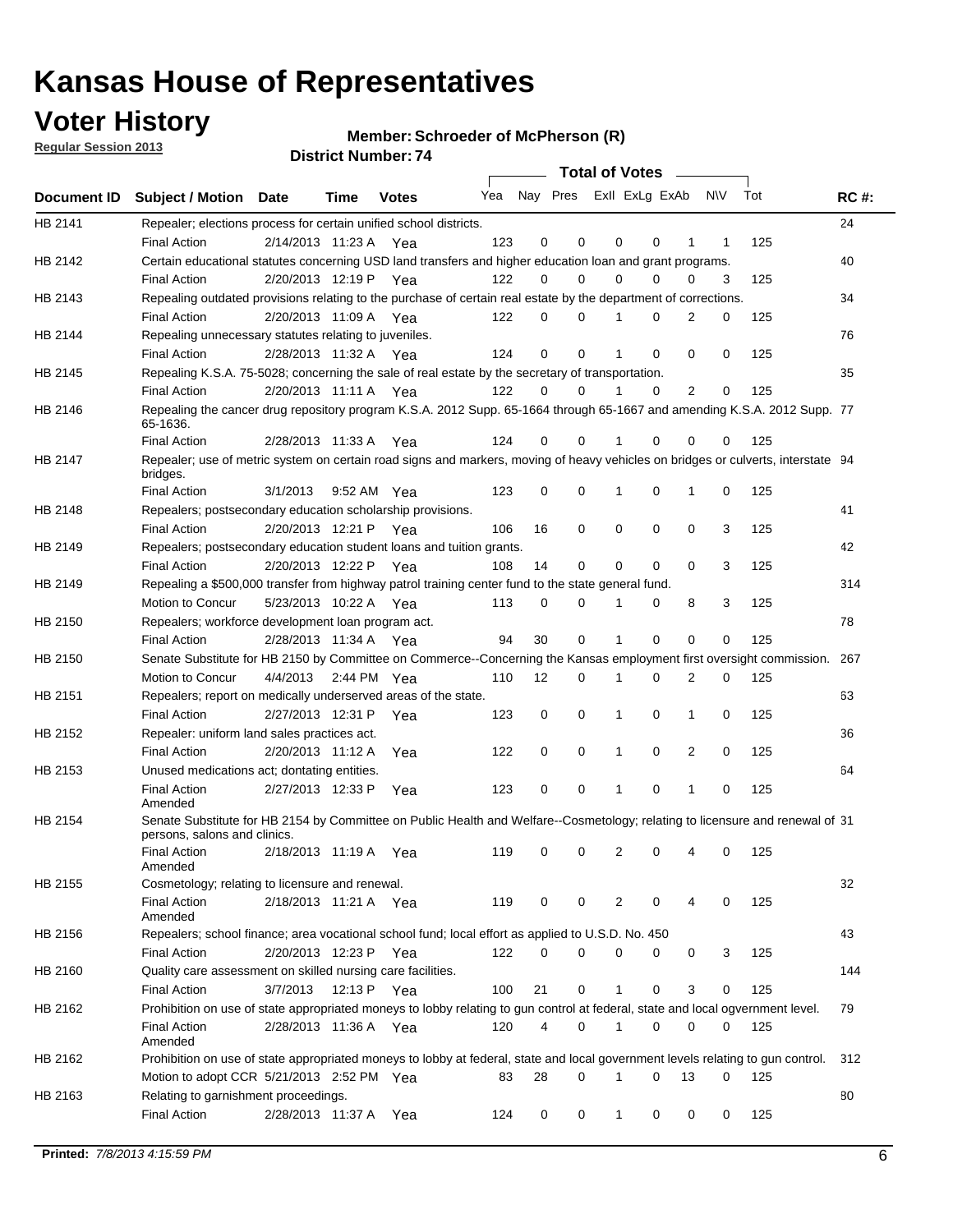## **Voter History**

**Member: Schroeder of McPherson (R)** 

**Regular Session 2013**

|                |                                                                                                                                                                                                                                    |                       |             |              |     |          |          | <b>Total of Votes</b> |   |              |              |     |             |
|----------------|------------------------------------------------------------------------------------------------------------------------------------------------------------------------------------------------------------------------------------|-----------------------|-------------|--------------|-----|----------|----------|-----------------------|---|--------------|--------------|-----|-------------|
| Document ID    | Subject / Motion Date                                                                                                                                                                                                              |                       | Time        | <b>Votes</b> | Yea | Nay Pres |          | Exll ExLg ExAb        |   |              | <b>NV</b>    | Tot | <b>RC#:</b> |
| HB 2164        | Relating to jurors; information disqualifying prospective juror from jury service.                                                                                                                                                 |                       |             |              |     |          |          |                       |   |              |              |     | 47          |
|                | <b>Final Action</b>                                                                                                                                                                                                                | 2/25/2013 12:12 P Yea |             |              | 75  | 45       | 0        | 0                     | 0 | 0            | 5            | 125 |             |
| HB 2164        | Amended<br>Juries and grand juries.                                                                                                                                                                                                |                       |             |              |     |          |          |                       |   |              |              |     | 284         |
|                | Motion to Adopt CCR 4/5/2013                                                                                                                                                                                                       |                       |             | 5:53 PM Yea  | 92  | 28       | 0        | 2                     | 0 | 2            | $\mathbf{1}$ | 125 |             |
| HB 2166        | Sub HB 2166 by Committee on Judiciary -- Relating to the medical assistance recovery program.                                                                                                                                      |                       |             |              |     |          |          |                       |   |              |              |     | 165         |
|                | Final Action Sub Bill 3/19/2013 10:34 A Yea                                                                                                                                                                                        |                       |             |              | 112 | 11       | 0        |                       | 0 | 1            | 0            | 125 |             |
|                | Amended                                                                                                                                                                                                                            |                       |             |              |     |          |          |                       |   |              |              |     |             |
| HB 2167        | Establishing Native American legislative day at the capitol.                                                                                                                                                                       |                       |             |              |     |          |          |                       |   |              |              |     | 54          |
|                | <b>Final Action</b>                                                                                                                                                                                                                | 2/26/2013 2:17 PM Yea |             |              | 119 | 0        | 0        | 2                     | 0 | 2            | 2            | 125 |             |
| HB 2167        | Senate Substitute for HB 2167 by Committee on Federal and State Affairs -- Concerning fireworks; regulations thereof.                                                                                                              |                       |             |              |     |          |          |                       |   |              |              |     | 261         |
|                | Motion to Concur                                                                                                                                                                                                                   | 4/4/2013 11:11 A Yea  |             |              | 100 | 23       | 0        |                       | 0 | 1            | $\Omega$     | 125 |             |
| HB 2169        | Allowing for proceedings to determine final disposition of prisoner's pending probation revocations.                                                                                                                               |                       |             |              |     |          |          |                       |   |              |              |     | 49          |
|                | <b>Final Action</b>                                                                                                                                                                                                                | 2/26/2013 2:10 PM Yea |             |              | 119 | $\Omega$ | $\Omega$ | 0                     | 0 | 0            | 6            | 125 |             |
| HB 2170        | Concerning sentencing dispositions, probation and postrelease supervision.                                                                                                                                                         |                       |             |              |     |          |          |                       |   |              |              |     | 110         |
|                | <b>Final Action</b><br>Amended                                                                                                                                                                                                     | 3/1/2013              |             | 10:23 A Yea  | 79  | 44       | 0        | 1                     | 0 | $\mathbf{1}$ | 0            | 125 |             |
| <b>HB 2170</b> | Concerning sentencing dispositions, probation and postrelease supervision.                                                                                                                                                         |                       |             |              |     |          |          |                       |   |              |              |     | 256         |
|                | Motion to Concur                                                                                                                                                                                                                   | 4/1/2013              | 10:54 A     | Nav          | 75  | 44       | 0        | 1                     | 0 | 2            | 3            | 125 |             |
| HB 2172        | Cemeteries; cemetery corporations and cemetery merchandise.                                                                                                                                                                        |                       |             |              |     |          |          |                       |   |              |              |     | 81          |
|                | <b>Final Action</b><br>Amended                                                                                                                                                                                                     | 2/28/2013 11:38 A     |             | Yea          | 124 | 0        | 0        | 1                     | 0 | 0            | 0            | 125 |             |
| HB 2176        | The Eisenhower foundation license plate.                                                                                                                                                                                           |                       |             |              |     |          |          |                       |   |              |              |     | 57          |
|                | <b>Final Action</b>                                                                                                                                                                                                                | 2/27/2013 12:11 P     |             | Nav          | 112 | 11       | 0        | 0                     | 0 |              |              | 125 |             |
| HB 2177        | Relating to motor carriers; concerning safety rules and regulations; certificates of convenience and necessity; transportation of 55<br>certain materials.                                                                         |                       |             |              |     |          |          |                       |   |              |              |     |             |
|                | <b>Final Action</b><br>Amended                                                                                                                                                                                                     | 2/26/2013 2:18 PM Yea |             |              | 119 | 0        | 0        | 2                     | 0 | 2            | 2            | 125 |             |
| HB 2179        | Amending the secretary of labor's role of taking assignment of wage claims.                                                                                                                                                        |                       |             |              |     |          |          |                       |   |              |              |     | 111         |
|                | <b>Final Action</b><br>Amended                                                                                                                                                                                                     | 3/1/2013              |             | 10:24 A Yea  | 87  | 36       | 0        | 1                     | 0 | 1            | 0            | 125 |             |
| HB 2181        | Authorizing licensing bodies to accept certain online distance education courses towards licensure for military service member 55<br>applicants                                                                                    |                       |             |              |     |          |          |                       |   |              |              |     |             |
|                | <b>Final Action</b>                                                                                                                                                                                                                | 2/27/2013 12:34 P     |             | Yea          | 123 | 0        | 0        | 1                     | 0 | 1            | 0            | 125 |             |
| HB 2182        | Relating to grand juries.                                                                                                                                                                                                          |                       |             |              |     |          |          |                       |   |              |              |     | 152         |
|                | <b>Final Action</b><br>Amended                                                                                                                                                                                                     | 3/13/2013 11:20 A     |             | Yea          | 100 | 24       | 0        | 0                     | 0 | 1            | 0            | 125 |             |
| HB 2183        | Substitute HB 2183 by Committee on Health and Human Services - - designation and control of infectious and contagious<br>diseases.                                                                                                 |                       |             |              |     |          |          |                       |   |              |              |     | 112         |
|                | Final Action Sub Bill 3/1/2013<br>Amended                                                                                                                                                                                          |                       |             | 10:26 A Yea  | 122 | 1        | 0        | $\mathbf{1}$          | 0 | 1            | 0            | 125 |             |
| HB 2183        | Substitute HB 2183 by Committee on Health and Human Services -- department of health and environment statutory duties<br>and functions, infectious and contagious diseases, laboratory services, health information technology and |                       |             |              |     |          |          |                       |   |              |              |     | 297         |
|                | Motion to Adopt CCR 4/5/2013                                                                                                                                                                                                       |                       |             | 9:37 PM Yea  | 120 | 0        | $\Omega$ | 2                     | 0 | 2            | $\mathbf{1}$ | 125 |             |
| HB 2185        | Consolidation of citites and counties; dual majority vote.                                                                                                                                                                         |                       |             |              |     |          |          |                       |   |              |              |     | 113         |
|                | <b>Final Action</b><br>Amended                                                                                                                                                                                                     | 3/1/2013              |             | 10:27 A Yea  | 119 | 4        | 0        | 1                     | 0 | 1            | 0            | 125 |             |
| HB 2193        | Public facilities; accessiblity standards for disabled persons.                                                                                                                                                                    |                       |             |              |     |          |          |                       |   |              |              |     | 145         |
|                | <b>Final Action</b>                                                                                                                                                                                                                | 3/7/2013              | 12:14 P Yea |              | 121 | 0        | 0        | 1                     | 0 | 3            | 0            | 125 |             |
| HB 2195        | Claims against the state; 2012 Joint Committee recommendations.                                                                                                                                                                    |                       |             |              |     |          |          |                       |   |              |              |     | 146         |
|                | <b>Final Action</b><br>Amended                                                                                                                                                                                                     | 3/7/2013              | 12:16 P Yea |              | 110 | 10       | 0        | $\mathbf{1}$          | 0 | 3            | $\mathbf{1}$ | 125 |             |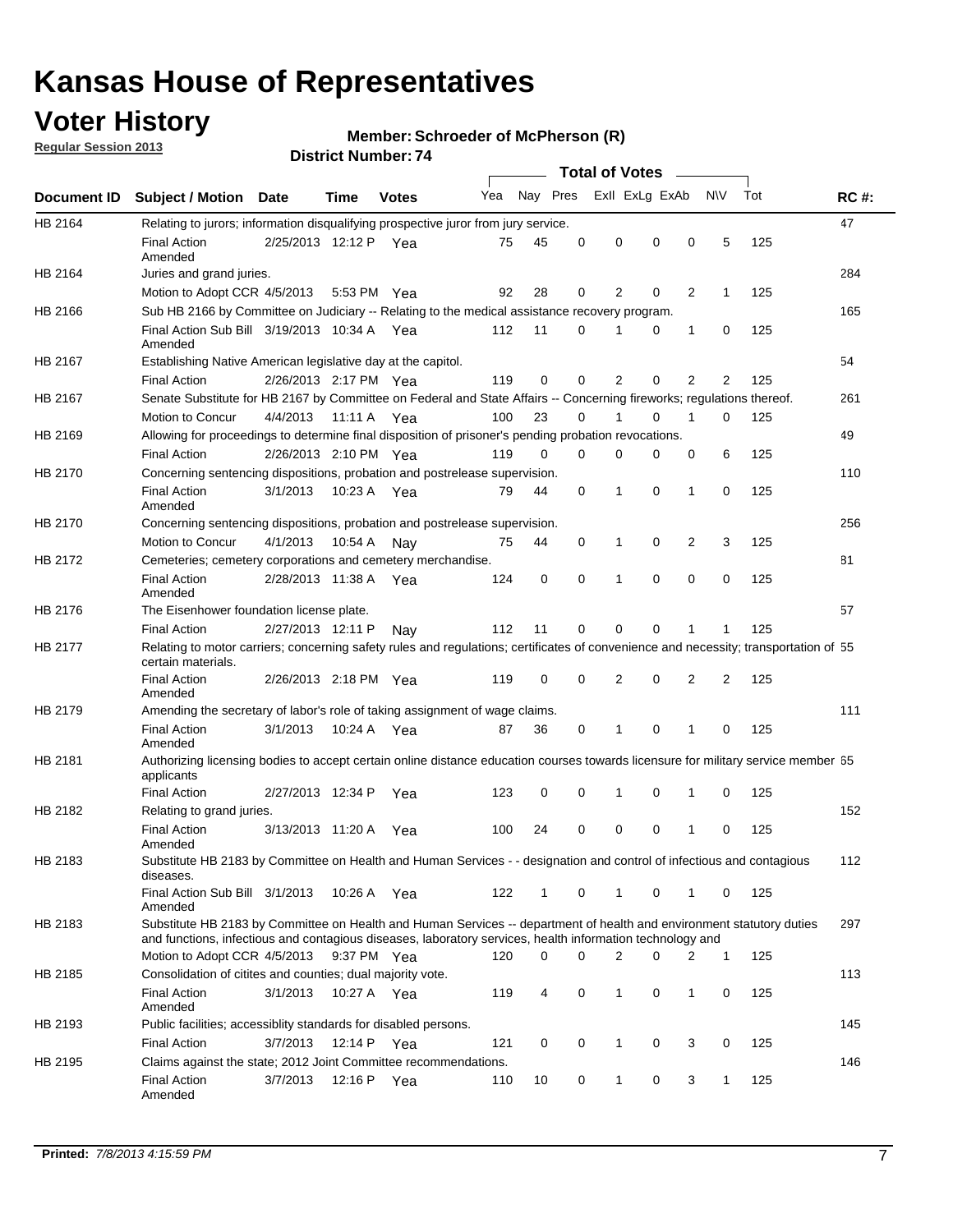## **Voter History**

**Member: Schroeder of McPherson (R)** 

**Regular Session 2013**

|                |                                                                                                                                                                         |                       |             |              |     |          |   | <b>Total of Votes</b> |   |                |                |     |             |
|----------------|-------------------------------------------------------------------------------------------------------------------------------------------------------------------------|-----------------------|-------------|--------------|-----|----------|---|-----------------------|---|----------------|----------------|-----|-------------|
| Document ID    | <b>Subject / Motion Date</b>                                                                                                                                            |                       | Time        | <b>Votes</b> | Yea | Nay Pres |   | Exll ExLg ExAb        |   |                | N\V            | Tot | <b>RC#:</b> |
| HB 2197        | Kansas state high school activities association; membership of board of directors and executive board.                                                                  |                       |             |              |     |          |   |                       |   |                |                |     | 249         |
|                | <b>Emergency Final</b><br><b>Action Amend</b>                                                                                                                           | 3/26/2013 8:46 PM Nav |             |              | 69  | 53       | 0 | 1                     | 0 | 2              | 0              | 125 |             |
| HB 2199        | Second amendment protection act.                                                                                                                                        |                       |             |              |     |          |   |                       |   |                |                |     | 157         |
|                | <b>Final Action</b><br>Amended                                                                                                                                          | 3/14/2013 11:34 A     |             | Yea          | 94  | 29       | 0 | 0                     | 0 | 2              | 0              | 125 |             |
| HB 2199        | Senate Substitute for HB 2199 by Committee on Federal and State Affairs--Secretary of Administration; successor; diretor of                                             |                       |             |              |     |          |   |                       |   |                |                |     | 313         |
|                | accounts and reports; certain rules and regulations; Kansas liquor control act.                                                                                         |                       |             |              |     |          |   |                       |   |                |                |     |             |
|                | Motion to adopt CCR 5/22/2013 2:17 PM Nav                                                                                                                               |                       |             |              | 89  | 23       | 0 | 1                     | 0 | 12             | 0              | 125 |             |
| HB 2200        | Executive chief information technology officer; office of information tehcnology services.                                                                              |                       |             |              |     |          |   |                       |   |                |                |     | 114         |
|                | <b>Final Action</b><br>Amended                                                                                                                                          | 3/1/2013              | 10:28 A Yea |              | 121 | 2        | 0 | 1                     | 0 | 1              | 0              | 125 |             |
| HB 2201        | Telecommunications; regulation by the state corporation commission and distributions from the Kansas universal service<br>fund.                                         |                       |             |              |     |          |   |                       |   |                |                |     | 33          |
|                | <b>Final Action</b><br>Amended                                                                                                                                          | 2/18/2013 11:24 A     |             | Yea          | 118 | 1        | 0 | 2                     | 0 | 4              | 0              | 125 |             |
| HB 2201        | Telecommunications; regulation by the state corporation commission and distributions from the Kansas universal service<br>fund.                                         |                       |             |              |     |          |   |                       |   |                |                |     | 278         |
|                | Motion to Adopt CCR 4/5/2013                                                                                                                                            |                       | 12:57 P     | Yea          | 99  | 20       | 0 | 2                     | 0 | 3              | $\mathbf{1}$   | 125 |             |
| HB 2202        | Providing automatic relief from certain motor carrier restrictions upon the governor's declaration of emergency.                                                        |                       |             |              |     |          |   |                       |   |                |                |     | 44          |
|                | <b>Final Action</b><br>Amended                                                                                                                                          | 2/20/2013 12:25 P     |             | Yea          | 122 | 0        | 0 | 0                     | 0 | 0              | 3              | 125 |             |
| HB 2203        | Relating to exercise of religion.                                                                                                                                       |                       |             |              |     |          |   |                       |   |                |                |     | 115         |
|                | <b>Final Action</b><br>Amended                                                                                                                                          | 3/1/2013              | 10:31 A     | Yea          | 109 | 14       | 0 | 1                     | 0 | 1              | 0              | 125 |             |
| HB 2203        | Relating to exercise of religion.                                                                                                                                       |                       |             |              |     |          |   |                       |   |                |                |     | 200         |
|                | Motion to Concur                                                                                                                                                        | 3/25/2013 9:41 AM Yea |             |              | 109 | 12       | 0 | 2                     | 0 | $\overline{2}$ | $\mathbf 0$    | 125 |             |
| HB 2204        | Relating to redemption of real property.                                                                                                                                |                       |             |              |     |          |   |                       |   |                |                |     | 116         |
|                | <b>Final Action</b><br>Amended                                                                                                                                          | 3/1/2013              | 10:32 A Yea |              | 123 | 0        | 0 | 1                     | 0 | 1              | $\mathbf 0$    | 125 |             |
| HB 2204        | Extending the judicial branch surcharge for two years.                                                                                                                  |                       |             |              |     |          |   |                       |   |                |                |     | 308         |
|                | Motion to adopt CCR 5/13/2013 10:38 A                                                                                                                                   |                       |             | Yea          | 121 | 1        | 0 | 0                     | 0 | 3              | 0              | 125 |             |
| HB 2205        | Adoption hearings; time and waiver of notice.                                                                                                                           |                       |             |              |     |          |   |                       |   |                |                |     | 117         |
|                | <b>Final Action</b><br>Amended                                                                                                                                          | 3/1/2013              | 10:33 A Yea |              | 123 | 0        | 0 | 1                     | 0 | 1              | 0              | 125 |             |
| HB 2207        | Substitute HB 2207 by Committee on Agriculture and Natural Resources--Amending provisions relating to the regulation and<br>certification of animal feeding facilities. |                       |             |              |     |          |   |                       |   |                |                |     | 56          |
|                | Final Action Sub Bill 2/26/2013 2:20 PM Yea                                                                                                                             |                       |             |              | 119 | 0        | 0 | 2                     | 0 | 2              | 2              | 125 |             |
| <b>HB 2207</b> | Substitute HB 2207 by Committee on Agriculture and Natural Resources--Amending provisions relating to the regulation and<br>certification of animal feeding facilities. |                       |             |              |     |          |   |                       |   |                |                |     | 257         |
|                | Motion to Concur                                                                                                                                                        | 4/1/2013              | 2:23 PM Yea |              | 119 | 0        | 0 | 1                     | 0 | 3              | 2              | 125 |             |
| HB 2209        | Amendments to the Kansas offender registration act.                                                                                                                     |                       |             |              |     |          |   |                       |   |                |                |     | 66          |
|                | <b>Final Action</b><br>Amended                                                                                                                                          | 2/27/2013 12:35 P Yea |             |              | 123 | 0        | 0 | $\mathbf{1}$          | 0 | $\mathbf{1}$   | 0              | 125 |             |
| HB 2210        | Elections; change of party affiliation.                                                                                                                                 |                       |             |              |     |          |   |                       |   |                |                |     | 132         |
|                | <b>Emergency Final</b><br><b>Action Amend</b>                                                                                                                           | 3/1/2013              | 1:02 PM Yea |              | 72  | 49       | 0 | 1                     | 0 | 1              | $\overline{2}$ | 125 |             |
| HB 2212        | Concerning the requirements to receiving a service grant through the veterans claims assistance program.                                                                |                       |             |              |     |          |   |                       |   |                |                |     | 118         |
|                | <b>Final Action</b>                                                                                                                                                     | 3/1/2013              | 10:34 A Yea |              | 123 | 0        | 0 | $\mathbf{1}$          | 0 | 1              | 0              | 125 |             |
| HB 2213        | Member elections and retirement benefit determinations and one-time payments under KPERS act of 2015.                                                                   |                       |             |              |     |          |   |                       |   |                |                |     | 27          |
|                | <b>Final Action</b><br>Amended                                                                                                                                          | 2/15/2013 11:19 A Yea |             |              | 115 | 0        | 0 | 2                     | 2 | 3              | 3              | 125 |             |
| HB 2213        | Member elections and retirement benefit determinations and one-time payments under KPERS act of 2015.                                                                   |                       |             |              |     |          |   |                       |   |                |                |     | 311         |
|                | Motion to adopt CCR 5/20/2013 2:11 PM Yea                                                                                                                               |                       |             |              | 104 | 0        | 0 | 1                     | 0 | 16             | 4              | 125 |             |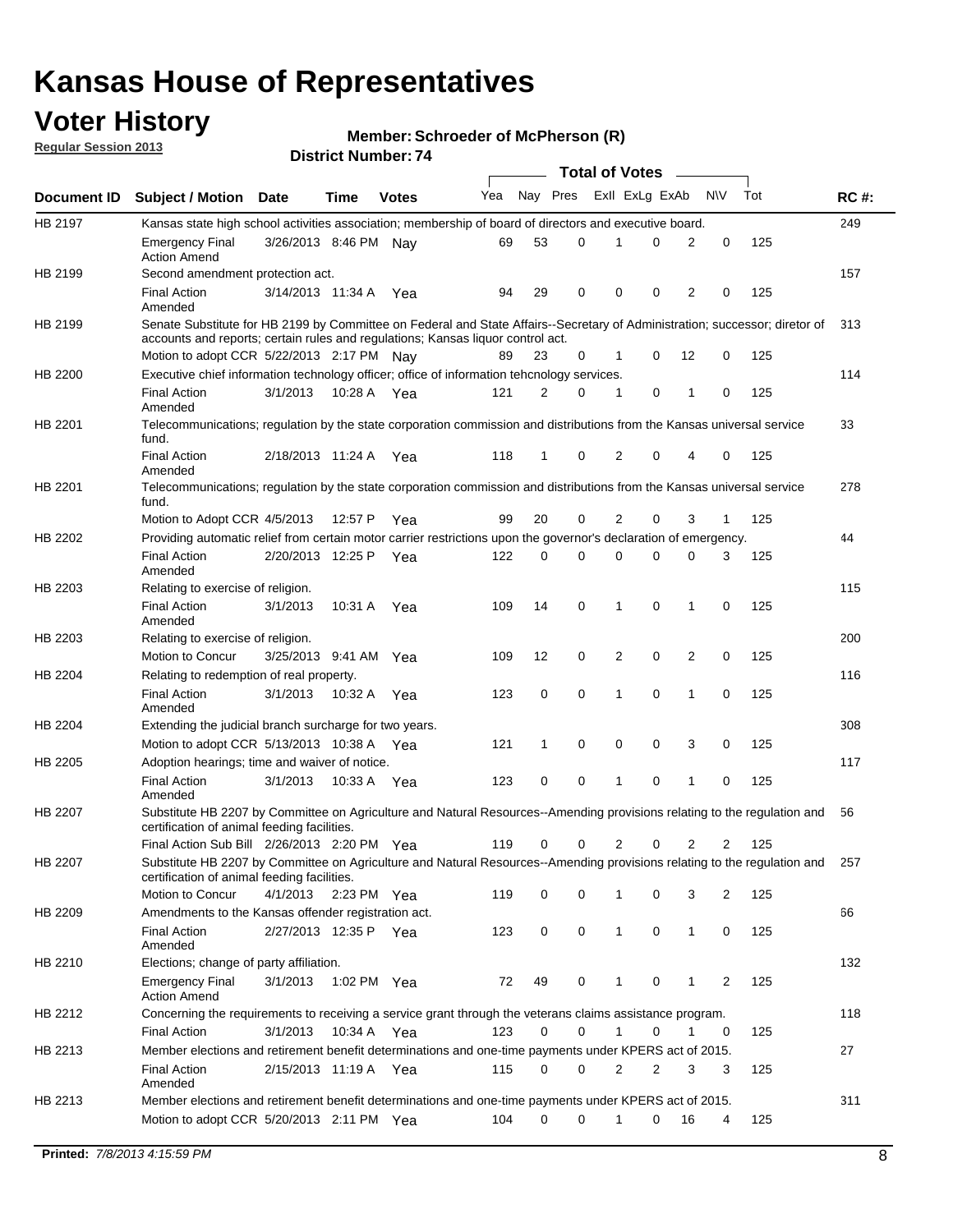## **Voter History**

**Member: Schroeder of McPherson (R)** 

**Regular Session 2013**

|                |                                                                                                                                                                                                       |                       | ו <sub>י י</sub> סעוווער ועוווגרש |               |                             |              |          | <b>Total of Votes</b> |   | $\sim$         |              |     |             |
|----------------|-------------------------------------------------------------------------------------------------------------------------------------------------------------------------------------------------------|-----------------------|-----------------------------------|---------------|-----------------------------|--------------|----------|-----------------------|---|----------------|--------------|-----|-------------|
| Document ID    | <b>Subject / Motion Date</b>                                                                                                                                                                          |                       | <b>Time</b>                       | <b>Votes</b>  | Yea Nay Pres ExII ExLg ExAb |              |          |                       |   |                | <b>NV</b>    | Tot | <b>RC#:</b> |
| HB 2216        | Repealing certain joint committees and amending related statutes; amending the joint committees on special claims against<br>the state.                                                               |                       |                                   |               |                             |              |          |                       |   |                |              |     | 119         |
|                | <b>Final Action</b><br>Amended                                                                                                                                                                        | 3/1/2013              | 10:36 A                           | Yea           | 91                          | 32           | 0        | 1                     | 0 | 1              | 0            | 125 |             |
| HB 2216        | Repealing certain joint committees and amending related statutes; amending the joint committees on special claims against<br>the state.                                                               |                       |                                   |               |                             |              |          |                       |   |                |              |     | 323         |
|                | Motion to adopt CCR 6/2/2013                                                                                                                                                                          |                       | 12:18 A                           | Yea           | 81                          | 28           | 0        | 1                     | 0 | 6              | 9            | 125 |             |
| HB 2217        | Creating the crime of female genital mutilation and setting the penalty.                                                                                                                              |                       |                                   |               |                             |              |          |                       |   |                |              |     | 120         |
|                | <b>Final Action</b><br>Amended                                                                                                                                                                        | 3/1/2013              | 10:37 A Yea                       |               | 123                         | 0            | 0        | 1                     | 0 | $\mathbf{1}$   | 0            | 125 |             |
| HB 2218        | Driving under the influence of alcohol or drugs; tests; implied consent; administrative hearings.                                                                                                     |                       |                                   |               |                             |              |          |                       |   |                |              |     | 82          |
|                | <b>Final Action</b>                                                                                                                                                                                   | 2/28/2013 11:40 A     |                                   | Yea           | 124                         | 0            | 0        | 1                     | 0 | 0              | 0            | 125 |             |
| HB 2218        | Driving under the influence of alcohol or drugs; boating under the influence of alcohol or drugs; tests; implied consent;<br>administrative hearings; aggravated battery DUI.                         |                       |                                   |               |                             |              |          |                       |   |                |              |     | 303         |
|                | Motion to adopt CCR 5/9/2013                                                                                                                                                                          |                       | 11:46 A                           | Yea           | 120                         | 2            | 0        | 1                     | 0 | 1              | 1            | 125 |             |
| HB 2221        | Enacting the equal access act; school employees; professional employees organization.                                                                                                                 |                       |                                   |               |                             |              |          |                       |   |                |              |     | 83          |
|                | <b>Final Action</b>                                                                                                                                                                                   | 2/28/2013 11:42 A     |                                   | Nav           | 71                          | 53           | 0        | 1                     | 0 | 0              | 0            | 125 |             |
| HB 2222        | School districts; bullying policies.<br><b>Emergency Final</b>                                                                                                                                        | 3/1/2013              |                                   | 1:13 PM $Yea$ | 119                         | $\mathbf{1}$ | 1        | 1                     | 0 | $\mathbf{1}$   | 2            | 125 | 141         |
|                | <b>Action Amend</b>                                                                                                                                                                                   |                       |                                   |               |                             |              |          |                       |   |                |              |     |             |
| HB 2228        | Decreased employer payments to group insurance reserve fund for KPERS plan of death and long-term disability benefits<br>during fiscal years 2014 and 2015.                                           |                       |                                   |               |                             |              |          |                       |   |                |              |     | 28          |
|                | <b>Final Action</b><br>Amended                                                                                                                                                                        | 2/15/2013 11:21 A Yea |                                   |               | 115                         | 0            | 0        | 2                     | 2 | 3              | 3            | 125 |             |
| HB 2231        | Substitute HB 2231 by Committee on Appropriations - Appropriations for FY 2014, FY 2015, FY 2016, FY 2017 and FY 2018<br>for various state agencies; capital improvement projects.                    |                       |                                   |               |                             |              |          |                       |   |                |              |     | 177         |
|                | Final Action Sub Bill 3/20/2013 10:29 A<br>Amended                                                                                                                                                    |                       |                                   | Nav           | 68                          | 55           | 0        |                       | 0 | 1              | 0            | 125 |             |
| HB 2234        | Contracts between the Kansas turnpike authority and the Kansas department of transportation.                                                                                                          |                       |                                   |               |                             |              |          |                       |   |                |              |     | 151         |
|                | <b>Final Action</b><br>Amended                                                                                                                                                                        | 3/11/2013 11:16 A Yea |                                   |               | 81                          | 41           | $\Omega$ | 0                     | 1 | $\overline{2}$ | 0            | 125 |             |
| HB 2234        | Naming the secretary of transportation as the director of operations of the Kansas turnpike authority; pertaining to certain<br>contracts between the authority and the department of transportation. |                       |                                   |               |                             |              |          |                       |   |                |              |     | 299         |
|                | Motion to Adopt CCR 4/5/2013                                                                                                                                                                          |                       | 10:12 P                           | Yea           | 76                          | 44           | 0        | 2                     | 0 | 2              | 1            | 125 |             |
| <b>HB 2244</b> | Taxation of watercraft.<br><b>Emergency Final</b>                                                                                                                                                     | 3/26/2013 8:49 PM     |                                   | Nay           | 107                         | 15           | 0        | 1                     | 0 | 2              | 0            | 125 | 250         |
|                | <b>Action Amend</b>                                                                                                                                                                                   |                       |                                   |               |                             |              |          |                       |   |                |              |     |             |
| HB 2249        | City annexation of fire district land; double taxation; refund.                                                                                                                                       |                       |                                   |               |                             |              |          |                       |   |                |              |     | 121         |
|                | Final Action 3/1/2013 10:39 A Yea<br>Amended                                                                                                                                                          |                       |                                   |               | 101                         | 22           | 0        | $\mathbf{1}$          | 0 | $\mathbf{1}$   | 0            | 125 |             |
| HB 2249        | Certain property issues; fire districts; historic preservation; solid waste.                                                                                                                          |                       |                                   |               |                             |              |          |                       |   |                |              |     | 310         |
|                | Motion to Adopt CCR 5/17/2013 10:25 A                                                                                                                                                                 |                       |                                   | Nav           | 92                          | 18           | 0        | 1                     | 0 | 14             | 0            | 125 |             |
| HB 2252        | Eliminating the statute of limitations for prosecutions of rape and aggravated criminal sodomy.                                                                                                       |                       |                                   |               |                             |              |          |                       |   |                |              |     | 122         |
|                | <b>Final Action</b><br>Amended                                                                                                                                                                        | 3/1/2013              |                                   | 10:40 A Yea   | 123                         | 0            | 0        |                       | 0 | $\mathbf{1}$   | 0            | 125 |             |
| HB 2253        | Abortion; prohibiting funding for abortion services; amending late-term abortion and woman's- right-to-know statutes.                                                                                 |                       |                                   |               |                             |              |          |                       |   |                |              |     | 178         |
|                | <b>Final Action</b><br>Amended                                                                                                                                                                        | 3/20/2013 10:31 A Yea |                                   |               | 92                          | 31           | 0        | 1                     | 0 | 1              | 0            | 125 |             |
| HB 2253        | Abortion; prohibiting funding for abortion services; amending late-term abortion and woman's- right-to-know statutes.                                                                                 |                       |                                   |               |                             |              |          |                       |   |                |              |     | 301         |
|                | Motion to Adopt CCR 4/5/2013                                                                                                                                                                          |                       |                                   | 10:34 P Yea   | 90                          | 30           | 0        | 2                     | 0 | 2              | $\mathbf{1}$ | 125 |             |
| HB 2255        | Economic development; investments in telecommunications machinery and equipment.                                                                                                                      |                       |                                   |               |                             |              |          |                       |   |                |              |     | 142         |
|                | EFA Sub Bill<br>Amended                                                                                                                                                                               | 3/1/2013              |                                   | 1:15 PM Yea   | 116                         | 5            | 0        | 1                     | 0 | 1              | 2            | 125 |             |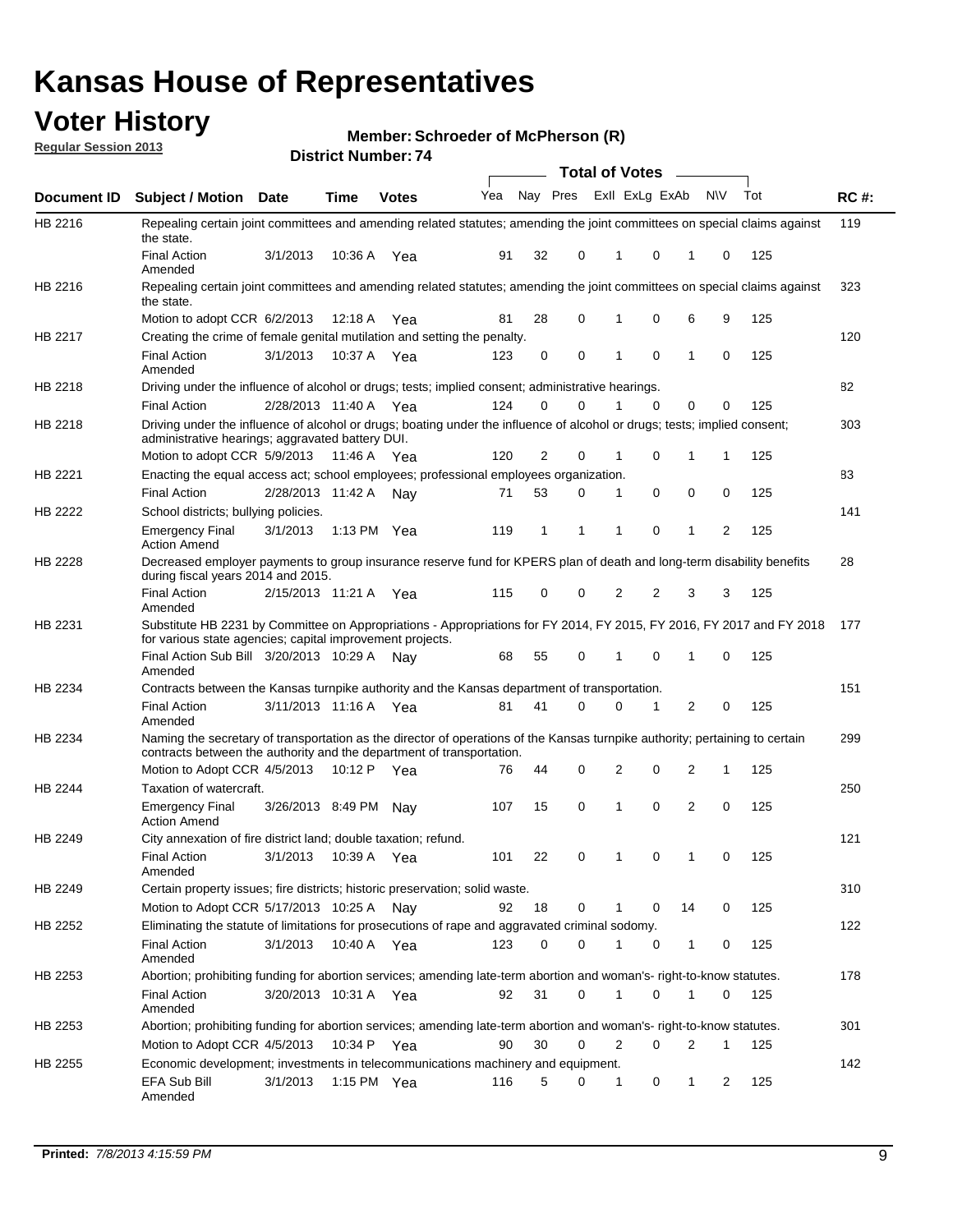## **Voter History**

**Member: Schroeder of McPherson (R)** 

**Regular Session 2013**

|             |                                                                                                                                                                                       |                       |             |              |     |                         |              | <b>Total of Votes</b> |              | $\sim$         |                |     |             |
|-------------|---------------------------------------------------------------------------------------------------------------------------------------------------------------------------------------|-----------------------|-------------|--------------|-----|-------------------------|--------------|-----------------------|--------------|----------------|----------------|-----|-------------|
| Document ID | <b>Subject / Motion</b>                                                                                                                                                               | Date                  | <b>Time</b> | <b>Votes</b> | Yea | Nay Pres ExII ExLg ExAb |              |                       |              |                | N\V            | Tot | <b>RC#:</b> |
| HB 2259     | Domestic relations; relating to dissolution of marriage;                                                                                                                              |                       |             |              |     |                         |              |                       |              |                |                |     | 58          |
|             | <b>Final Action</b>                                                                                                                                                                   | 2/27/2013 12:12 P Yea |             |              | 123 | $\mathbf 0$             | 0            | 1                     | $\Omega$     | 1              | 0              | 125 |             |
| HB 2261     | Authorizing the expenditure of unencumbered balances held by school district; removing the cap for contingency reserve<br>fund.                                                       |                       |             |              |     |                         |              |                       |              |                |                |     | 48          |
|             | <b>Final Action</b><br>Amended                                                                                                                                                        | 2/25/2013 12:13 P     |             | Yea          | 120 | 0                       | 0            | 0                     | 0            | 0              | 5              | 125 |             |
| HB 2261     | School districts; expenditure of unencumbered bala ces; removing the cap for contingency reserve fund; establishing celebrate 305<br>freedom week; bullying policies, ies.            |                       |             |              |     |                         |              |                       |              |                |                |     |             |
|             | Motion to adopt CCR 5/9/2013                                                                                                                                                          |                       | 2:25 PM Yea |              | 119 | $\mathbf{1}$            | 0            | 1                     | 0            | 4              | 0              | 125 |             |
| HB 2262     | Substitute HB 2262 by Committee on Appropriations - Amending the percentage amount that is deposited into the oil and gas 210<br>valuation depletion trust fund from 12.41% to 8.25%. |                       |             |              |     |                         |              |                       |              |                |                |     |             |
|             | Final Action Sub Bill 3/26/2013 9:58 AM Nay                                                                                                                                           |                       |             |              | 96  | 23                      | 0            |                       | 0            | 5              | 0              | 125 |             |
| HB 2267     | Income tax, credits, high performance incentive program; subtraction modifications, certain expenses related to living dinor<br>organ donations.                                      |                       |             |              |     |                         |              |                       |              |                |                |     | 252         |
|             | <b>Emergency Final</b><br><b>Action Amend</b>                                                                                                                                         | 3/26/2013 8:52 PM Yea |             |              | 106 | 16                      | 0            | 1                     | 0            | 2              | 0              | 125 |             |
| HB 2269     | John Bower memorial highway.                                                                                                                                                          |                       |             |              |     |                         |              |                       |              |                |                |     | 84          |
|             | <b>Final Action</b><br>Amended                                                                                                                                                        | 2/28/2013 11:44 A     |             | Yea          | 114 | 10                      | $\mathbf 0$  | $\mathbf 1$           | $\mathbf 0$  | 0              | $\mathbf 0$    | 125 |             |
| HB 2272     | Exempting IRB-purchased property from property taxatin without state ownerhsip requirement.                                                                                           |                       |             |              |     |                         |              |                       |              |                |                |     | 123         |
|             | <b>Final Action</b>                                                                                                                                                                   | 3/1/2013              | 10:41 A     | Yea          | 123 | 0                       | 0            | 1                     | 0            | 1              | 0              | 125 |             |
| HB 2278     | Creating a penalty enhancement for the theft or burglary of a firearm.                                                                                                                |                       |             |              |     |                         |              |                       |              |                |                |     | 135         |
|             | <b>Emergency Final</b><br><b>Action Amend</b>                                                                                                                                         | 3/1/2013              | 1:06 PM Yea |              | 117 | 4                       | 0            | 1                     | 0            | 1              | $\overline{2}$ | 125 |             |
| HB 2280     | School districts; establishing celebrate freedom week and related curriculum.                                                                                                         |                       |             |              |     |                         |              |                       |              |                |                |     | 140         |
|             | <b>Emergency Final</b><br><b>Action Amend</b>                                                                                                                                         | 3/1/2013              | 1:12 PM Yea |              | 95  | 25                      | $\mathbf{1}$ | $\mathbf{1}$          | 0            | 1              | 2              | 125 |             |
| HB 2294     | Kansas uniform securities act.                                                                                                                                                        |                       |             |              |     |                         |              |                       |              |                |                |     | 124         |
|             | <b>Final Action</b>                                                                                                                                                                   | 3/1/2013              | 10:42 A Yea |              | 123 | 0                       | 0            | 1                     | 0            | 1              | 0              | 125 |             |
| HB 2296     | Campaign finance; permitted uses of campaign funds.                                                                                                                                   |                       |             |              |     |                         |              |                       |              |                |                |     | 148         |
|             | <b>Final Action</b>                                                                                                                                                                   | 3/8/2013              | 11:12 A Yea |              | 120 | $\mathbf{1}$            | 0            | 0                     | $\mathbf{1}$ | $\overline{2}$ | $\mathbf{1}$   | 125 |             |
| HB 2298     | Amending the crimes of interference with law enforcement and giving a false alarm.                                                                                                    |                       |             |              |     |                         |              |                       |              |                |                |     | 136         |
|             | <b>Emergency Final</b><br>Action                                                                                                                                                      | 3/1/2013              | 1:07 PM Yea |              | 121 | 0                       | 0            | 1                     | 0            | $\mathbf 1$    | 2              | 125 |             |
| HB 2302     | Relating to drug screening, criminal history record check and fingerprinting of certain persons and employees.                                                                        |                       |             |              |     |                         |              |                       |              |                |                |     | 85          |
|             | <b>Final Action</b><br>Amended                                                                                                                                                        | 2/28/2013 11:45 A     |             | Yea          | 124 | 0                       | 0            | $\mathbf 1$           | 0            | 0              | 0              | 125 |             |
| HB 2303     | Relating to drivier's license fees; driving under the influence equipment fund.                                                                                                       |                       |             |              |     |                         |              |                       |              |                |                |     | 125         |
|             | <b>Final Action</b><br>Amended                                                                                                                                                        | 3/1/2013              | 10:44 A     | Yea          | 113 | 10                      | 0            | 1                     | 0            | 1              | 0              | 125 |             |
| HB 2305     | Kansas storage tank act and containment of underground storage tanks.                                                                                                                 |                       |             |              |     |                         |              |                       |              |                |                |     | 126         |
|             | <b>Final Action</b>                                                                                                                                                                   | 3/1/2013              | 10:45 A     | Yea          | 123 | 0                       | 0            | $\mathbf{1}$          | 0            | 1              | 0              | 125 |             |
| HB 2305     | Kansas storage tank act and containment of underground storage tanks.                                                                                                                 |                       |             |              |     |                         |              |                       |              |                |                |     | 197         |
|             | Motion to Concur                                                                                                                                                                      | 3/22/2013 11:36 A     |             | Yea          | 119 | 0                       | 0            | 2                     | 0            | 3              | $\mathbf{1}$   | 125 |             |
| HB 2311     | Increasing delinquent registration fees.<br><b>Final Action</b>                                                                                                                       | 3/1/2013              | 10:50 A     |              | 24  | 99                      | 0            | $\mathbf 1$           | 0            | 1              | 0              | 125 | 127         |
| HB 2312     | Kansas uninsurable health insurance plan; increase in life time limit.                                                                                                                |                       |             | Nay          |     |                         |              |                       |              |                |                |     | 95          |
|             | <b>Final Action</b>                                                                                                                                                                   | 3/1/2013              | 9:53 AM Yea |              |     | 0                       | 0            | $\mathbf 1$           | 0            | 1              | 0              | 125 |             |
| HB 2318     | Authorizing use of motorcycle headlamp modulation systems and side lamps.                                                                                                             |                       |             |              | 123 |                         |              |                       |              |                |                |     | 128         |
|             | <b>Final Action</b><br>Amended                                                                                                                                                        | 3/1/2013              | 10:52 A Yea |              | 123 | 0                       | 0            | 1                     | 0            | 1              | 0              | 125 |             |
| HB 2318     | Authorizing use of motorcycle headlamp modulation systems and side lamps.                                                                                                             |                       |             |              |     |                         |              |                       |              |                |                |     | 201         |
|             | Motion to Concur                                                                                                                                                                      | 3/25/2013 9:44 AM Yea |             |              | 121 | 0                       | 0            | $\overline{2}$        | 0            | $\overline{2}$ | 0              | 125 |             |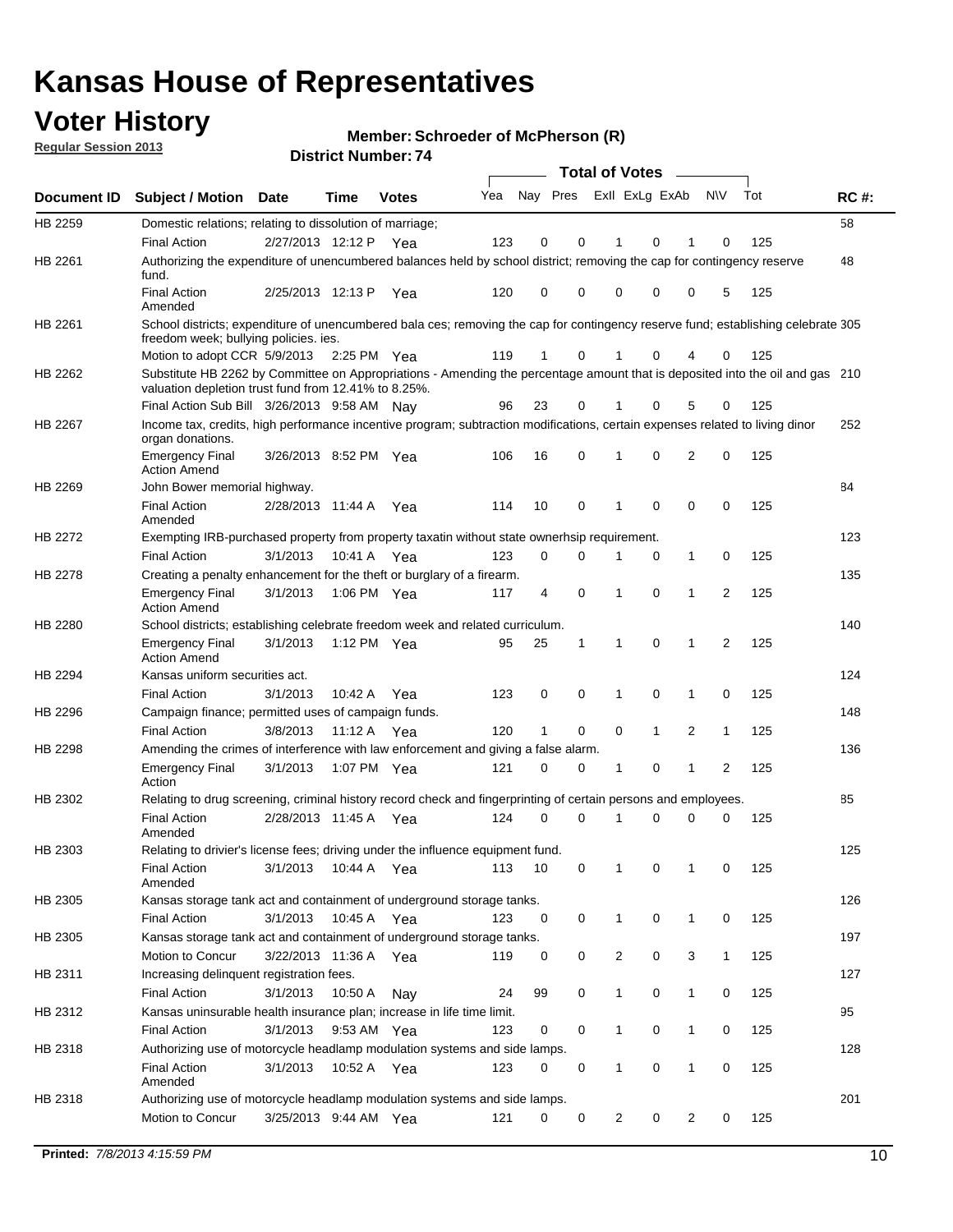## **Voter History**

**Regular Session 2013**

#### **Member: Schroeder of McPherson (R)**

| Nay Pres<br>Exll ExLg ExAb<br>Tot<br>Yea<br><b>NV</b><br><b>RC#:</b><br><b>Subject / Motion</b><br>Date<br>Time<br><b>Votes</b><br>149<br>Creating the coalition of innovative districts act.<br>47<br>0<br>0<br>125<br><b>Final Action</b><br>3/8/2013<br>3<br>0<br>11:17 A<br>74<br>1<br>Yea<br>Amended<br>279<br>Creating the coalition of innovative districts act.<br>47<br>0<br>2<br>0<br>3<br>2<br>125<br>Motion to Adopt CCR 4/5/2013<br>1:03 PM Yea<br>71<br>Relating to the division of health of the department of health and environment.<br>86<br>0<br>0<br>0<br>125<br><b>Final Action</b><br>2/28/2013 11:46 A Yea<br>118<br>6<br>0<br>1<br>Amended<br>VoIP and IP enabled services.<br>129<br>$\mathbf 0$<br>$\mathbf 0$<br><b>Final Action</b><br>3/1/2013<br>123<br>0<br>1<br>$\mathbf 0$<br>125<br>10:53 A<br>1<br>Yea<br>Amended<br>211<br>Courts; docket fees.<br><b>Final Action</b><br>0<br>125<br>3/26/2013 10:00 A<br>52<br>$\mathbf 1$<br>0<br>5<br>0<br>Yea<br>67<br>Amended<br>67<br>Allowing insurers to return premiums to a policyholder separate from the notice of an adverse underwriting decision.<br>0<br>2/28/2013 11:16 A Yea<br>124<br>0<br>1<br>0<br>0<br>125<br><b>Final Action</b><br>0<br>Combining life insurance with certain additional health related riders, insurance agents-lines of insurance, health insurance for 287<br>certain firefighters and law enforcement officers.<br>2<br>0<br>125<br>Motion to Adopt CCR 4/5/2013 7:15 PM Yea<br>116<br>4<br>0<br>2<br>1<br>Relating to the secretary of health and environment; office of laboratory services.<br>130<br><b>Final Action</b><br>0<br>125<br>3/1/2013<br>10:54 A Yea<br>89<br>34<br>0<br>$\mathbf{1}$<br>1<br>0<br>87<br>HB 2349<br>School districts; audit by legislative post audit committee.<br>$\Omega$<br>4<br>0<br>$\Omega$<br>0<br>125<br><b>Final Action</b><br>2/28/2013 11:48 A Yea<br>120<br>1<br>Amended<br>291<br>School districts; audit by legislative post audit committee.<br>Motion to Concur<br>4/5/2013<br>7:55 PM Yea<br>118<br>2<br>0<br>2<br>0<br>2<br>125<br>1<br>Maximum benefits increased for certain members of the Kansas police and firemen's retirement system.<br>88<br><b>Final Action</b><br>0<br>125<br>2/28/2013 11:49 A<br>124<br>0<br>1<br>0<br>0<br>0<br>Yea<br>138<br>Adding certain controlled substances as schedule I drugs.<br>$\mathbf 0$<br>0<br>0<br>2<br>125<br><b>Emergency Final</b><br>3/1/2013<br>1:09 PM Yea<br>121<br>1<br>1<br>Action<br>96<br>242nd engineer company ae" KS army national guard ae" membrial highway.<br>3/1/2013<br>0<br>125<br><b>Final Action</b><br>9:54 AM Yea<br>123<br>0<br>0<br>1<br>0<br>1<br>202<br>242nd engineer company-KS army national guard- highway.<br>$\mathbf 0$<br>$\mathbf 0$<br>$\overline{2}$<br>$\mathbf 0$<br>$\overline{2}$<br>3/25/2013 9:47 AM Yea<br>121<br>0<br>125<br>Motion to Concur<br>131<br>HB 2363<br>Exempting certain aggregate mining operations from department of health and environment regulations.<br>3/1/2013<br>10:56 A<br>123<br>0<br>125<br><b>Final Action</b><br>0<br>1<br>0<br>1<br>0<br>Yea<br>Amended<br>Water; wastewater regulations for sand and gravel; streams, dams and water obstructions.<br>280<br>Motion to Adopt CCR 4/5/2013<br>119<br>0<br>0<br>2<br>3<br>125<br>1:10 PM $Yea$<br>0<br>1<br>Relating to the governor's mental health services planning council.<br>137<br>0<br>0<br><b>Emergency Final</b><br>3/1/2013<br>1:08 PM Yea<br>121<br>0<br>$\mathbf{1}$<br>1<br>2<br>125<br><b>Action Amend</b><br>HB 2377<br>Relating to court fees and costs; judicial branch surcharge fund.<br>212<br>3/26/2013 10:01 A Yea<br>118<br>0<br>125<br><b>Final Action</b><br>1<br>0<br>5<br>0<br>Sales tax exemption for sales of certain machinery and equipment used for surface mining activities.<br>251<br>HB 2378<br>104<br>18<br>0<br>0<br>125<br><b>Emergency Final</b><br>3/26/2013 8:51 PM Yea<br>1<br>0<br>2<br><b>Action Amend</b><br>198<br>Election campaign finance; removing certain limitations to contributions made during legislative sessions.<br><b>Final Action</b><br>21<br>$\overline{2}$<br>0<br>2<br>0<br>3/25/2013 9:30 AM Yea<br>100<br>0<br>125<br>Amended<br>213<br>HB 2387<br>Clarifying that felony murder is not a lesser included offense of capital murder.<br><b>Final Action</b><br>125<br>3/26/2013 10:02 A<br>117<br>2<br>0<br>$\mathbf{1}$<br>0<br>5<br>0<br>Yea<br>Printed: 7/8/2013 4:15:59 PM<br>11 |             |  |  |  | <b>Total of Votes</b> |  |  |  |
|--------------------------------------------------------------------------------------------------------------------------------------------------------------------------------------------------------------------------------------------------------------------------------------------------------------------------------------------------------------------------------------------------------------------------------------------------------------------------------------------------------------------------------------------------------------------------------------------------------------------------------------------------------------------------------------------------------------------------------------------------------------------------------------------------------------------------------------------------------------------------------------------------------------------------------------------------------------------------------------------------------------------------------------------------------------------------------------------------------------------------------------------------------------------------------------------------------------------------------------------------------------------------------------------------------------------------------------------------------------------------------------------------------------------------------------------------------------------------------------------------------------------------------------------------------------------------------------------------------------------------------------------------------------------------------------------------------------------------------------------------------------------------------------------------------------------------------------------------------------------------------------------------------------------------------------------------------------------------------------------------------------------------------------------------------------------------------------------------------------------------------------------------------------------------------------------------------------------------------------------------------------------------------------------------------------------------------------------------------------------------------------------------------------------------------------------------------------------------------------------------------------------------------------------------------------------------------------------------------------------------------------------------------------------------------------------------------------------------------------------------------------------------------------------------------------------------------------------------------------------------------------------------------------------------------------------------------------------------------------------------------------------------------------------------------------------------------------------------------------------------------------------------------------------------------------------------------------------------------------------------------------------------------------------------------------------------------------------------------------------------------------------------------------------------------------------------------------------------------------------------------------------------------------------------------------------------------------------------------------------------------------------------------------------------------------------------------------------------------------------------------------------------------------------------------------------------------------------------------------------------------------------------------------------------------------------------------------------------------------------------------------------------------------------------------------------------------------------------------------------------------------------------------------------------------------------------------------------------------------------------------------------------------------------------------------------------------------------------------------------------------------------------------------------------------------------------------------------------------------------------------|-------------|--|--|--|-----------------------|--|--|--|
|                                                                                                                                                                                                                                                                                                                                                                                                                                                                                                                                                                                                                                                                                                                                                                                                                                                                                                                                                                                                                                                                                                                                                                                                                                                                                                                                                                                                                                                                                                                                                                                                                                                                                                                                                                                                                                                                                                                                                                                                                                                                                                                                                                                                                                                                                                                                                                                                                                                                                                                                                                                                                                                                                                                                                                                                                                                                                                                                                                                                                                                                                                                                                                                                                                                                                                                                                                                                                                                                                                                                                                                                                                                                                                                                                                                                                                                                                                                                                                                                                                                                                                                                                                                                                                                                                                                                                                                                                                                                                                        | Document ID |  |  |  |                       |  |  |  |
|                                                                                                                                                                                                                                                                                                                                                                                                                                                                                                                                                                                                                                                                                                                                                                                                                                                                                                                                                                                                                                                                                                                                                                                                                                                                                                                                                                                                                                                                                                                                                                                                                                                                                                                                                                                                                                                                                                                                                                                                                                                                                                                                                                                                                                                                                                                                                                                                                                                                                                                                                                                                                                                                                                                                                                                                                                                                                                                                                                                                                                                                                                                                                                                                                                                                                                                                                                                                                                                                                                                                                                                                                                                                                                                                                                                                                                                                                                                                                                                                                                                                                                                                                                                                                                                                                                                                                                                                                                                                                                        | HB 2319     |  |  |  |                       |  |  |  |
|                                                                                                                                                                                                                                                                                                                                                                                                                                                                                                                                                                                                                                                                                                                                                                                                                                                                                                                                                                                                                                                                                                                                                                                                                                                                                                                                                                                                                                                                                                                                                                                                                                                                                                                                                                                                                                                                                                                                                                                                                                                                                                                                                                                                                                                                                                                                                                                                                                                                                                                                                                                                                                                                                                                                                                                                                                                                                                                                                                                                                                                                                                                                                                                                                                                                                                                                                                                                                                                                                                                                                                                                                                                                                                                                                                                                                                                                                                                                                                                                                                                                                                                                                                                                                                                                                                                                                                                                                                                                                                        |             |  |  |  |                       |  |  |  |
|                                                                                                                                                                                                                                                                                                                                                                                                                                                                                                                                                                                                                                                                                                                                                                                                                                                                                                                                                                                                                                                                                                                                                                                                                                                                                                                                                                                                                                                                                                                                                                                                                                                                                                                                                                                                                                                                                                                                                                                                                                                                                                                                                                                                                                                                                                                                                                                                                                                                                                                                                                                                                                                                                                                                                                                                                                                                                                                                                                                                                                                                                                                                                                                                                                                                                                                                                                                                                                                                                                                                                                                                                                                                                                                                                                                                                                                                                                                                                                                                                                                                                                                                                                                                                                                                                                                                                                                                                                                                                                        | HB 2319     |  |  |  |                       |  |  |  |
|                                                                                                                                                                                                                                                                                                                                                                                                                                                                                                                                                                                                                                                                                                                                                                                                                                                                                                                                                                                                                                                                                                                                                                                                                                                                                                                                                                                                                                                                                                                                                                                                                                                                                                                                                                                                                                                                                                                                                                                                                                                                                                                                                                                                                                                                                                                                                                                                                                                                                                                                                                                                                                                                                                                                                                                                                                                                                                                                                                                                                                                                                                                                                                                                                                                                                                                                                                                                                                                                                                                                                                                                                                                                                                                                                                                                                                                                                                                                                                                                                                                                                                                                                                                                                                                                                                                                                                                                                                                                                                        | HB 2322     |  |  |  |                       |  |  |  |
|                                                                                                                                                                                                                                                                                                                                                                                                                                                                                                                                                                                                                                                                                                                                                                                                                                                                                                                                                                                                                                                                                                                                                                                                                                                                                                                                                                                                                                                                                                                                                                                                                                                                                                                                                                                                                                                                                                                                                                                                                                                                                                                                                                                                                                                                                                                                                                                                                                                                                                                                                                                                                                                                                                                                                                                                                                                                                                                                                                                                                                                                                                                                                                                                                                                                                                                                                                                                                                                                                                                                                                                                                                                                                                                                                                                                                                                                                                                                                                                                                                                                                                                                                                                                                                                                                                                                                                                                                                                                                                        |             |  |  |  |                       |  |  |  |
|                                                                                                                                                                                                                                                                                                                                                                                                                                                                                                                                                                                                                                                                                                                                                                                                                                                                                                                                                                                                                                                                                                                                                                                                                                                                                                                                                                                                                                                                                                                                                                                                                                                                                                                                                                                                                                                                                                                                                                                                                                                                                                                                                                                                                                                                                                                                                                                                                                                                                                                                                                                                                                                                                                                                                                                                                                                                                                                                                                                                                                                                                                                                                                                                                                                                                                                                                                                                                                                                                                                                                                                                                                                                                                                                                                                                                                                                                                                                                                                                                                                                                                                                                                                                                                                                                                                                                                                                                                                                                                        | HB 2326     |  |  |  |                       |  |  |  |
|                                                                                                                                                                                                                                                                                                                                                                                                                                                                                                                                                                                                                                                                                                                                                                                                                                                                                                                                                                                                                                                                                                                                                                                                                                                                                                                                                                                                                                                                                                                                                                                                                                                                                                                                                                                                                                                                                                                                                                                                                                                                                                                                                                                                                                                                                                                                                                                                                                                                                                                                                                                                                                                                                                                                                                                                                                                                                                                                                                                                                                                                                                                                                                                                                                                                                                                                                                                                                                                                                                                                                                                                                                                                                                                                                                                                                                                                                                                                                                                                                                                                                                                                                                                                                                                                                                                                                                                                                                                                                                        |             |  |  |  |                       |  |  |  |
|                                                                                                                                                                                                                                                                                                                                                                                                                                                                                                                                                                                                                                                                                                                                                                                                                                                                                                                                                                                                                                                                                                                                                                                                                                                                                                                                                                                                                                                                                                                                                                                                                                                                                                                                                                                                                                                                                                                                                                                                                                                                                                                                                                                                                                                                                                                                                                                                                                                                                                                                                                                                                                                                                                                                                                                                                                                                                                                                                                                                                                                                                                                                                                                                                                                                                                                                                                                                                                                                                                                                                                                                                                                                                                                                                                                                                                                                                                                                                                                                                                                                                                                                                                                                                                                                                                                                                                                                                                                                                                        | HB 2338     |  |  |  |                       |  |  |  |
|                                                                                                                                                                                                                                                                                                                                                                                                                                                                                                                                                                                                                                                                                                                                                                                                                                                                                                                                                                                                                                                                                                                                                                                                                                                                                                                                                                                                                                                                                                                                                                                                                                                                                                                                                                                                                                                                                                                                                                                                                                                                                                                                                                                                                                                                                                                                                                                                                                                                                                                                                                                                                                                                                                                                                                                                                                                                                                                                                                                                                                                                                                                                                                                                                                                                                                                                                                                                                                                                                                                                                                                                                                                                                                                                                                                                                                                                                                                                                                                                                                                                                                                                                                                                                                                                                                                                                                                                                                                                                                        |             |  |  |  |                       |  |  |  |
|                                                                                                                                                                                                                                                                                                                                                                                                                                                                                                                                                                                                                                                                                                                                                                                                                                                                                                                                                                                                                                                                                                                                                                                                                                                                                                                                                                                                                                                                                                                                                                                                                                                                                                                                                                                                                                                                                                                                                                                                                                                                                                                                                                                                                                                                                                                                                                                                                                                                                                                                                                                                                                                                                                                                                                                                                                                                                                                                                                                                                                                                                                                                                                                                                                                                                                                                                                                                                                                                                                                                                                                                                                                                                                                                                                                                                                                                                                                                                                                                                                                                                                                                                                                                                                                                                                                                                                                                                                                                                                        | HB 2339     |  |  |  |                       |  |  |  |
|                                                                                                                                                                                                                                                                                                                                                                                                                                                                                                                                                                                                                                                                                                                                                                                                                                                                                                                                                                                                                                                                                                                                                                                                                                                                                                                                                                                                                                                                                                                                                                                                                                                                                                                                                                                                                                                                                                                                                                                                                                                                                                                                                                                                                                                                                                                                                                                                                                                                                                                                                                                                                                                                                                                                                                                                                                                                                                                                                                                                                                                                                                                                                                                                                                                                                                                                                                                                                                                                                                                                                                                                                                                                                                                                                                                                                                                                                                                                                                                                                                                                                                                                                                                                                                                                                                                                                                                                                                                                                                        |             |  |  |  |                       |  |  |  |
|                                                                                                                                                                                                                                                                                                                                                                                                                                                                                                                                                                                                                                                                                                                                                                                                                                                                                                                                                                                                                                                                                                                                                                                                                                                                                                                                                                                                                                                                                                                                                                                                                                                                                                                                                                                                                                                                                                                                                                                                                                                                                                                                                                                                                                                                                                                                                                                                                                                                                                                                                                                                                                                                                                                                                                                                                                                                                                                                                                                                                                                                                                                                                                                                                                                                                                                                                                                                                                                                                                                                                                                                                                                                                                                                                                                                                                                                                                                                                                                                                                                                                                                                                                                                                                                                                                                                                                                                                                                                                                        | HB 2339     |  |  |  |                       |  |  |  |
|                                                                                                                                                                                                                                                                                                                                                                                                                                                                                                                                                                                                                                                                                                                                                                                                                                                                                                                                                                                                                                                                                                                                                                                                                                                                                                                                                                                                                                                                                                                                                                                                                                                                                                                                                                                                                                                                                                                                                                                                                                                                                                                                                                                                                                                                                                                                                                                                                                                                                                                                                                                                                                                                                                                                                                                                                                                                                                                                                                                                                                                                                                                                                                                                                                                                                                                                                                                                                                                                                                                                                                                                                                                                                                                                                                                                                                                                                                                                                                                                                                                                                                                                                                                                                                                                                                                                                                                                                                                                                                        |             |  |  |  |                       |  |  |  |
|                                                                                                                                                                                                                                                                                                                                                                                                                                                                                                                                                                                                                                                                                                                                                                                                                                                                                                                                                                                                                                                                                                                                                                                                                                                                                                                                                                                                                                                                                                                                                                                                                                                                                                                                                                                                                                                                                                                                                                                                                                                                                                                                                                                                                                                                                                                                                                                                                                                                                                                                                                                                                                                                                                                                                                                                                                                                                                                                                                                                                                                                                                                                                                                                                                                                                                                                                                                                                                                                                                                                                                                                                                                                                                                                                                                                                                                                                                                                                                                                                                                                                                                                                                                                                                                                                                                                                                                                                                                                                                        | HB 2343     |  |  |  |                       |  |  |  |
|                                                                                                                                                                                                                                                                                                                                                                                                                                                                                                                                                                                                                                                                                                                                                                                                                                                                                                                                                                                                                                                                                                                                                                                                                                                                                                                                                                                                                                                                                                                                                                                                                                                                                                                                                                                                                                                                                                                                                                                                                                                                                                                                                                                                                                                                                                                                                                                                                                                                                                                                                                                                                                                                                                                                                                                                                                                                                                                                                                                                                                                                                                                                                                                                                                                                                                                                                                                                                                                                                                                                                                                                                                                                                                                                                                                                                                                                                                                                                                                                                                                                                                                                                                                                                                                                                                                                                                                                                                                                                                        |             |  |  |  |                       |  |  |  |
|                                                                                                                                                                                                                                                                                                                                                                                                                                                                                                                                                                                                                                                                                                                                                                                                                                                                                                                                                                                                                                                                                                                                                                                                                                                                                                                                                                                                                                                                                                                                                                                                                                                                                                                                                                                                                                                                                                                                                                                                                                                                                                                                                                                                                                                                                                                                                                                                                                                                                                                                                                                                                                                                                                                                                                                                                                                                                                                                                                                                                                                                                                                                                                                                                                                                                                                                                                                                                                                                                                                                                                                                                                                                                                                                                                                                                                                                                                                                                                                                                                                                                                                                                                                                                                                                                                                                                                                                                                                                                                        |             |  |  |  |                       |  |  |  |
|                                                                                                                                                                                                                                                                                                                                                                                                                                                                                                                                                                                                                                                                                                                                                                                                                                                                                                                                                                                                                                                                                                                                                                                                                                                                                                                                                                                                                                                                                                                                                                                                                                                                                                                                                                                                                                                                                                                                                                                                                                                                                                                                                                                                                                                                                                                                                                                                                                                                                                                                                                                                                                                                                                                                                                                                                                                                                                                                                                                                                                                                                                                                                                                                                                                                                                                                                                                                                                                                                                                                                                                                                                                                                                                                                                                                                                                                                                                                                                                                                                                                                                                                                                                                                                                                                                                                                                                                                                                                                                        |             |  |  |  |                       |  |  |  |
|                                                                                                                                                                                                                                                                                                                                                                                                                                                                                                                                                                                                                                                                                                                                                                                                                                                                                                                                                                                                                                                                                                                                                                                                                                                                                                                                                                                                                                                                                                                                                                                                                                                                                                                                                                                                                                                                                                                                                                                                                                                                                                                                                                                                                                                                                                                                                                                                                                                                                                                                                                                                                                                                                                                                                                                                                                                                                                                                                                                                                                                                                                                                                                                                                                                                                                                                                                                                                                                                                                                                                                                                                                                                                                                                                                                                                                                                                                                                                                                                                                                                                                                                                                                                                                                                                                                                                                                                                                                                                                        | HB 2349     |  |  |  |                       |  |  |  |
|                                                                                                                                                                                                                                                                                                                                                                                                                                                                                                                                                                                                                                                                                                                                                                                                                                                                                                                                                                                                                                                                                                                                                                                                                                                                                                                                                                                                                                                                                                                                                                                                                                                                                                                                                                                                                                                                                                                                                                                                                                                                                                                                                                                                                                                                                                                                                                                                                                                                                                                                                                                                                                                                                                                                                                                                                                                                                                                                                                                                                                                                                                                                                                                                                                                                                                                                                                                                                                                                                                                                                                                                                                                                                                                                                                                                                                                                                                                                                                                                                                                                                                                                                                                                                                                                                                                                                                                                                                                                                                        |             |  |  |  |                       |  |  |  |
|                                                                                                                                                                                                                                                                                                                                                                                                                                                                                                                                                                                                                                                                                                                                                                                                                                                                                                                                                                                                                                                                                                                                                                                                                                                                                                                                                                                                                                                                                                                                                                                                                                                                                                                                                                                                                                                                                                                                                                                                                                                                                                                                                                                                                                                                                                                                                                                                                                                                                                                                                                                                                                                                                                                                                                                                                                                                                                                                                                                                                                                                                                                                                                                                                                                                                                                                                                                                                                                                                                                                                                                                                                                                                                                                                                                                                                                                                                                                                                                                                                                                                                                                                                                                                                                                                                                                                                                                                                                                                                        | HB 2352     |  |  |  |                       |  |  |  |
|                                                                                                                                                                                                                                                                                                                                                                                                                                                                                                                                                                                                                                                                                                                                                                                                                                                                                                                                                                                                                                                                                                                                                                                                                                                                                                                                                                                                                                                                                                                                                                                                                                                                                                                                                                                                                                                                                                                                                                                                                                                                                                                                                                                                                                                                                                                                                                                                                                                                                                                                                                                                                                                                                                                                                                                                                                                                                                                                                                                                                                                                                                                                                                                                                                                                                                                                                                                                                                                                                                                                                                                                                                                                                                                                                                                                                                                                                                                                                                                                                                                                                                                                                                                                                                                                                                                                                                                                                                                                                                        |             |  |  |  |                       |  |  |  |
|                                                                                                                                                                                                                                                                                                                                                                                                                                                                                                                                                                                                                                                                                                                                                                                                                                                                                                                                                                                                                                                                                                                                                                                                                                                                                                                                                                                                                                                                                                                                                                                                                                                                                                                                                                                                                                                                                                                                                                                                                                                                                                                                                                                                                                                                                                                                                                                                                                                                                                                                                                                                                                                                                                                                                                                                                                                                                                                                                                                                                                                                                                                                                                                                                                                                                                                                                                                                                                                                                                                                                                                                                                                                                                                                                                                                                                                                                                                                                                                                                                                                                                                                                                                                                                                                                                                                                                                                                                                                                                        | HB 2353     |  |  |  |                       |  |  |  |
|                                                                                                                                                                                                                                                                                                                                                                                                                                                                                                                                                                                                                                                                                                                                                                                                                                                                                                                                                                                                                                                                                                                                                                                                                                                                                                                                                                                                                                                                                                                                                                                                                                                                                                                                                                                                                                                                                                                                                                                                                                                                                                                                                                                                                                                                                                                                                                                                                                                                                                                                                                                                                                                                                                                                                                                                                                                                                                                                                                                                                                                                                                                                                                                                                                                                                                                                                                                                                                                                                                                                                                                                                                                                                                                                                                                                                                                                                                                                                                                                                                                                                                                                                                                                                                                                                                                                                                                                                                                                                                        |             |  |  |  |                       |  |  |  |
|                                                                                                                                                                                                                                                                                                                                                                                                                                                                                                                                                                                                                                                                                                                                                                                                                                                                                                                                                                                                                                                                                                                                                                                                                                                                                                                                                                                                                                                                                                                                                                                                                                                                                                                                                                                                                                                                                                                                                                                                                                                                                                                                                                                                                                                                                                                                                                                                                                                                                                                                                                                                                                                                                                                                                                                                                                                                                                                                                                                                                                                                                                                                                                                                                                                                                                                                                                                                                                                                                                                                                                                                                                                                                                                                                                                                                                                                                                                                                                                                                                                                                                                                                                                                                                                                                                                                                                                                                                                                                                        | HB 2357     |  |  |  |                       |  |  |  |
|                                                                                                                                                                                                                                                                                                                                                                                                                                                                                                                                                                                                                                                                                                                                                                                                                                                                                                                                                                                                                                                                                                                                                                                                                                                                                                                                                                                                                                                                                                                                                                                                                                                                                                                                                                                                                                                                                                                                                                                                                                                                                                                                                                                                                                                                                                                                                                                                                                                                                                                                                                                                                                                                                                                                                                                                                                                                                                                                                                                                                                                                                                                                                                                                                                                                                                                                                                                                                                                                                                                                                                                                                                                                                                                                                                                                                                                                                                                                                                                                                                                                                                                                                                                                                                                                                                                                                                                                                                                                                                        |             |  |  |  |                       |  |  |  |
|                                                                                                                                                                                                                                                                                                                                                                                                                                                                                                                                                                                                                                                                                                                                                                                                                                                                                                                                                                                                                                                                                                                                                                                                                                                                                                                                                                                                                                                                                                                                                                                                                                                                                                                                                                                                                                                                                                                                                                                                                                                                                                                                                                                                                                                                                                                                                                                                                                                                                                                                                                                                                                                                                                                                                                                                                                                                                                                                                                                                                                                                                                                                                                                                                                                                                                                                                                                                                                                                                                                                                                                                                                                                                                                                                                                                                                                                                                                                                                                                                                                                                                                                                                                                                                                                                                                                                                                                                                                                                                        | HB 2357     |  |  |  |                       |  |  |  |
|                                                                                                                                                                                                                                                                                                                                                                                                                                                                                                                                                                                                                                                                                                                                                                                                                                                                                                                                                                                                                                                                                                                                                                                                                                                                                                                                                                                                                                                                                                                                                                                                                                                                                                                                                                                                                                                                                                                                                                                                                                                                                                                                                                                                                                                                                                                                                                                                                                                                                                                                                                                                                                                                                                                                                                                                                                                                                                                                                                                                                                                                                                                                                                                                                                                                                                                                                                                                                                                                                                                                                                                                                                                                                                                                                                                                                                                                                                                                                                                                                                                                                                                                                                                                                                                                                                                                                                                                                                                                                                        |             |  |  |  |                       |  |  |  |
|                                                                                                                                                                                                                                                                                                                                                                                                                                                                                                                                                                                                                                                                                                                                                                                                                                                                                                                                                                                                                                                                                                                                                                                                                                                                                                                                                                                                                                                                                                                                                                                                                                                                                                                                                                                                                                                                                                                                                                                                                                                                                                                                                                                                                                                                                                                                                                                                                                                                                                                                                                                                                                                                                                                                                                                                                                                                                                                                                                                                                                                                                                                                                                                                                                                                                                                                                                                                                                                                                                                                                                                                                                                                                                                                                                                                                                                                                                                                                                                                                                                                                                                                                                                                                                                                                                                                                                                                                                                                                                        |             |  |  |  |                       |  |  |  |
|                                                                                                                                                                                                                                                                                                                                                                                                                                                                                                                                                                                                                                                                                                                                                                                                                                                                                                                                                                                                                                                                                                                                                                                                                                                                                                                                                                                                                                                                                                                                                                                                                                                                                                                                                                                                                                                                                                                                                                                                                                                                                                                                                                                                                                                                                                                                                                                                                                                                                                                                                                                                                                                                                                                                                                                                                                                                                                                                                                                                                                                                                                                                                                                                                                                                                                                                                                                                                                                                                                                                                                                                                                                                                                                                                                                                                                                                                                                                                                                                                                                                                                                                                                                                                                                                                                                                                                                                                                                                                                        |             |  |  |  |                       |  |  |  |
|                                                                                                                                                                                                                                                                                                                                                                                                                                                                                                                                                                                                                                                                                                                                                                                                                                                                                                                                                                                                                                                                                                                                                                                                                                                                                                                                                                                                                                                                                                                                                                                                                                                                                                                                                                                                                                                                                                                                                                                                                                                                                                                                                                                                                                                                                                                                                                                                                                                                                                                                                                                                                                                                                                                                                                                                                                                                                                                                                                                                                                                                                                                                                                                                                                                                                                                                                                                                                                                                                                                                                                                                                                                                                                                                                                                                                                                                                                                                                                                                                                                                                                                                                                                                                                                                                                                                                                                                                                                                                                        | HB 2363     |  |  |  |                       |  |  |  |
|                                                                                                                                                                                                                                                                                                                                                                                                                                                                                                                                                                                                                                                                                                                                                                                                                                                                                                                                                                                                                                                                                                                                                                                                                                                                                                                                                                                                                                                                                                                                                                                                                                                                                                                                                                                                                                                                                                                                                                                                                                                                                                                                                                                                                                                                                                                                                                                                                                                                                                                                                                                                                                                                                                                                                                                                                                                                                                                                                                                                                                                                                                                                                                                                                                                                                                                                                                                                                                                                                                                                                                                                                                                                                                                                                                                                                                                                                                                                                                                                                                                                                                                                                                                                                                                                                                                                                                                                                                                                                                        |             |  |  |  |                       |  |  |  |
|                                                                                                                                                                                                                                                                                                                                                                                                                                                                                                                                                                                                                                                                                                                                                                                                                                                                                                                                                                                                                                                                                                                                                                                                                                                                                                                                                                                                                                                                                                                                                                                                                                                                                                                                                                                                                                                                                                                                                                                                                                                                                                                                                                                                                                                                                                                                                                                                                                                                                                                                                                                                                                                                                                                                                                                                                                                                                                                                                                                                                                                                                                                                                                                                                                                                                                                                                                                                                                                                                                                                                                                                                                                                                                                                                                                                                                                                                                                                                                                                                                                                                                                                                                                                                                                                                                                                                                                                                                                                                                        | HB 2368     |  |  |  |                       |  |  |  |
|                                                                                                                                                                                                                                                                                                                                                                                                                                                                                                                                                                                                                                                                                                                                                                                                                                                                                                                                                                                                                                                                                                                                                                                                                                                                                                                                                                                                                                                                                                                                                                                                                                                                                                                                                                                                                                                                                                                                                                                                                                                                                                                                                                                                                                                                                                                                                                                                                                                                                                                                                                                                                                                                                                                                                                                                                                                                                                                                                                                                                                                                                                                                                                                                                                                                                                                                                                                                                                                                                                                                                                                                                                                                                                                                                                                                                                                                                                                                                                                                                                                                                                                                                                                                                                                                                                                                                                                                                                                                                                        |             |  |  |  |                       |  |  |  |
|                                                                                                                                                                                                                                                                                                                                                                                                                                                                                                                                                                                                                                                                                                                                                                                                                                                                                                                                                                                                                                                                                                                                                                                                                                                                                                                                                                                                                                                                                                                                                                                                                                                                                                                                                                                                                                                                                                                                                                                                                                                                                                                                                                                                                                                                                                                                                                                                                                                                                                                                                                                                                                                                                                                                                                                                                                                                                                                                                                                                                                                                                                                                                                                                                                                                                                                                                                                                                                                                                                                                                                                                                                                                                                                                                                                                                                                                                                                                                                                                                                                                                                                                                                                                                                                                                                                                                                                                                                                                                                        |             |  |  |  |                       |  |  |  |
|                                                                                                                                                                                                                                                                                                                                                                                                                                                                                                                                                                                                                                                                                                                                                                                                                                                                                                                                                                                                                                                                                                                                                                                                                                                                                                                                                                                                                                                                                                                                                                                                                                                                                                                                                                                                                                                                                                                                                                                                                                                                                                                                                                                                                                                                                                                                                                                                                                                                                                                                                                                                                                                                                                                                                                                                                                                                                                                                                                                                                                                                                                                                                                                                                                                                                                                                                                                                                                                                                                                                                                                                                                                                                                                                                                                                                                                                                                                                                                                                                                                                                                                                                                                                                                                                                                                                                                                                                                                                                                        |             |  |  |  |                       |  |  |  |
|                                                                                                                                                                                                                                                                                                                                                                                                                                                                                                                                                                                                                                                                                                                                                                                                                                                                                                                                                                                                                                                                                                                                                                                                                                                                                                                                                                                                                                                                                                                                                                                                                                                                                                                                                                                                                                                                                                                                                                                                                                                                                                                                                                                                                                                                                                                                                                                                                                                                                                                                                                                                                                                                                                                                                                                                                                                                                                                                                                                                                                                                                                                                                                                                                                                                                                                                                                                                                                                                                                                                                                                                                                                                                                                                                                                                                                                                                                                                                                                                                                                                                                                                                                                                                                                                                                                                                                                                                                                                                                        |             |  |  |  |                       |  |  |  |
|                                                                                                                                                                                                                                                                                                                                                                                                                                                                                                                                                                                                                                                                                                                                                                                                                                                                                                                                                                                                                                                                                                                                                                                                                                                                                                                                                                                                                                                                                                                                                                                                                                                                                                                                                                                                                                                                                                                                                                                                                                                                                                                                                                                                                                                                                                                                                                                                                                                                                                                                                                                                                                                                                                                                                                                                                                                                                                                                                                                                                                                                                                                                                                                                                                                                                                                                                                                                                                                                                                                                                                                                                                                                                                                                                                                                                                                                                                                                                                                                                                                                                                                                                                                                                                                                                                                                                                                                                                                                                                        |             |  |  |  |                       |  |  |  |
|                                                                                                                                                                                                                                                                                                                                                                                                                                                                                                                                                                                                                                                                                                                                                                                                                                                                                                                                                                                                                                                                                                                                                                                                                                                                                                                                                                                                                                                                                                                                                                                                                                                                                                                                                                                                                                                                                                                                                                                                                                                                                                                                                                                                                                                                                                                                                                                                                                                                                                                                                                                                                                                                                                                                                                                                                                                                                                                                                                                                                                                                                                                                                                                                                                                                                                                                                                                                                                                                                                                                                                                                                                                                                                                                                                                                                                                                                                                                                                                                                                                                                                                                                                                                                                                                                                                                                                                                                                                                                                        | HB 2381     |  |  |  |                       |  |  |  |
|                                                                                                                                                                                                                                                                                                                                                                                                                                                                                                                                                                                                                                                                                                                                                                                                                                                                                                                                                                                                                                                                                                                                                                                                                                                                                                                                                                                                                                                                                                                                                                                                                                                                                                                                                                                                                                                                                                                                                                                                                                                                                                                                                                                                                                                                                                                                                                                                                                                                                                                                                                                                                                                                                                                                                                                                                                                                                                                                                                                                                                                                                                                                                                                                                                                                                                                                                                                                                                                                                                                                                                                                                                                                                                                                                                                                                                                                                                                                                                                                                                                                                                                                                                                                                                                                                                                                                                                                                                                                                                        |             |  |  |  |                       |  |  |  |
|                                                                                                                                                                                                                                                                                                                                                                                                                                                                                                                                                                                                                                                                                                                                                                                                                                                                                                                                                                                                                                                                                                                                                                                                                                                                                                                                                                                                                                                                                                                                                                                                                                                                                                                                                                                                                                                                                                                                                                                                                                                                                                                                                                                                                                                                                                                                                                                                                                                                                                                                                                                                                                                                                                                                                                                                                                                                                                                                                                                                                                                                                                                                                                                                                                                                                                                                                                                                                                                                                                                                                                                                                                                                                                                                                                                                                                                                                                                                                                                                                                                                                                                                                                                                                                                                                                                                                                                                                                                                                                        |             |  |  |  |                       |  |  |  |
|                                                                                                                                                                                                                                                                                                                                                                                                                                                                                                                                                                                                                                                                                                                                                                                                                                                                                                                                                                                                                                                                                                                                                                                                                                                                                                                                                                                                                                                                                                                                                                                                                                                                                                                                                                                                                                                                                                                                                                                                                                                                                                                                                                                                                                                                                                                                                                                                                                                                                                                                                                                                                                                                                                                                                                                                                                                                                                                                                                                                                                                                                                                                                                                                                                                                                                                                                                                                                                                                                                                                                                                                                                                                                                                                                                                                                                                                                                                                                                                                                                                                                                                                                                                                                                                                                                                                                                                                                                                                                                        |             |  |  |  |                       |  |  |  |
|                                                                                                                                                                                                                                                                                                                                                                                                                                                                                                                                                                                                                                                                                                                                                                                                                                                                                                                                                                                                                                                                                                                                                                                                                                                                                                                                                                                                                                                                                                                                                                                                                                                                                                                                                                                                                                                                                                                                                                                                                                                                                                                                                                                                                                                                                                                                                                                                                                                                                                                                                                                                                                                                                                                                                                                                                                                                                                                                                                                                                                                                                                                                                                                                                                                                                                                                                                                                                                                                                                                                                                                                                                                                                                                                                                                                                                                                                                                                                                                                                                                                                                                                                                                                                                                                                                                                                                                                                                                                                                        |             |  |  |  |                       |  |  |  |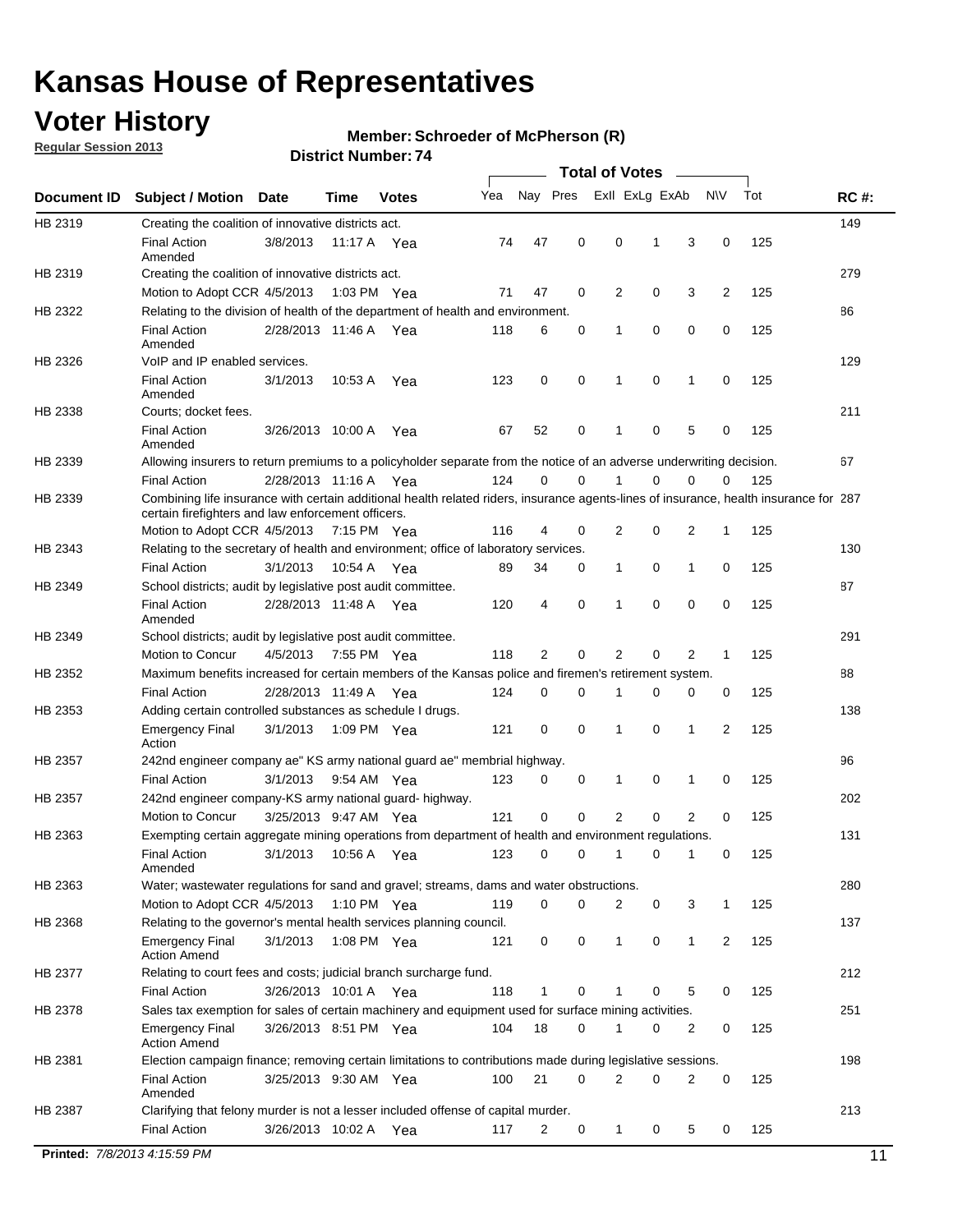## **Voter History**

**Member: Schroeder of McPherson (R)** 

**Regular Session 2013**

|                 |                                                                                                                                                                                                                                                  |                       |         |              |     |              |          | <b>Total of Votes</b> |   |   |              |     |             |
|-----------------|--------------------------------------------------------------------------------------------------------------------------------------------------------------------------------------------------------------------------------------------------|-----------------------|---------|--------------|-----|--------------|----------|-----------------------|---|---|--------------|-----|-------------|
| Document ID     | Subject / Motion Date                                                                                                                                                                                                                            |                       | Time    | <b>Votes</b> | Yea | Nay Pres     |          | Exll ExLg ExAb        |   |   | <b>NV</b>    | Tot | <b>RC#:</b> |
| HB 2389         | Capital murder; notice of intent to seek the death penalty.                                                                                                                                                                                      |                       |         |              |     |              |          |                       |   |   |              |     | 214         |
|                 | <b>Final Action</b>                                                                                                                                                                                                                              | 3/26/2013 10:03 A     |         | Yea          | 118 | 1            | 0        | 1                     | 0 | 5 | 0            | 125 |             |
| HB 2391         | School finance; amount of tax levy authorized to finance ancillary school facilities.                                                                                                                                                            |                       |         |              |     |              |          |                       |   |   |              |     | 237         |
|                 | <b>Emergency Final</b><br><b>Action Amend</b>                                                                                                                                                                                                    | 3/26/2013 8:30 PM Yea |         |              | 64  | 57           | 0        | 1                     | 0 | 2 | 1            | 125 |             |
| HB 2391         | Senate Substitute for HB 2391 by Committee on Ways and Means - Creating the joint committee on uniform educational<br>standards oversight.                                                                                                       |                       |         |              |     |              |          |                       |   |   |              |     | 321         |
|                 | Sub Motion to Concur 6/1/2013                                                                                                                                                                                                                    |                       | 10:06 P | Nav          | 55  | 58           | 0        | 0                     | 0 | 6 | 6            | 125 |             |
| HB 2396         | Allowing the secretary of administration to identify state owned real property as surplus property and establishing an appeals 253<br>process of such identification; also amending procedures for the disposition of state surplus real estate. |                       |         |              |     |              |          |                       |   |   |              |     |             |
|                 | <b>Emergency Final</b><br>Action Amend                                                                                                                                                                                                           | 3/26/2013 8:53 PM Yea |         |              | 122 | 0            | 0        |                       | 0 | 2 | 0            | 125 |             |
| HB 2403         | Issuing \$1,500,000,000 of pension obligation bonds to finance a portion of the unfunded actuarial liability of KPERS.                                                                                                                           |                       |         |              |     |              |          |                       |   |   |              |     | 236         |
|                 | <b>Final Action</b><br>Amended                                                                                                                                                                                                                   | 3/26/2013 8:29 PM Nay |         |              | 73  | 49           | 0        | 1                     | 0 | 2 | 0            | 125 |             |
| <b>HCR 5014</b> | Urging approval of the Presidential Permit application allowing the construction and operation of the TransCanada Keystone<br>XL Pipeline.                                                                                                       |                       |         |              |     |              |          |                       |   |   |              |     | 215         |
|                 | <b>Final Action</b>                                                                                                                                                                                                                              | 3/26/2013 10:05 A     |         | Yea          | 108 | 11           | 0        |                       | 0 | 5 | 0            | 125 |             |
| HR 6004         | Rules of House of Representatives, permanent rules of the 2013-2014 biennium.                                                                                                                                                                    |                       |         |              |     |              |          |                       |   |   |              |     | 4           |
|                 | <b>Final Action</b><br>Amended                                                                                                                                                                                                                   | 1/28/2013 11:09 A     |         | Yea          | 82  | 40           | 0        | 0                     | 0 | 3 | 0            | 125 |             |
| SB 1            | Legislative Post Audit; periodic audits of the State treasurer and the pooled money investment board.                                                                                                                                            |                       |         |              |     |              |          |                       |   |   |              |     | 216         |
|                 | <b>Final Action</b><br>Amended                                                                                                                                                                                                                   | 3/26/2013 10:06 A     |         | Yea          | 118 | 1            | 0        | 1                     | 0 | 5 | 0            | 125 |             |
| SB 16           | Kansas racketeer influenced and corrupt organization act, criminal street gangs.                                                                                                                                                                 |                       |         |              |     |              |          |                       |   |   |              |     | 217         |
|                 | <b>Final Action</b><br>Amended                                                                                                                                                                                                                   | 3/26/2013 10:12 A Yea |         |              | 74  | 45           | 0        | 1                     | 0 | 5 | 0            | 125 |             |
| SB 20           | Civil procedure; temporary restraining orders and poverty affidavits.                                                                                                                                                                            |                       |         |              |     |              |          |                       |   |   |              |     | 190         |
|                 | <b>Final Action</b><br>Amended                                                                                                                                                                                                                   | 3/22/2013 11:15 A     |         | Yea          | 119 | 0            | 0        | 2                     | 0 | 3 | 1            | 125 |             |
| SB 20           | Civil procedure; temporary restraining orders and poverty affidavits.                                                                                                                                                                            |                       |         |              |     |              |          |                       |   |   |              |     | 304         |
|                 | Motion to adopt CCR 5/9/2013                                                                                                                                                                                                                     |                       |         | 2:21 PM Yea  | 119 | $\mathbf{1}$ | 0        | 1                     | 0 | 4 | 0            | 125 |             |
| SB 21           | Firearms; criminal possession of a firearm; expungement; personal and family protection act.                                                                                                                                                     |                       |         |              |     |              |          |                       |   |   |              |     | 255         |
|                 | <b>Emergency Final</b><br>Action                                                                                                                                                                                                                 | 3/26/2013 8:56 PM Yea |         |              | 119 | 3            | 0        |                       | 0 | 2 | 0            | 125 |             |
| SB 23           | Continuation of statewide tax levy for public schools.                                                                                                                                                                                           |                       |         |              |     |              |          |                       |   |   |              |     | 243         |
|                 | <b>Emergency Final</b><br><b>Action Amend</b>                                                                                                                                                                                                    | 3/26/2013 8:38 PM Yea |         |              | 122 | 0            | 0        | 1                     | 0 | 2 | 0            | 125 |             |
| <b>SB 23</b>    | School districts; sttewide tax levy for public schools; school finance amendments.                                                                                                                                                               |                       |         |              |     |              |          |                       |   |   |              |     | 296         |
|                 | Motion to Adopt CCR 4/5/2013 9:32 PM Yea                                                                                                                                                                                                         |                       |         |              | 119 | 1            | 0        | 2                     | 0 | 2 | 1            | 125 |             |
| <b>SB 24</b>    | Insurance - Risk-based capital requirements for property, casualty and life insurance companies.                                                                                                                                                 |                       |         |              |     |              |          |                       |   |   |              |     | 204         |
|                 | <b>Final Action</b>                                                                                                                                                                                                                              | 3/26/2013 9:50 AM Yea |         |              | 119 | 0            | 0        |                       | 0 | 5 | 0            | 125 |             |
| SB 25           | Insurance-Risk-based capital requirements for health organizations.                                                                                                                                                                              |                       |         |              |     |              |          |                       |   |   |              |     | 205         |
|                 | <b>Final Action</b>                                                                                                                                                                                                                              | 3/26/2013 9:51 AM Yea |         |              | 119 | 0            | 0        | 1                     | 0 | 5 | 0            | 125 |             |
| SB 27           | Eligibility of students under the military service scholarship program act.                                                                                                                                                                      |                       |         |              |     |              |          |                       |   |   |              |     | 166         |
|                 | <b>Final Action</b><br>Amended                                                                                                                                                                                                                   | 3/19/2013 10:35 A Yea |         |              | 123 | 0            | 0        |                       | 0 | 1 | 0            | 125 |             |
| SB 28           | Authorizing the division of emergency management within the adjutant general's department to accept certain real property.                                                                                                                       |                       |         |              |     |              |          |                       |   |   |              |     | 184         |
|                 | <b>Final Action</b>                                                                                                                                                                                                                              | 3/21/2013 11:22 A Yea |         |              | 121 | 0            | $\Omega$ | 1                     | 0 | 3 | $\Omega$     | 125 |             |
| SB 37           | Kansas home inspectors professional competence and financial responsibility act.                                                                                                                                                                 |                       |         |              |     |              |          |                       |   |   |              |     | 218         |
|                 | <b>Final Action</b>                                                                                                                                                                                                                              | 3/26/2013 10:14 A Yea |         |              | 102 | 17           | 0        | 1                     | 0 | 5 | 0            | 125 |             |
| SB 51           | Health insurance coverage for bankers association.                                                                                                                                                                                               |                       |         |              |     |              |          |                       |   |   |              |     | 189         |
|                 | <b>Final Action</b>                                                                                                                                                                                                                              | 3/22/2013 11:14 A Yea |         |              | 119 | 0            | 0        | 2                     | 0 | 3 | $\mathbf{1}$ | 125 |             |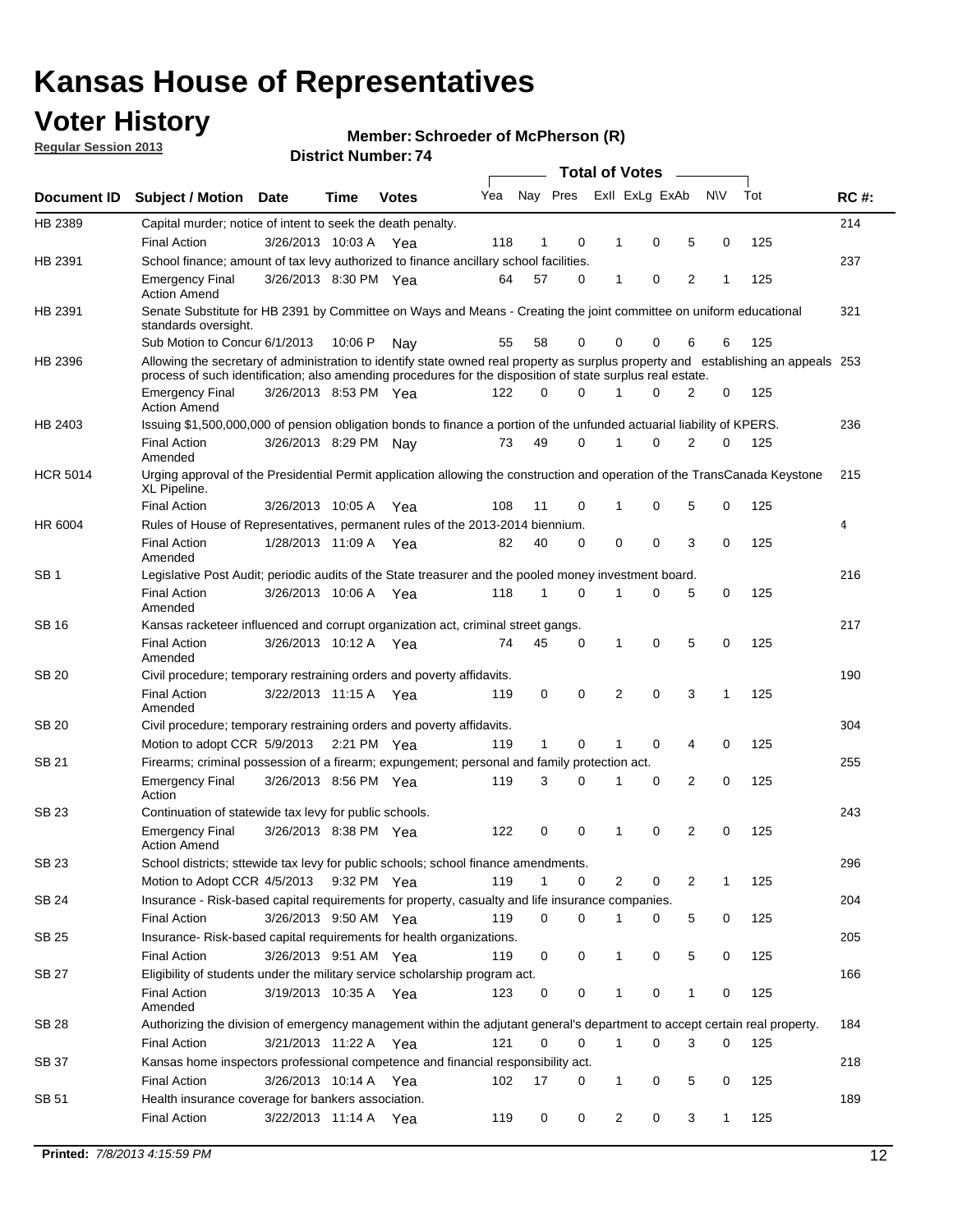## **Voter History**

**Member: Schroeder of McPherson (R)** 

**Regular Session 2013**

|              |                                                                                                                                                                                                                                                                                                                                                                         |                       |             |              |     | <b>Total of Votes</b> |             |                |   |                |             |     |             |  |
|--------------|-------------------------------------------------------------------------------------------------------------------------------------------------------------------------------------------------------------------------------------------------------------------------------------------------------------------------------------------------------------------------|-----------------------|-------------|--------------|-----|-----------------------|-------------|----------------|---|----------------|-------------|-----|-------------|--|
| Document ID  | <b>Subject / Motion Date</b>                                                                                                                                                                                                                                                                                                                                            |                       | Time        | <b>Votes</b> | Yea | Nay Pres              |             | Exll ExLg ExAb |   |                | <b>NV</b>   | Tot | <b>RC#:</b> |  |
| SB 52        | Mortgage interest rate cap increase.                                                                                                                                                                                                                                                                                                                                    |                       |             |              |     |                       |             |                |   |                |             |     | 238         |  |
|              | <b>Emergency Final</b><br>Action                                                                                                                                                                                                                                                                                                                                        | 3/26/2013 8:32 PM Yea |             |              | 120 | 2                     | 0           |                | 0 | 2              | 0           | 125 |             |  |
| SB 56        | Transferring the recognition of county fair associations from the secretary of agriculture to the board of county<br>commissioners.                                                                                                                                                                                                                                     |                       |             |              |     |                       |             |                |   |                |             |     | 191         |  |
|              | <b>Final Action</b><br>Amended                                                                                                                                                                                                                                                                                                                                          | 3/22/2013 11:21 A     |             | Yea          | 119 | 0                     | 0           | 2              | 0 | 3              | 1           | 125 |             |  |
| SB 57        | Substitute for SB 57 by Committee on Agriculture - Agriculture; powers and duties of the department of agriculture relating to<br>poultry improvement plan and domesticated deer.                                                                                                                                                                                       |                       |             |              |     |                       |             |                |   |                |             |     | 192         |  |
|              | Final Action Sub Bill 3/22/2013 11:24 A Yea<br>Amended                                                                                                                                                                                                                                                                                                                  |                       |             |              | 79  | 40                    | 0           | 2              | 0 | 3              | 1           | 125 |             |  |
| SB 57        | Substitute for SB 57 by Committee on Agriculture - Agriculture; powers and duties of the department of agriculture relating to<br>poultry improvement plan, stockyards and domesticated deer.                                                                                                                                                                           |                       |             |              |     |                       |             |                |   |                |             |     | 262         |  |
|              | Motion to adopt CCR 4/4/2013 2:18 PM Yea                                                                                                                                                                                                                                                                                                                                |                       |             |              | 80  | 42                    | 0           | 1              | 0 | 2              | 0           | 125 |             |  |
| SB 58        | Sentencing for unlawful manufacturing of controlled substances.                                                                                                                                                                                                                                                                                                         |                       |             |              |     |                       |             |                |   |                |             |     | 219         |  |
|              | <b>Final Action</b>                                                                                                                                                                                                                                                                                                                                                     | 3/26/2013 10:15 A     |             | Yea          | 119 | 0                     | 0           | 1              | 0 | 5              | 0           | 125 |             |  |
| <b>SB 59</b> | Attorney general; reward for information.                                                                                                                                                                                                                                                                                                                               |                       |             |              |     |                       |             |                |   |                |             |     | 193         |  |
|              | <b>Final Action</b>                                                                                                                                                                                                                                                                                                                                                     | 3/22/2013 11:25 A     |             | Yea          | 119 | 0                     | 0           | 2              | 0 | 3              | 1           | 125 |             |  |
| SB 62        | Making gas pipeline safety terminology consistent with federal regulations.                                                                                                                                                                                                                                                                                             |                       |             |              |     |                       |             |                |   |                |             |     | 163         |  |
|              | <b>Final Action</b>                                                                                                                                                                                                                                                                                                                                                     | 3/19/2013 10:32 A     |             | Yea          | 123 | 0                     | 0           | 1              | 0 | 1              | 0           | 125 |             |  |
| SB 63        | Elections; voting crimes, penalties and prosecution.                                                                                                                                                                                                                                                                                                                    |                       |             |              |     |                       |             |                |   |                |             |     | 246         |  |
|              | <b>Emergency Final</b><br><b>Action Amend</b>                                                                                                                                                                                                                                                                                                                           | 3/26/2013 8:42 PM Nay |             |              | 69  | 53                    | $\mathbf 0$ | 1              | 0 | $\overline{2}$ | $\mathbf 0$ | 125 |             |  |
| SB 68        | Driver's license examinations; locations.                                                                                                                                                                                                                                                                                                                               |                       |             |              |     |                       |             |                |   |                |             |     | 220         |  |
|              | <b>Final Action</b>                                                                                                                                                                                                                                                                                                                                                     | 3/26/2013 10:16 A     |             | Yea          | 116 | 3                     | 0           | 1              | 0 | 5              | 0           | 125 |             |  |
| SB 69        | Motor vehicles; vehicle registration and license plates.                                                                                                                                                                                                                                                                                                                |                       |             |              |     |                       | 0           |                |   |                |             |     | 167         |  |
|              | <b>Final Action</b>                                                                                                                                                                                                                                                                                                                                                     | 3/19/2013 10:37 A     |             | Yea          | 117 | 6                     |             | 1              | 0 | 1              | 0           | 125 |             |  |
| SB 74        | Prison-made goods act; prohibiting prisoner production of manufactured or modular homes.                                                                                                                                                                                                                                                                                |                       |             |              |     | 32                    |             | 1              |   |                |             | 125 | 221         |  |
|              | <b>Final Action</b>                                                                                                                                                                                                                                                                                                                                                     | 3/26/2013 10:19 A     |             | Yea          | 87  |                       | 0           |                | 0 | 5              | 0           |     |             |  |
| SB 75        | Record requirements and civil penalties relating to sales of plastic bulk merchandise containers.                                                                                                                                                                                                                                                                       | 3/26/2013 10:21 A     |             |              | 101 | 18                    | 0           | 1              | 0 | 5              | 0           | 125 | 222         |  |
| SB 81        | <b>Final Action</b><br>Open records; requests for criminal justice information; restriction of certain officials' information from publicly accessible                                                                                                                                                                                                                  |                       |             | Yea          |     |                       |             |                |   |                |             |     | 194         |  |
|              | records.<br><b>Final Action</b>                                                                                                                                                                                                                                                                                                                                         | 3/22/2013 11:27 A     |             | Yea          | 119 | 0                     | 0           | 2              | 0 | 3              |             | 125 |             |  |
|              | Amended                                                                                                                                                                                                                                                                                                                                                                 |                       |             |              |     |                       |             |                |   |                |             |     |             |  |
| <b>SB 83</b> | House Substitute for SB 83 by Committee on Taxation - Income tax deductions and modifications; severance tax; sales tax;<br>delinquent tax liabilities.                                                                                                                                                                                                                 |                       |             |              |     |                       |             |                |   |                |             |     | 187         |  |
|              | Final Action Sub Bill 3/21/2013 11:30 A Yea                                                                                                                                                                                                                                                                                                                             |                       |             |              | 96  | 25                    | 0           | 1              | 0 | 3              | 0           | 125 |             |  |
| SB 83        | House Substitute for SB 83 by Committee on Taxation--Income tax deductions and modifications; severance tax; sales tax and 260<br>compensating use tax, preseumptions relating to nexus; property tax, exemptions, new automobile manufacturinge property;<br>taxation of watercraft; leased commercial and industrial property appeals; correction of clerical errors. |                       |             |              |     |                       |             |                |   |                |             |     |             |  |
|              | Motion to adopt CCR 4/3/2013                                                                                                                                                                                                                                                                                                                                            |                       | 10:35 A Yea |              | 104 | 15                    | 0           | $\mathbf{1}$   | 0 | 3              | 2           | 125 |             |  |
| SB 84        | House Substitute for SB 84 by Committee on Taxation - Reduction to state income tax rates based on selected actual state<br>general fund receipts computations; distribution of revenues from sales and compensating use tax; reduction of<br>Final Action Sub Bill 3/21/2013 11:34 A Yea                                                                               |                       |             |              | 82  | 39                    | $\Omega$    |                | 0 | 3              | $\Omega$    | 125 | 188         |  |
|              | Amended                                                                                                                                                                                                                                                                                                                                                                 |                       |             |              |     |                       |             |                |   |                |             |     |             |  |
| SB 84        | House Substitute for SB 84 -- Reduction to state income tax rates based on selected actual state general fund receipts<br>computations; reduction of itemized deductions.<br>Motion to adopt CCR 5/28/2013 2:32 PM Yea                                                                                                                                                  |                       |             |              | 42  | 71                    | 0           |                | 0 | 9              | 2           | 125 | 317         |  |
|              |                                                                                                                                                                                                                                                                                                                                                                         |                       |             |              |     |                       |             |                |   |                |             |     |             |  |
| SB 84        | House Substitute for SB 84 -- Reduction to state income tax rates based on selected actual state general fund receipts<br>computations; reduction of itemized deductions.<br>Motion to adopt CCR 5/30/2013 9:14 PM N\V                                                                                                                                                  |                       |             |              | 18  | 94                    | 0           |                | 0 | 9              | 3           | 125 | 319         |  |
| SB 85        | Motor vehicle insurance; providing proof of insurance by cellular phone or portable electronic device.                                                                                                                                                                                                                                                                  |                       |             |              |     |                       |             |                |   |                |             |     | 175         |  |
|              | <b>Final Action</b>                                                                                                                                                                                                                                                                                                                                                     | 3/20/2013 10:25 A Yea |             |              | 123 | 0                     | $\Omega$    |                | 0 | 1              | 0           | 125 |             |  |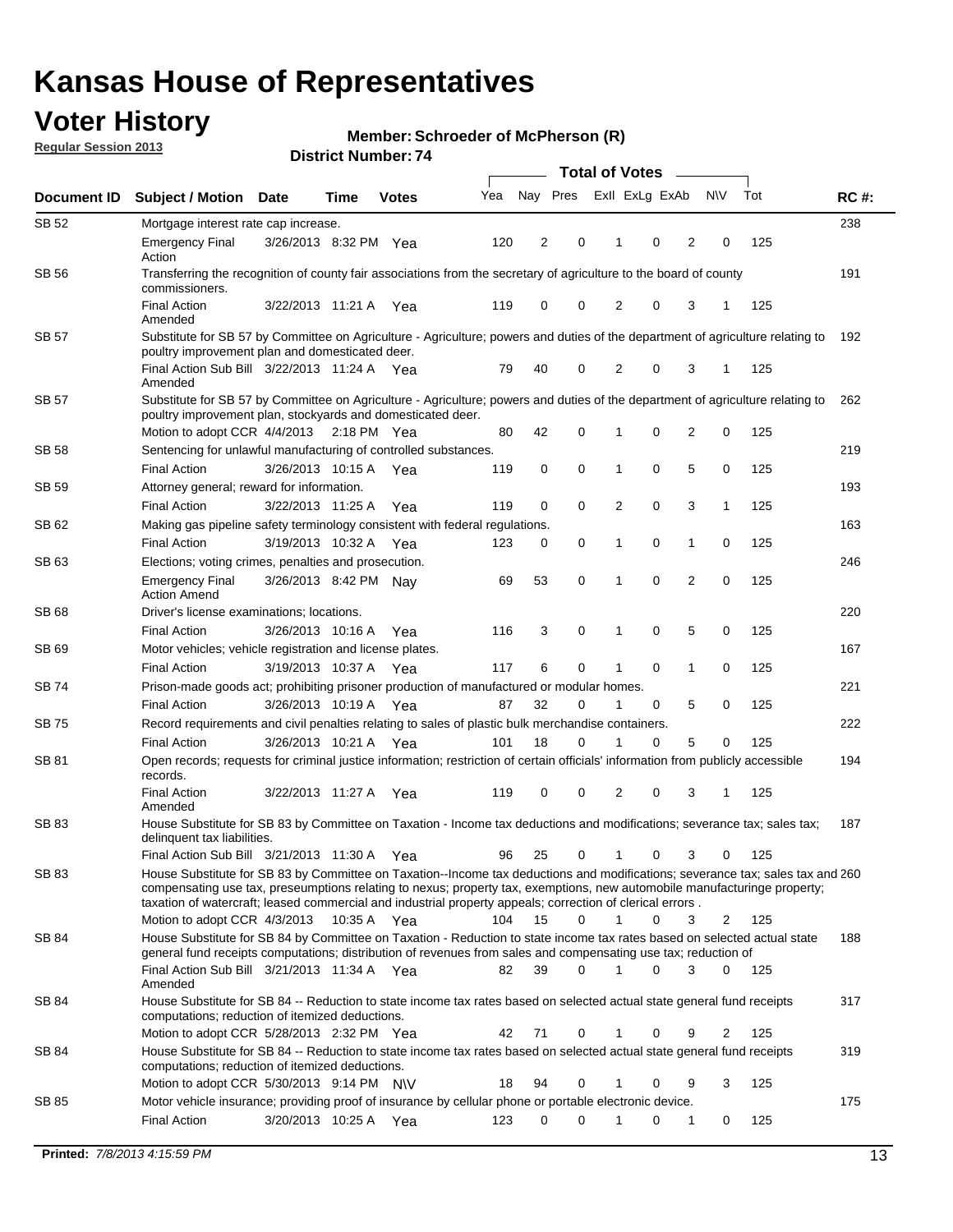## **Voter History**

**Regular Session 2013**

### **Member: Schroeder of McPherson (R)**

| Document ID   | <b>Subject / Motion Date</b>                                                                          |                                                    | Time    | <b>Votes</b> | Yea | Nay Pres       |              | Exll ExLg ExAb |             |                | N\V          | Tot | <b>RC#:</b> |
|---------------|-------------------------------------------------------------------------------------------------------|----------------------------------------------------|---------|--------------|-----|----------------|--------------|----------------|-------------|----------------|--------------|-----|-------------|
| <b>SB 88</b>  | Increasing the children's advocacy center assessment fee.                                             |                                                    |         |              |     |                |              |                |             |                |              |     | 223         |
|               | <b>Final Action</b><br>Amended                                                                        | 3/26/2013 10:22 A Yea                              |         |              | 118 | 1              | 0            | 1              | 0           | 5              | 0            | 125 |             |
| SB 96         | Motor vehicles; counties with multiple registration facilities; additional registration fee.          |                                                    |         |              |     |                |              |                |             |                |              |     | 224         |
|               | <b>Final Action</b><br>Amended                                                                        | 3/26/2013 10:24 A Yea                              |         |              | 106 | 12             | 0            | 1              | 0           | 5              | 1            | 125 |             |
| SB 96         | Additional motor vehicle registration fees.                                                           |                                                    |         |              |     |                |              |                |             |                |              |     | 263         |
|               | Motion to adopt CCR 4/4/2013 2:21 PM Yea                                                              |                                                    |         |              | 114 | 8              | 0            | 1              | 0           | 2              | 0            | 125 |             |
| SB 102        | Requiring the state treasurer to provide a list of daily deposits to the secretary of administration. |                                                    |         |              |     |                |              |                |             |                |              |     | 195         |
|               | <b>Final Action</b><br>Amended                                                                        | 3/22/2013 11:28 A Yea                              |         |              | 119 | 0              | 0            | 2              | 0           | 3              | 1            | 125 |             |
| SB 102        | Enacting the second amendment protection act.                                                         |                                                    |         |              |     |                |              |                |             |                |              |     |             |
|               | Motion to Adopt CCR 4/5/2013                                                                          |                                                    |         | 9:20 PM Yea  | 96  | 24             | 0            | 2              | 0           | $\overline{2}$ | 1            | 125 |             |
| SB 111        | Establishing Native American legislative day at the capitol; awarding of high school diplomas.        |                                                    |         |              |     |                |              |                |             |                |              |     |             |
|               | <b>Emergency Final</b><br><b>Action Amend</b>                                                         | 3/26/2013 8:41 PM Yea                              |         |              | 122 | 0              | 0            | 1              | 0           | 2              | 0            | 125 |             |
| SB 113        | Credit unions; changes in certain loan limitations.                                                   |                                                    |         |              |     |                |              |                |             |                |              |     | 234         |
|               | <b>Emergency Final</b><br>Action                                                                      | 3/26/2013 8:25 PM Yea                              |         |              | 122 | 0              | 0            | 1              | 0           | 2              | 0            | 125 |             |
| SB 118        | Relating to law enforcement reporting and investigation of missing persons.                           |                                                    |         |              |     |                |              |                |             |                |              |     | 225         |
|               | <b>Final Action</b>                                                                                   | 3/26/2013 10:25 A Yea                              |         |              | 119 | 0              | 0            | 1              | 0           | 5              | 0            | 125 |             |
| SB 120        | Enacting the Kansas farmers' market promotion act.                                                    |                                                    |         |              |     |                |              |                |             |                |              |     | 196         |
|               | <b>Final Action</b><br>Amended                                                                        | 3/22/2013 11:31 A Yea                              |         |              | 68  | 51             | 0            | 2              | $\mathbf 0$ | 3              | 1            | 125 |             |
| SB 122        | Kansas administrative procedure act; service of order or notice.                                      |                                                    |         |              |     |                |              |                |             |                |              |     | 226         |
|               | <b>Final Action</b><br>Amended                                                                        | 3/26/2013 10:26 A                                  |         | Yea          | 119 | 0              | 0            | 1              | $\mathbf 0$ | 5              | 0            | 125 |             |
| SB 122        | Elections; unauthorized voting disclosures.                                                           |                                                    |         |              |     |                |              |                |             |                |              |     |             |
|               | Motion to Adopt CCR 4/5/2013                                                                          |                                                    | 6:23 PM | Nav          | 89  | 31             | 0            | 2              | 0           | 2              | 1            | 125 |             |
| SB 124        | Amending the Kansas restraint of trade act.                                                           |                                                    |         |              |     |                |              |                |             |                |              |     | 227         |
|               | <b>Final Action</b><br>Amended                                                                        | 3/26/2013 10:27 A                                  |         | Yea          | 116 | $\overline{2}$ | 1            | 1              | 0           | 5              | 0            | 125 |             |
| SB 124        |                                                                                                       | 273<br>Amending the Kansas restraint of trade act. |         |              |     |                |              |                |             |                |              |     |             |
|               | Motion to Adopt CCR 4/5/2013                                                                          |                                                    | 11:06 A | Yea          | 97  | 23             | 0            | 2              | 0           | 2              | $\mathbf{1}$ | 125 |             |
| <b>SB 128</b> | Career technical education incentive program amendments.                                              |                                                    |         |              |     |                |              |                |             |                |              |     | 168         |
|               | <b>Final Action</b><br>Amended                                                                        | 3/19/2013 10:39 A                                  |         | Yea          | 123 | 0              | 0            | 1              | 0           | 1              | 0            | 125 |             |
| <b>SB 129</b> | Bank commissioner: certain fees and hearing costs.                                                    |                                                    |         |              |     |                |              |                |             |                |              |     | 254         |
|               | <b>Emergency Final</b><br><b>Action Amend</b>                                                         | 3/26/2013 8:55 PM Yea                              |         |              | 110 | 12             | 0            | 1              | 0           | 2              | 0            | 125 |             |
| SB 129        | Mortgage interest rate cap increase.                                                                  |                                                    |         |              |     |                |              |                |             |                |              |     | 272         |
|               | Motion to Adopt CCR 4/5/2013                                                                          |                                                    | 10:42 A | Yea          | 121 | 0              | 0            | 2              | 0           | $\overline{c}$ | 0            | 125 |             |
| SB 135        | Transferring boiler inspection duties from the department of labor to the state fire marshal.         |                                                    |         |              |     |                |              |                |             |                |              |     | 228         |
|               | <b>Final Action</b>                                                                                   | 3/26/2013 10:28 A Yea                              |         |              | 114 | 5              | 0            | 1              | 0           | 5              | 0            | 125 |             |
| SB 136        | Providing veterans designation on driver's licenses and nondriver identification cards.               |                                                    |         |              |     |                |              |                |             |                |              |     | 244         |
|               | <b>Emergency Final</b><br><b>Action Amend</b>                                                         | 3/26/2013 8:39 PM Yea                              |         |              | 119 | 3              | 0            | 1              | 0           | $\overline{c}$ | 0            | 125 |             |
| SB 139        | Kansas money transmitter act.                                                                         |                                                    |         |              |     |                |              |                |             |                |              |     | 229         |
|               | <b>Final Action</b>                                                                                   | 3/26/2013 10:30 A                                  |         | Yea          | 117 | $\mathbf{1}$   | $\mathbf{1}$ | 1              | 0           | 5              | 0            | 125 |             |
| SB 142        | Abortion; concerning civil actions related to abortion.                                               |                                                    |         |              |     |                |              |                |             |                |              |     | 241         |
|               | <b>Emergency Final</b><br>Action                                                                      | 3/26/2013 8:36 PM Yea                              |         |              | 89  | 33             | 0            | 1              | 0           | 2              | 0            | 125 |             |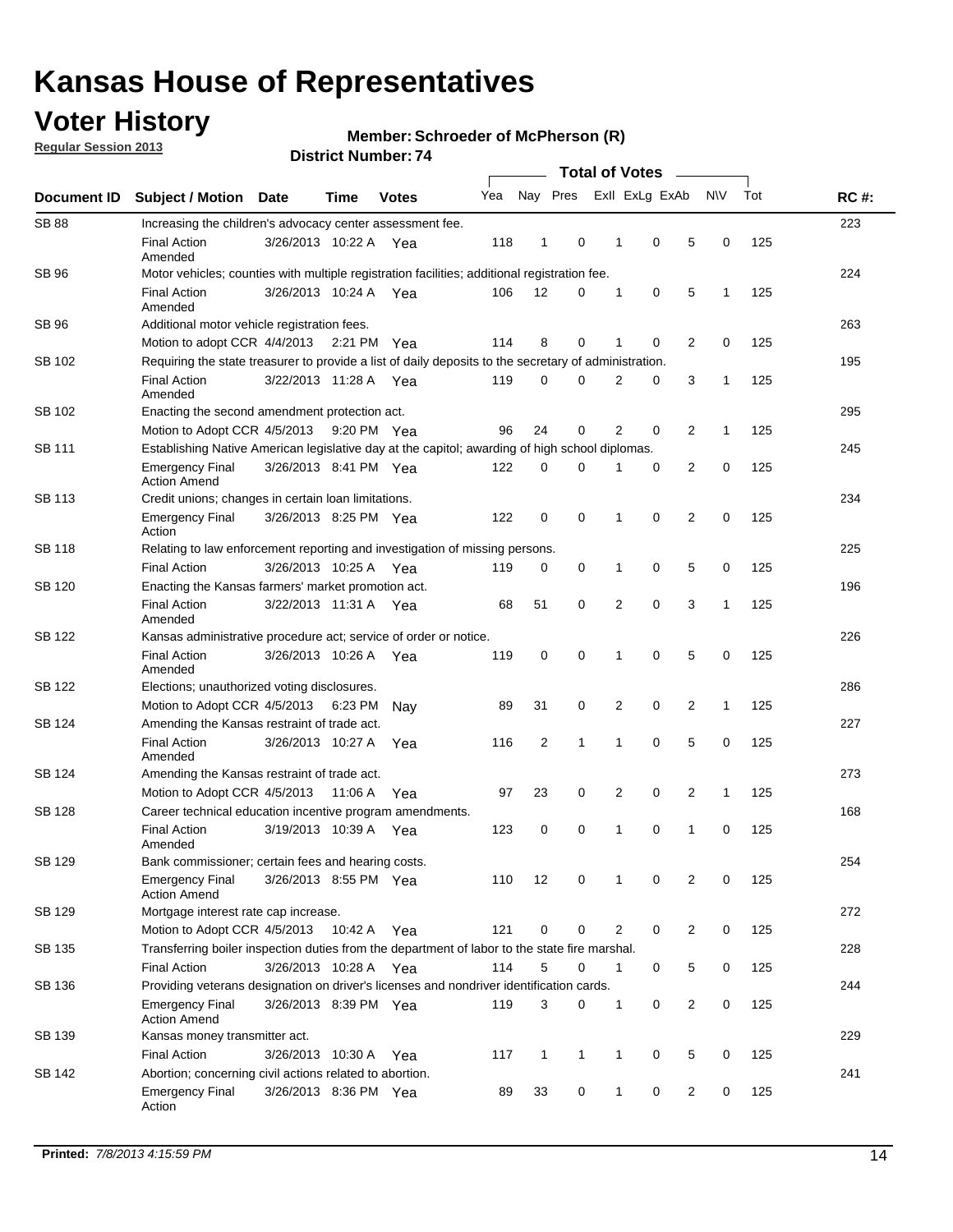## **Voter History**

**Member: Schroeder of McPherson (R)** 

**Regular Session 2013**

|                 |                                                                                                                                                                                                       |                                                                                    |               |              | <b>Total of Votes</b><br>$\sim$ |          |   |   |                |                |     |     |             |  |
|-----------------|-------------------------------------------------------------------------------------------------------------------------------------------------------------------------------------------------------|------------------------------------------------------------------------------------|---------------|--------------|---------------------------------|----------|---|---|----------------|----------------|-----|-----|-------------|--|
| Document ID     | <b>Subject / Motion</b>                                                                                                                                                                               | <b>Date</b>                                                                        | Time          | <b>Votes</b> | Yea                             | Nay Pres |   |   | Exll ExLg ExAb |                | N\V | Tot | <b>RC#:</b> |  |
| SB 149          |                                                                                                                                                                                                       | 239<br>Drug screening for recipients of cash assistance and unemployment benefits. |               |              |                                 |          |   |   |                |                |     |     |             |  |
|                 | <b>Emergency Final</b><br><b>Action Amend</b>                                                                                                                                                         | 3/26/2013 8:33 PM Yea                                                              |               |              | 106                             | 16       | 0 | 1 | 0              | 2              | 0   | 125 |             |  |
| SB 164          | Relating to the director of vehicles regulating providers of motor vehicle functions.                                                                                                                 |                                                                                    |               |              |                                 |          |   |   |                |                |     |     | 247         |  |
|                 | <b>Emergency Final</b><br><b>Action Amend</b>                                                                                                                                                         | 3/26/2013 8:43 PM Yea                                                              |               |              | 117                             | 5        | 0 | 1 | 0              | $\overline{2}$ | 0   | 125 |             |  |
| SB 164          | Relating to the director of vehicles regulating providers of motor vehicle functions.                                                                                                                 |                                                                                    |               |              |                                 |          |   |   |                |                |     |     | 268         |  |
|                 | Motion to adopt CCR 4/4/2013 5:32 PM Yea                                                                                                                                                              |                                                                                    |               |              | 111                             | 9        | 0 | 1 | 0              | 2              | 2   | 125 |             |  |
| SB 166          | Insurers supervision, rehabilitation and liquidation act; derivatives.                                                                                                                                |                                                                                    |               |              |                                 |          |   |   |                |                |     |     | 206         |  |
|                 | <b>Final Action</b>                                                                                                                                                                                   | 3/26/2013 9:52 AM Yea                                                              |               |              | 119                             | 0        | 0 | 1 | 0              | 5              | 0   | 125 |             |  |
| SB 168          | Limiting nuisance actions against certain agricultural activities.                                                                                                                                    |                                                                                    |               |              |                                 |          |   |   |                |                |     |     | 169         |  |
|                 | <b>Final Action</b><br>Amended                                                                                                                                                                        | 3/19/2013 10:40 A Yea                                                              |               |              | 111                             | 12       | 0 | 1 | 0              | 1              | 0   | 125 |             |  |
| SB 168          | Limiting nuisance actions against certain agricultural activities.                                                                                                                                    |                                                                                    |               |              |                                 |          |   |   |                |                |     |     | 264         |  |
|                 | Motion to adopt CCR 4/4/2013                                                                                                                                                                          |                                                                                    | $2:30$ PM Yea |              | 110                             | 12       | 0 | 1 | 0              | 2              | 0   | 125 |             |  |
| SB 171          | School districts; amendments to Kansas uniform financial accounting and reporting act.                                                                                                                |                                                                                    |               |              |                                 |          |   |   |                |                |     |     | 248         |  |
|                 | <b>Emergency Final</b><br><b>Action Amend</b>                                                                                                                                                         | 3/26/2013 8:44 PM Yea                                                              |               |              | 122                             | 0        | 0 | 1 | 0              | $\overline{2}$ | 0   | 125 |             |  |
| SB 171          | School districts; amendments to Kansas uniform financial accounting and reporting act.                                                                                                                |                                                                                    |               |              |                                 |          |   |   |                |                |     |     | 285         |  |
|                 | Motion to Adopt CCR 4/5/2013 6:19 PM Nay                                                                                                                                                              |                                                                                    |               |              | 63                              | 57       | 0 | 2 | 0              | 2              | 1   | 125 |             |  |
| SB 171          | Appropriations for FY 2013, FY 2014, FY 2015, FY 2016, FY 2017 and FY 2018 for various state agencies; capital<br>improvement projects; claims against the state.                                     |                                                                                    |               |              |                                 |          |   |   |                |                |     |     | 320         |  |
|                 | Motion to adopt CCR 6/1/2013 4:30 PM Yea                                                                                                                                                              |                                                                                    |               |              | 63                              | 51       | 0 | 0 | 0              | 8              | 3   | 125 |             |  |
| SB 187          | Establishing the workers compensation and employment security boards nominating committee; administrative law judge<br>appointment; workers compensation appeals board.                               |                                                                                    |               |              |                                 |          |   |   |                |                |     | 242 |             |  |
|                 | <b>Emergency Final</b><br><b>Action Amend</b>                                                                                                                                                         | 3/26/2013 8:37 PM Yea                                                              |               |              | 88                              | 34       | 0 | 1 | 0              | 2              | 0   | 125 |             |  |
| SB 187          | Amending workers compensation law provisions; establishing the workers compensation and employment security boards<br>nominating committee; notice requirements; workplace health and safety program. |                                                                                    |               |              |                                 |          |   |   |                |                |     |     | 274         |  |
|                 | Motion to Adopt CCR 4/5/2013                                                                                                                                                                          |                                                                                    | 11:26 A Yea   |              | 89                              | 31       | 0 | 2 | 0              | 3              | 0   | 125 |             |  |
| SB 199          | University of Kansas medical center; midwest center for stem cell therapy.                                                                                                                            |                                                                                    |               |              |                                 |          |   |   |                |                |     |     | 235         |  |
|                 | <b>Emergency Final</b><br><b>Action Amend</b>                                                                                                                                                         | 3/26/2013 8:26 PM Yea                                                              |               |              | 90                              | 32       | 0 | 1 | 0              | $\overline{2}$ | 0   | 125 |             |  |
| SB 199          | Health care; stem cell therapy and unused medications.                                                                                                                                                |                                                                                    |               |              |                                 |          |   |   |                |                |     |     | 290         |  |
|                 | Motion to Adopt CCR 4/5/2013                                                                                                                                                                          |                                                                                    | 7:52 PM Yea   |              | 90                              | 30       | 0 | 2 | 0              | 2              | 1   | 125 |             |  |
| SB 216          | Allowing a public building commission to acquire land for a municipal university similar to what such commission is currently<br>allowed to do for any state university.                              |                                                                                    |               |              |                                 |          |   |   |                |                |     |     | 185         |  |
|                 | <b>Final Action</b>                                                                                                                                                                                   | 3/21/2013 11:23 A                                                                  |               | Yea          | 121                             | 0        | 0 | 1 | 0              | 3              | 0   | 125 |             |  |
| SB 246          | Reconciling amendments to certain statutes.                                                                                                                                                           |                                                                                    |               |              |                                 |          |   |   |                |                |     |     | 315         |  |
|                 | <b>Emergency Final</b><br>Action                                                                                                                                                                      | 5/23/2013 2:14 PM N\V                                                              |               |              | 111                             | 0        | 0 | 1 | 0              | 8              | 5   | 125 |             |  |
| <b>SCR 1604</b> | Joint rules for the Senate and House of Representatives, 2013-2014.                                                                                                                                   |                                                                                    |               |              |                                 |          |   |   |                |                |     |     | 5           |  |
|                 | <b>Final Action</b><br>Amended                                                                                                                                                                        | 1/28/2013 11:12 A Yea                                                              |               |              | 81                              | 41       | 0 | 0 | 0              | 3              | 0   | 125 |             |  |
| <b>SCR 1606</b> | Honoring pregnancy maintenance resource centers.                                                                                                                                                      |                                                                                    |               |              |                                 |          |   |   |                |                |     |     | 240         |  |
|                 | <b>Emergency Final</b><br>Action                                                                                                                                                                      | 3/26/2013 8:34 PM Yea                                                              |               |              | 122                             | 0        | 0 | 1 | 0              | 2              | 0   | 125 |             |  |